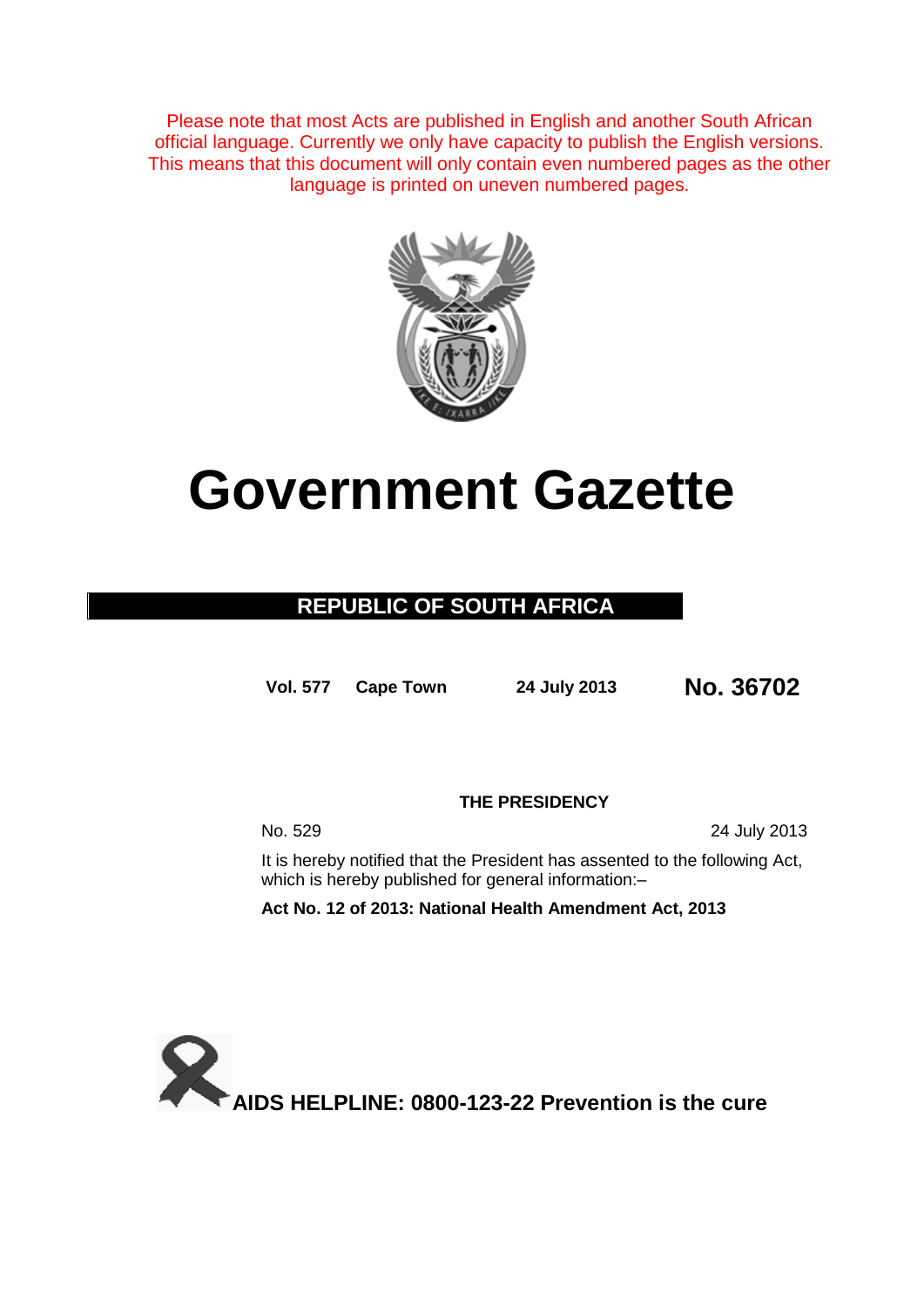| No. 36702          | GOVERNMENT GAZETTE, 24 July 2013    |
|--------------------|-------------------------------------|
| Act No. 12 of 2013 | NATIONAL HEALTH AMENDMENT ACT. 2013 |

#### **GENERAL EXPLANATORY NOTE:**

|  | Words in bold type in square brackets indicate omissions from<br>existing enactments. |  |  |
|--|---------------------------------------------------------------------------------------|--|--|
|  | Words underlined with a solid line indicate insertions in<br>existing enactments.     |  |  |

*(English text signed by the President) (Assented to 24 July 2013)*

## **ACT**

**To amend the National Health Act, 2003, so as to provide for the establishment of the Office of Health Standards Compliance and, for that purpose, to insert, substitute or delete certain definitions; to delete, revise and insert certain provisions; and to provide for matters connected therewith.**

**BE** IT ENACTED by the Parliament of the Republic of South Africa as follows:—

#### **Amendment of section 1 of Act 61 of 2003**

**1.** Section 1 of the National Health Act, 2003 (hereinafter referred to as the principal Act), is hereby amended—

*(a)* by the insertion after the definition of ''blood product'' of the following definition:

> '' **'Board'** means the Office of Health Standard Compliance Board established in terms of section 79A;'';

 $(b)$  by the insertion after the definition of "certificate of need" of the following 10 definition:

> '' **'Chief Executive Officer'** means the person appointed as Chief Executive Officer in terms of section  $79H(1)$ ;";

*(c)* by the substitution for the definition of ''health officer'' of the following definition: '' **'health officer'** means the person appointed as health officer in terms

15

- of section  $80(1)$ ;"; *(d)* by the insertion after the definition of ''hospital'' of the following definition: '' **'inspector'** means any person appointed as an inspector in terms of section  $80(2)$ ;"; 20
- *(e)* by the deletion of the definition of ''Inspectorate for Health Establishments'';
- *(f)* by the insertion after the definition of ''norm'' of the following definitions: '' **'Office'** means the Office of Health Standards Compliance established by section  $77(1)$ ; **Ombud'** means the person appointed as Ombud in terms of section 25
- $81(1);$ "; and *(g)* by the deletion of the definition of ''Office of Standards Compliance''.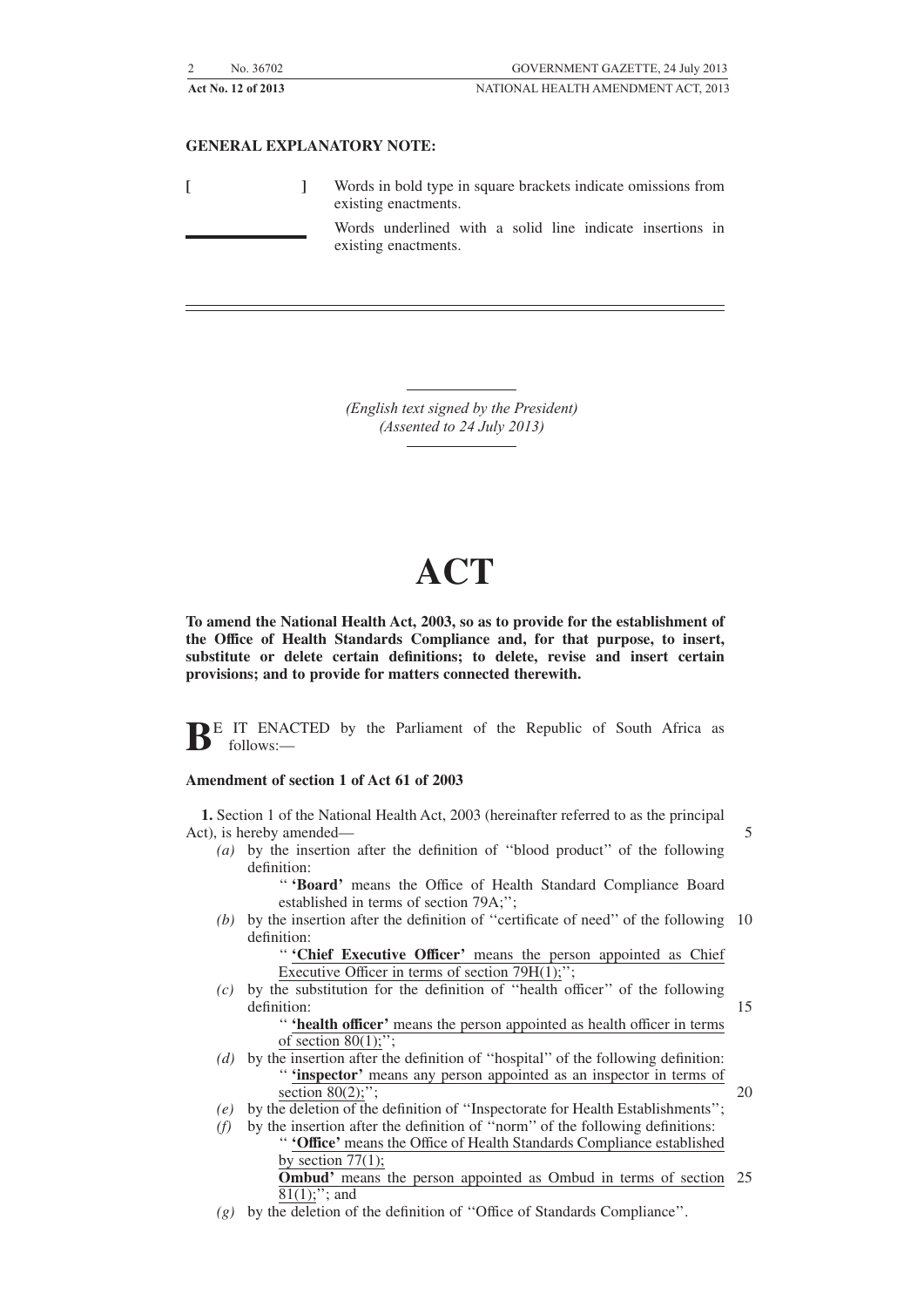5

## **TSHWAELO YA TLHALOSO KAKARETSO:**

**[ ]** Mafoko a kwadilweng ka bontsho jo bo tseneletseng mo masakaneng a bontsha mafoko a tlositsweng mo molaong wa ga jaana. Mafoko a thadilweng ka mola o montšho a bontsha mafoko a tlaleletso mo molaong wa ga jaana.

> *(English text signed by the President) (Assented to 24 July 2013)*

## **MOLAO**

**Go fetola Molao wa Bosetsˇhaba wa Boitekanelo wa 2003, go tlamela ka go tlhamiwa ga Kantoro ya Boitekanelo ya Kobamelo ya Seemo le, mabapi le lebaka leo, go tlosa, go kwala boemong jwa kgotsa go tlosa ditlhaloso tse di rileng; go tlosa, go baakanya le go akaretsa ditaelo tse di rileng; le go tlamela ka merero e e maleba.**

**AE ATLANEGISIWE** ke Palamente ya Rephaboliki ya Aforika Borwa jaana:—

#### **Go fetolwa ga karolo 1 ya Molao 61 wa 2003**

1. Karolo 1 ya Molao wa Bosetšhaba wa Boitekanelo wa 2003 (o o bidiwang Molao wa Ntlha), ya fetolwa—

- *(a)* ka go kwala morago ga tlhaloso ya ''serwê sa madi'' tlhaloso e e latelang: '' **'Boto'** go bolela Kantoro ya Boto ya Kobamelo ya Maemo a Boitekanelo e e tlhomilweng go tsamaelana le karolo 79A;'';
- *(b)* go kwala morago ga tlhaloso ya ''setefikeiti sa tlhokego''tlhaloso e e latelang: '' **'Motlhankedi Mogolo Khuduthamaga'** go bolela motho yo o 10 thapilweng jaaka Motlhankedi Mogolo Khuduthamaga go ya ka karolo  $79H(1);$ ";
- *(c)* ka go kwala boemong jwa tlhaloso ya ''motlhankedi wa boitekanelo''tlhaloso e e latelang:
	- "**'motlhankedi wa boitekanelo'** go bolela motho yo o thapilweng 15 jaaka motlhankedi wa boitekanelo go ya ka karolo 80(1);'';
- *(d)* ka go kwala morago ga tlhaloso ya ''sepetlela'' tlhaloso e e latelang: '' **'motlhatlhobi'** go bolela motho mongwe le mongwe yo o thapilweng jaaka motlhatlhobi go ya ka karolo 80(2);'';
- *(e)* ka go tlosa tlhaloso ya ''Bolaodi jwa Botlhatlhobi jwa Setheo sa 20 Boitekanelo'';
- *(f)* ka go tsenya morago ga tlhaloso ya ''tekanyetso'' tlhaloso e e latelang: '' **'Kantoro'** go bolela Kantoro ya Boitekanelo jwa Kobamelo ya Maemo e e tlhomilweng go ya ka karolo 77(1);''; '' **'Mosekaseki'** go bolela motho yo o thapilwemg jaaka mosekaseki go 25 ya ka karolo 81(1);"; le
- *(g)* ka go tlosa tlhaloso ya ''Kantoro ya go Ikobelwa ga Seemo''.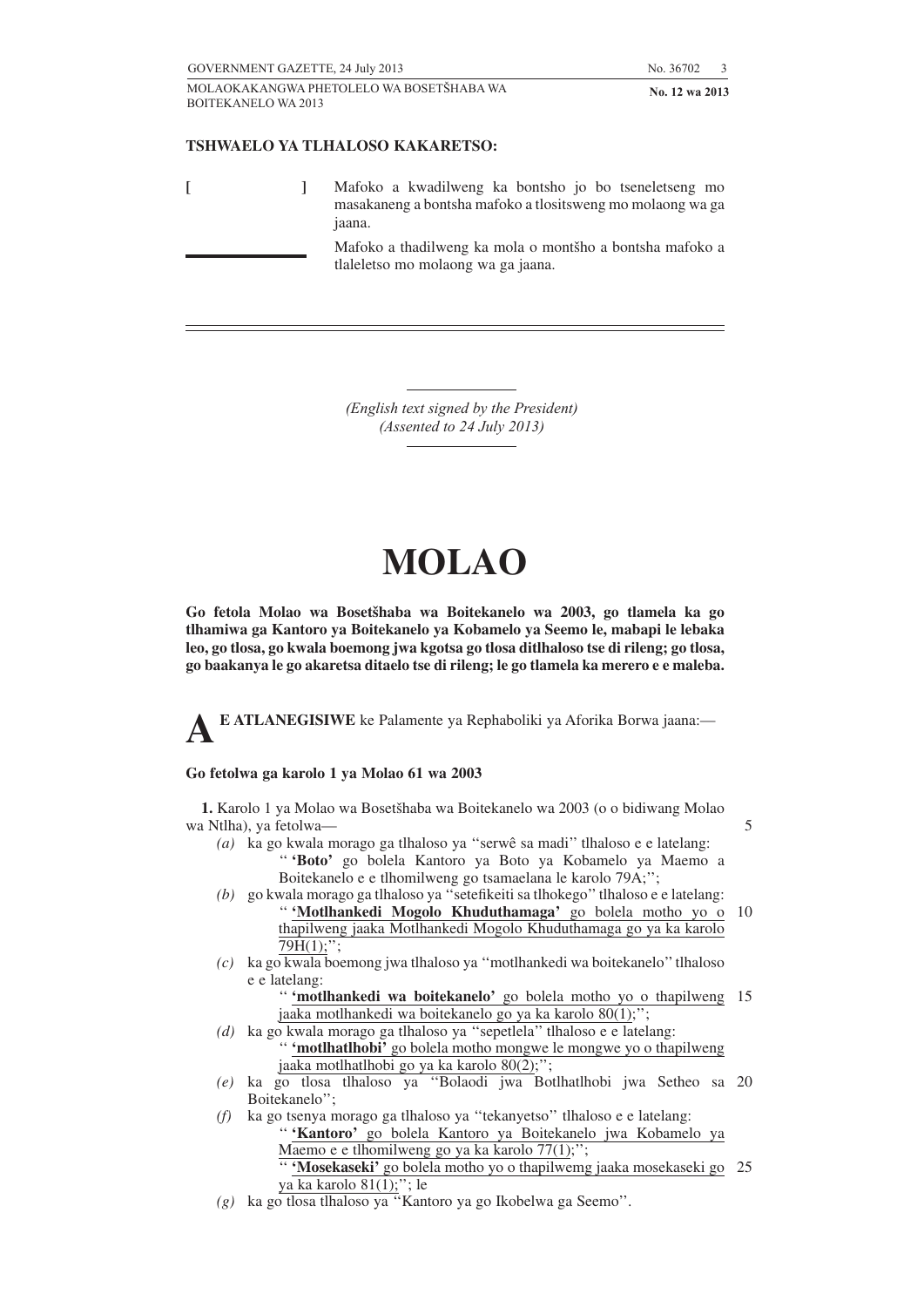5

**Act No. 12 of 2013** NATIONAL HEALTH AMENDMENT ACT, 2013

#### **Amendment of section 21 of Act 61 of 2003**

**2.** Section 21 of the principal Act is hereby amended by the substitution in subsection (2) for paragraph *(f)* of the following paragraph:

''*(f)* facilitate and promote the provision of port health service and participate in intersectoral and interdepartmental collaboration;''.

#### **Amendment of section 25 of Act 61 of 2003**

**3.** Section 25 of the principal Act is hereby amended by the substitution in subsection (2) for paragraph *(l)* of the following paragraph:

''*(l)* facilitate and promote the provision of **[port health services,]** comprehensive primary health services and community hospital services;''. 10

#### **Amendment of section 47 of Act 61 of 2003**

**4.** Section 47 of the principal Act is hereby amended—

- *(a)* by the substitution for subsection (1) of the following subsection:
	- ''(1) All health establishments must comply with the quality requirements and standards prescribed by the Minister after consultation with 15 the **[National Health Council]** Office.''; and
- *(b)* by the substitution for subsection (3) of the following subsection:
	- ''(3) The Office **[of Standards Compliance and the Inspectorate for Health Establishments]** must monitor and enforce compliance with the quality requirements and standards contemplated in subsection (1).''. 20

#### **Substitution of Chapter 10 of Act 61 of 2003**

**5.** The following Chapter is hereby substituted for Chapter 10 of the principal Act:

#### ''**CHAPTER 10**

#### **OFFICE OF HEALTH STANDARDS COMPLIANCE, BOARD, INSPECTIONS AND ENVIRONMENTAL HEALTH INVESTIGATIONS, HEALTH OFFICERS AND INSPECTORS, COMPLAINTS AND APPEAL PROCEDURE** 25

#### **Establishment of Office of Health Standards Compliance**

| 77. (1) The Office of Health Standards Compliance is hereby established |    |
|-------------------------------------------------------------------------|----|
| as a juristic person.                                                   | 30 |
| $(2)$ The Office is funded by-                                          |    |
| (a) money appropriated by Parliament; and                               |    |
| (b) fees received for services rendered.                                |    |
| (3) The Office is subject to the Public Finance Management Act, 1999    |    |
| (Act No. 1 of 1999).                                                    | 35 |
|                                                                         |    |

#### **Objects of Office**

**78.** The objects of the Office are to protect and promote the health and safety of users of health services by—

- *(a)* monitoring and enforcing compliance by health establishments with norms and standards prescribed by the Minister in relation to the national health system; and 40
- *(b)* ensuring consideration, investigation and disposal of complaints relating to non-compliance with prescribed norms and standards in a procedurally fair, economical and expeditious manner.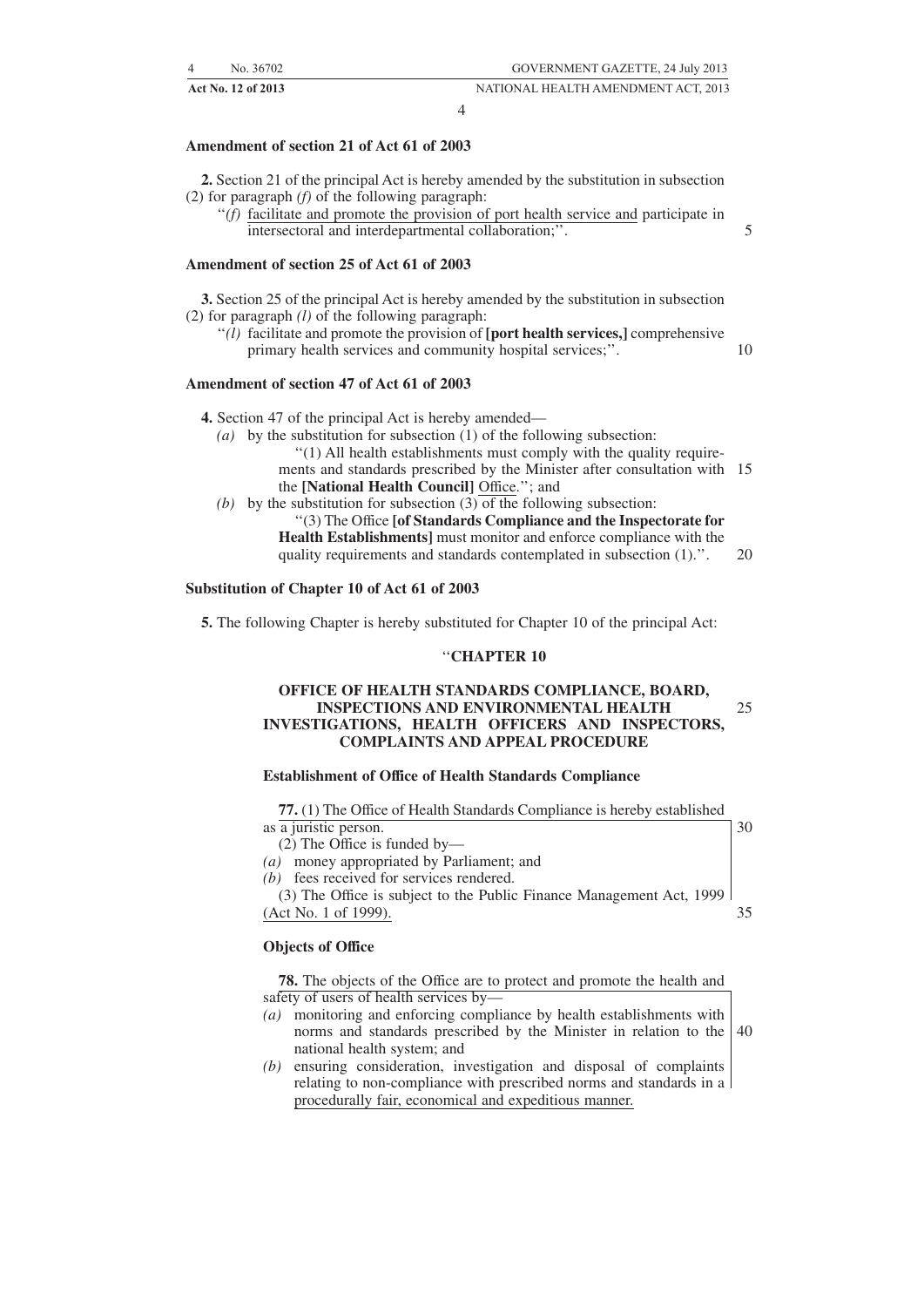#### **Go fetolwa ga karolo 21 ya Molao 61 wa 2003**

**2.** Karolo 21 ya Molao wa Ntlha ya fetolwa ka go kwala mo karolotlaleletso (2) boemong jwa temana *(f)* ka temana e e latelang:

"(f) ntshetsopele le kgodišo ya tlamelo ya ditirelo tsa boitekanelo jwa mabopo le botsayakarolo gare ga ditheo le tirisanommogo ya mafapha;''.

#### **Go fetolwa ga karolo 25 ya Molao 61 wa 2003**

**3.** Karolo 25 ya Molao wa Ntlha ya fetolwa ka go kwala mo karolotlaletso (2) boemong jwa temana *(1)* ya temana e e latelang:

"(*l*) ntshetsopele le kgodišo ya tlamelo ka **[ditirelo tsa boitekanelo jwa mabopo,**] ditirelo tse di golagantsweng tsa boitekanelo jo bo botlhokwa le ditirelo tsa 10 sepetlela tsa baagi;''.

#### **Go fetolwa ga karolo 47 ya Molao 61 wa 2003**

**4.** Karolo 47 ya Molao wa Ntlha ya fetolwa—

- *(a)* ka go kwala boemong jwa karolotlaletso (1) ya karolotlaleletso e e latelang: ''(1) Ditheo tsotlhe tsa pholo di tshwanetse go obamela ditlhokego tsa 15 boleng le maemo a tlhomamisitsweng ke Tona morago ga dipuisano le [Khansele ya Bosetšhaba ya Boitekanelo] Kantoro;"; le
- *(b)* ka go kwala boemong jwa karolotlaleletso (3) karolotlaleletso e e latelang: ''(3) Kantoro ya **[Kobamelo ya Maemo le Botlhatlhobi jwa Ditheo tsa Boitekanelo]** e tshwanetse go sekaseka le go diragatsa kobamelo ya 20 ditlhokego tsa boleng le maemo a tlhalositsweng mo karolotlaleletso  $(1)$ ;".

#### **Go tlosiwa ga Kgaolo 10 ya Molao 61 wa 2003**

**5.** Kgaolo e e latelang e kwalwa boemong jwa Kgaolo 10 ya Moalo wa Ntlha:

#### ''**KGAOLO 10**

#### **KANTORO YA KOBAMELO YA MAEMO A BOITEKANELO, DITLHATLHOBO LE DIPATLISISO TSA TIKOLOGO, BATLHANKEDI BA BOITEKANELO LE BATLHATLHOBI, TSAMAISO YA DINGONGOREGO LE BOIPELAETSO**

#### **Go tlhamiwa ga Kantoro ya kobamelo ya Maemo a Boitekanelo**

**77.** (1) Kantoro ya Kobamelo ya Maemo a Boitekanelo e tlhomiwa jaaka motho yo o na leng maatla.

(2) Kantoro e e etlediwa ka—

- *(a)* matlole a abiwang ke Palamente;
- *(b)* tšhelete e amogelwang boemong jwa ditirelo tse di dirilweng (3) Kantoro e laolwa go tsamaelana le Molao wa Tsamaiso ya Matlole a

Setšhaba wa 1999 (Molao No. 1 wa 1999).

#### **Maikaelelo a Kantoro**

| 78. Maikaelelo a Kantoro ke go sireletsa le go godisa boitekanelo le |    |
|----------------------------------------------------------------------|----|
| pabalesego ya badirisi ba ditirelo tsa boitekanelo ka go-            | 40 |
| (a) sekaseka kobamelo ya ditheo tsa boitekanelo ka ditekanyetso le   |    |
| maemo a thomamisitsweng ke Tona go tsamaelana le lenaane la          |    |

bosetšhaba la boitekanelo; le *(b)* go netefatsa botlhokwa jwa patlisiso le tharabololo ya dingongorego mabapi le tlhokego ya kobamelo ya ditekanyetso le maemo a tsamaiso 45ya mokgwa wa tolamo, ntle le tshenyo ya tšhelete le ka bonako.

5

25

30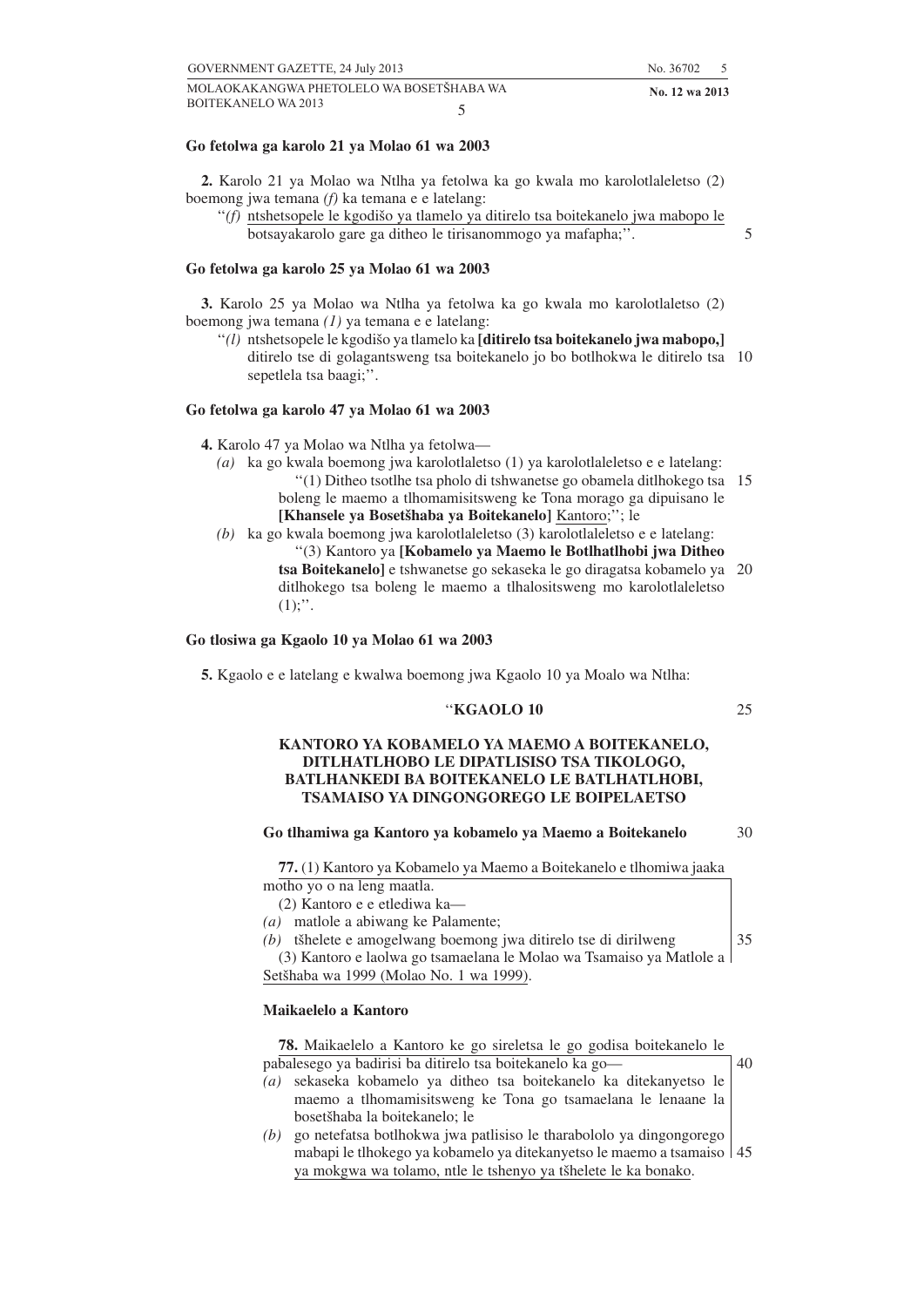6

## **Functions of Office**

**79.** (1) The Office must—

| (a) | advise the Minister on matters relating to the determination of norms                                                                 |    |
|-----|---------------------------------------------------------------------------------------------------------------------------------------|----|
|     | and standards to be prescribed for the national health system and the                                                                 |    |
|     | review of such norms and standards;                                                                                                   | 5  |
| (b) | inspect and certify health establishments as compliant or non-<br>compliant with prescribed norms and standards or, where appropriate |    |
|     | and necessary, withdraw such certification;                                                                                           |    |
| (c) | investigate complaints relating to breaches of prescribed norms and                                                                   |    |
|     | standards;                                                                                                                            | 10 |
| (d) | monitor indicators of risk as an early warning system relating to                                                                     |    |
|     | serious breaches of norms and standards and report any breaches to the                                                                |    |
|     | Minister without delay;                                                                                                               |    |
| (e) | identify areas and make recommendations for intervention by a                                                                         |    |
|     | national or provincial department of health, a health department of a                                                                 | 15 |
|     | municipality or health establishment, where it is necessary, to ensure                                                                |    |
|     | compliance with prescribed norms and standards;                                                                                       |    |
| (f) | publish information relating to prescribed norms and standards                                                                        |    |
|     | through the media and, where appropriate, to specific communities;                                                                    |    |
| (g) | recommend quality assurance and management systems for the                                                                            | 20 |
|     | national health system to the Minister for approval;                                                                                  |    |
| (h) | keep records of all its activities; and                                                                                               |    |
| (i) | advise the Minister on any matter referred to it by the Minister.                                                                     |    |
| (a) | (2) The Office may—<br>issue guidelines for the benefit of health establishments on the                                               | 25 |
|     | implementation of prescribed norms and standards;                                                                                     |    |
| (b) | collect or request any information relating to prescribed norms and                                                                   |    |
|     | standards from health establishments and users;                                                                                       |    |
| (c) | liaise with any other regulatory authority and may, without limiting the                                                              |    |
|     | generality of this power, require the necessary information from,                                                                     | 30 |
|     | exchange information with and receive information from any such                                                                       |    |
|     | authority in respect of-                                                                                                              |    |
|     | matters of common interest; or<br>(i)                                                                                                 |    |
|     | a specific complaint or investigation; and<br>(ii)                                                                                    |    |
| (d) | negotiate cooperative agreements with any regulatory authority in                                                                     | 35 |
|     | order to-                                                                                                                             |    |
|     | coordinate and harmonise the exercise of jurisdiction over<br>(i)                                                                     |    |
|     | health norms and standards; and                                                                                                       |    |
|     | ensure the consistent application of the principles of this Act.<br>(ii)                                                              |    |
|     |                                                                                                                                       |    |
|     | <b>Establishment of Board</b>                                                                                                         | 40 |

**79A.** (1) The Office of Health Standards Compliance Board is hereby established.

(2) The Office functions under the control of the Board.

- (3) The Board is the accounting authority of the Office and must—
- *(a)* determine the policy of the Office;
- *(b)* do the necessary planning in connection with the functions of the Office; and

*(c)* perform such other functions as may be assigned to it by this Act.

#### **Composition of Board**

**79B.** (1) The Board consists of no less than 7 members and no more than 5012 members appointed by the Minister, as follows:

*(a)* five members who have expertise in, among others, medicine, pharmacy, reproductive and maternal health, nursing, pediatrics, surgery, clinical governance and clinical risk management, occupa-

- 
- 45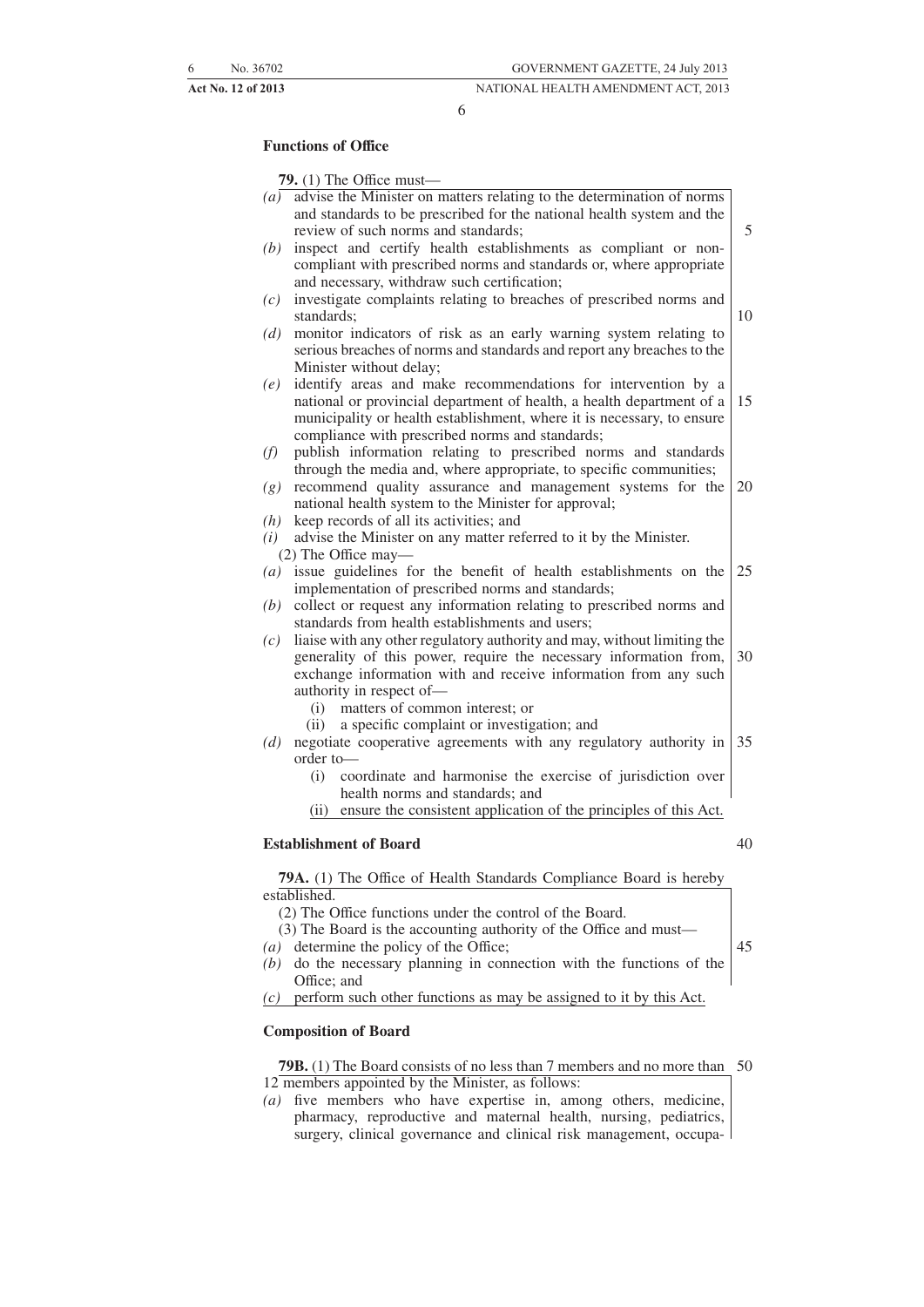#### **Ditiro tsa Kantoro**

**79.** (1) Kantoro e tshwanetse go—

|                   | $\sim$ (1) Humore c conwances $\epsilon$                                                                                                                                                               |    |
|-------------------|--------------------------------------------------------------------------------------------------------------------------------------------------------------------------------------------------------|----|
| $\left( a\right)$ | gakolola Tona mabapi ka merero e e lebaganeng le tlhomamiso ya<br>ditekanyetso le maemo a tshwanetseng go tlhomamisiwa boemong<br>jwa lenaane la boitekanelo le tshekatsheko ya ditekanyetso le maemo; | 5  |
|                   |                                                                                                                                                                                                        |    |
| (b)               | tlhatlhobo le go atlanegisa ditheo tsa boitekanelo go lekola kobamelo                                                                                                                                  |    |
|                   | kgotsa go tlhoka kobamelo e e tlhomamisitsweng ya ditekanyetso le                                                                                                                                      |    |
|                   | maemo kgotsa fa go tlhokega, go le botlhokwa go gogela morago                                                                                                                                          |    |
|                   | setefikeiti seo;                                                                                                                                                                                       |    |
| (c)               | batlisisa dingongorego tse di malebana le lenaane la boitekanelo;                                                                                                                                      | 10 |
| (d)               | sekaseka dikaelo tsa matshosetsi jaaka leano la pele la tlhokomediso e                                                                                                                                 |    |
|                   | e lebaganeng le kgaphelothoko ya ditekanyetso le maemo le go begela                                                                                                                                    |    |
|                   | Tona ka tlolo-molao ngwe le ngwe ka bonako jo bo kgonagalang;                                                                                                                                          |    |
| (e)               | tlhomamisa dintlha le go dira ditshitsinyo tsa go rarabolola bothata fa                                                                                                                                |    |
|                   | go le botlhokwa go lefapha la bosetšhaba kgotsa la profense kgotsa                                                                                                                                     | 15 |
|                   | lefapha la boitekanelo la mmasepala, go netefatsa tiragatso ya                                                                                                                                         |    |
|                   | ditekanyetso le maemo a tlhomamisitsweng;                                                                                                                                                              |    |
| (f)               | phasalatsa tshedimosetso e e malebana le ditekanyetso le maemo a                                                                                                                                       |    |
|                   | tlhomamisitsweng ka tlhaeletsano, fa go le botlhokwa go baagi ba ba                                                                                                                                    |    |
|                   | riling;                                                                                                                                                                                                | 20 |
| (g)               | tshitsinya netefaletso ya boleng le manaane taolo boemong jwa                                                                                                                                          |    |
|                   | lenaane la bosetšhaba la boitekanelo go atlenegisiwa ke Tona;                                                                                                                                          |    |
| (h)               | boloka ditokomane tsothe tsa ditiro tsa yona; le                                                                                                                                                       |    |
| (i)               | gakolola Tona ka morero mongwe le mongwe yo o rometseng go yona                                                                                                                                        |    |
|                   | ke Tona.                                                                                                                                                                                               | 25 |
|                   | $(2)$ Kantoro e ka—                                                                                                                                                                                    |    |
| $\left( a\right)$ | rebola tsamaiso e e tla tswelang molemo ditheo tsa boitekanelo ka go                                                                                                                                   |    |
|                   | tsenya tirisong ditekanyetso le maemo a tlhomamisitsweng;                                                                                                                                              |    |
| (b)               | kgobokanya kgotsa kopa tshedimosetso nngwe le nngwe mabapi le                                                                                                                                          |    |
|                   | ditekanyetso le maemo a ditheo tsa boitekanelo le badirisi;                                                                                                                                            | 30 |
|                   | golaganya le bolaodi bongwe le bongwe jwa tsamaiso, e bile ntle le                                                                                                                                     |    |
| (c)               | tekanyetso ya matla ano, e ka batla tshedimosetso e e maleba,                                                                                                                                          |    |
|                   |                                                                                                                                                                                                        |    |
|                   | refosanya ka tshedimosetso le go amogela tshedimosetso go tswa go                                                                                                                                      |    |
|                   | bolaodi bongwe le bongwe mabapi le-                                                                                                                                                                    |    |
|                   | merero ya dikgatlhegelo tse di tshwanang; kgotsa<br>(i)                                                                                                                                                | 35 |
|                   | ngongorego e e rileng kgotsa patlisiso; le<br>(ii)                                                                                                                                                     |    |
| (d)               | rerisana ka ditumelano tsa tirisanommogo le bolaodi bongwe le                                                                                                                                          |    |
|                   | bongwe, ka maikaelelo a go-                                                                                                                                                                            |    |
|                   | rulaganya le lomaganya tiragatso ya matla mo kgaolong ka ga<br>(i)                                                                                                                                     |    |
|                   | ditekanyetso le maemo a boitekanelo; le                                                                                                                                                                | 40 |
|                   | netefatsa tiragatso e e tsepameng ya ditaelo tsa Molao ô.<br>(ii)                                                                                                                                      |    |
|                   |                                                                                                                                                                                                        |    |
|                   | Go tlhamiwa ga Boto                                                                                                                                                                                    |    |
|                   |                                                                                                                                                                                                        |    |

#### **79A.** (1) Go tlhamiwa ga Kantoro ya Kobamelo ya Maemo a Boitekanelo. (2) Kantoro e dira ka fa tlase ga taolo ya Boto. (3) Boto e rwele maikarabelo a bolaodi boemong jwa Kantoro, e bile e tshwanetse go *(a)* tlhomamisa pholisi ya Kantoro; *(b)* dira dithulaganyo tse di maleba tebang le ditiro tsa Kantoro; le *(c)* go dira tiro ngwe le ngwe go tsamaelana le taelo ya Molao ono. 45 50

#### **Sebopego sa Boto**

**79B.** (1) Boto e na le maloko a seng ka fa tlase ga maloko a 7, e bile eseng

- go feta maloko a 12 a a tlhophilweng ke Tona ka mokgwa o o latelang:
- *(a)* maloko a matlhano a a tlhophilweng ke ditheo tsa thuto e kgolwane kgotsa setheo sengwe le sengwe mme a na le maitemogelo a, gare ga tse dingwe bongaka, melemo, boitekanelo jwa pelegi le baimana, booki, phediatriki, tsa kaaro, tsamaiso ya kalafi le taolo ya matshosetsi 55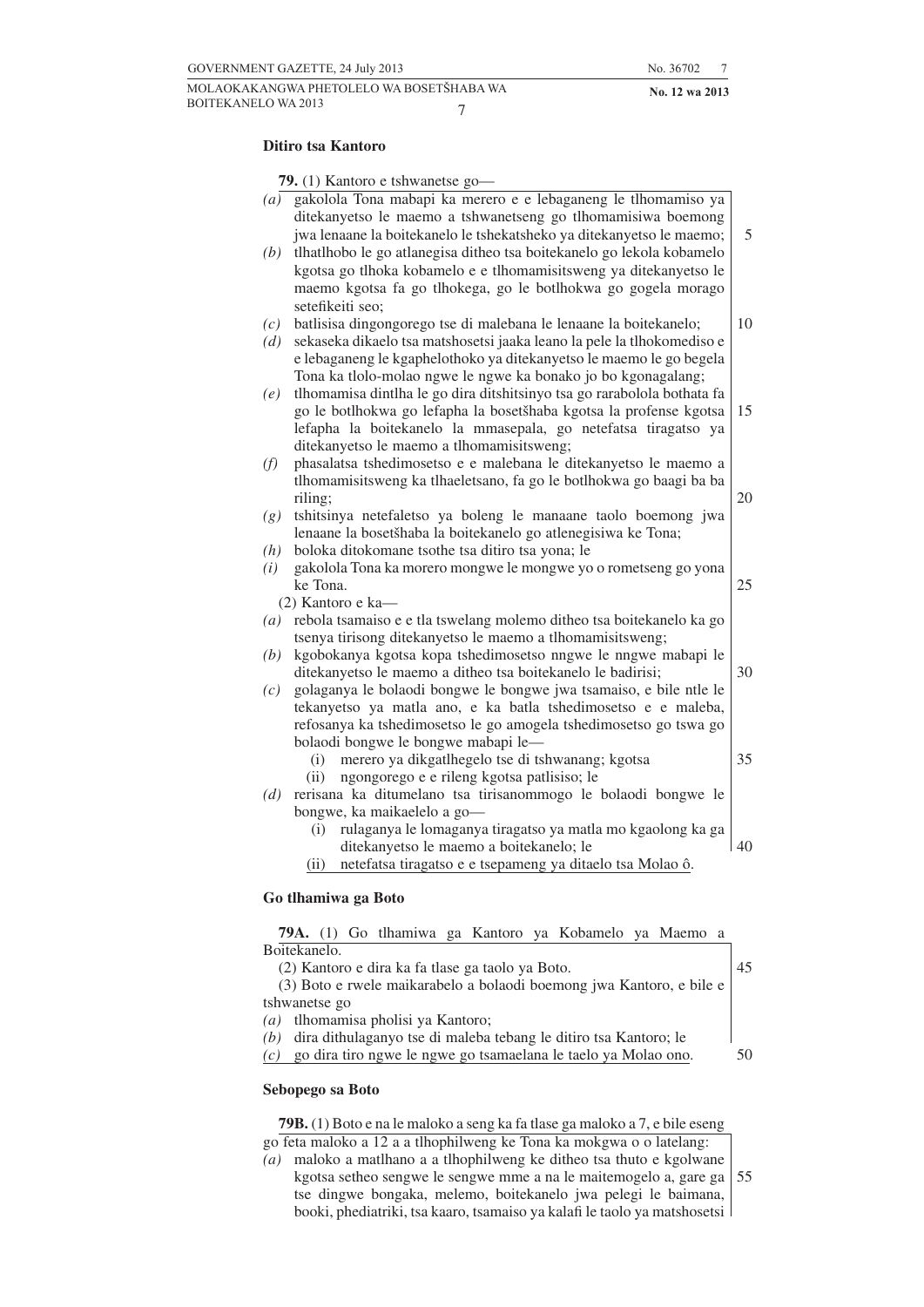tional health and safety, infection control, and public health, nominated by institutions of higher learning or any other institution;

- *(b)* one member appointed on account of his or her knowledge of the law; *(c)* one member appointed on account of his or her knowledge of economics and financial matters or accounting;
- *(d)* one member appointed on account of his or her knowledge of private healthcare sector;
- *(e)* one member appointed on account of his or her knowledge of public healthcare and public administration;
- *(f)* one member appointed on account of his or her knowledge of quality assurance 10
- *(g)* one representative from organised labour; and

*(h)* one representative from civil society or the community.

(2) The Chief Executive Officer and the Chief Financial Officer of the Office are *ex offıcio* members of the Board. 15

#### **Appointment of members of Board**

**79C.** (1) The Minister must appoint the members contemplated in section  $79\overline{B(1)}(a)$  after consultation with the relevant bodies and institutions.

(2) The Minister must, before appointing the members contemplated in section 79B(1)*(b)* to *(h)*, by notice in the *Gazette* and in two or more nationally circulating newspapers in the Republic, invite all interested persons to nominate, within the period specified in the notice, persons who in the opinion of such interested persons are fit to be so appointed, stating the grounds upon which such opinion is based. 20

(3) If a suitable person or the required number of persons is not nominated in terms of subsection (2), the Minister must appoint an appropriate person or persons who qualify to be appointed in terms of this Act. 25

(4) The members of the Board hold office for a term of at least three years, as the Minister may determine at the time of appointment, but are eligible for re-appointment for one additional term. 30

(5) A member of the Board, excluding a member who is in the full-time employment of the State or the Service, must be appointed on such conditions as the Minister may, with the concurrence of the Minister of Finance, determine.

(6) If the number of members of the Board is reduced to such an extent that a quorum cannot be obtained, the Minister may appoint any suitably qualified persons on a temporary basis to serve on the Board until new members are appointed in terms of this section.

#### **Chairperson and vice-chairperson of Board**

40

50

35

5

**79D.** (1) The Minister must appoint a chairperson and vice-chairperson of the Board from the members contemplated in section 79B(1).

(2) Whenever the chairperson of the Board is absent or unable to perform his or her functions as chairperson, the vice-chairperson must act as chairperson and, if the vice-chairperson is absent or unable to act as chairperson the Minister must designate another member of the Board to act as chairperson until the chairperson or vice-chairperson is available. 45

(3) Any person acting as chairperson of the Board in terms of subsection (2), must exercise all the powers and perform all the duties of the chairperson.

#### **Disqualification from membership of Board and vacation of office**

**79E.** (1) A person may not be appointed as a member of the Board if that person—

*(a)* is not a South African citizen and ordinarily resident in the Republic;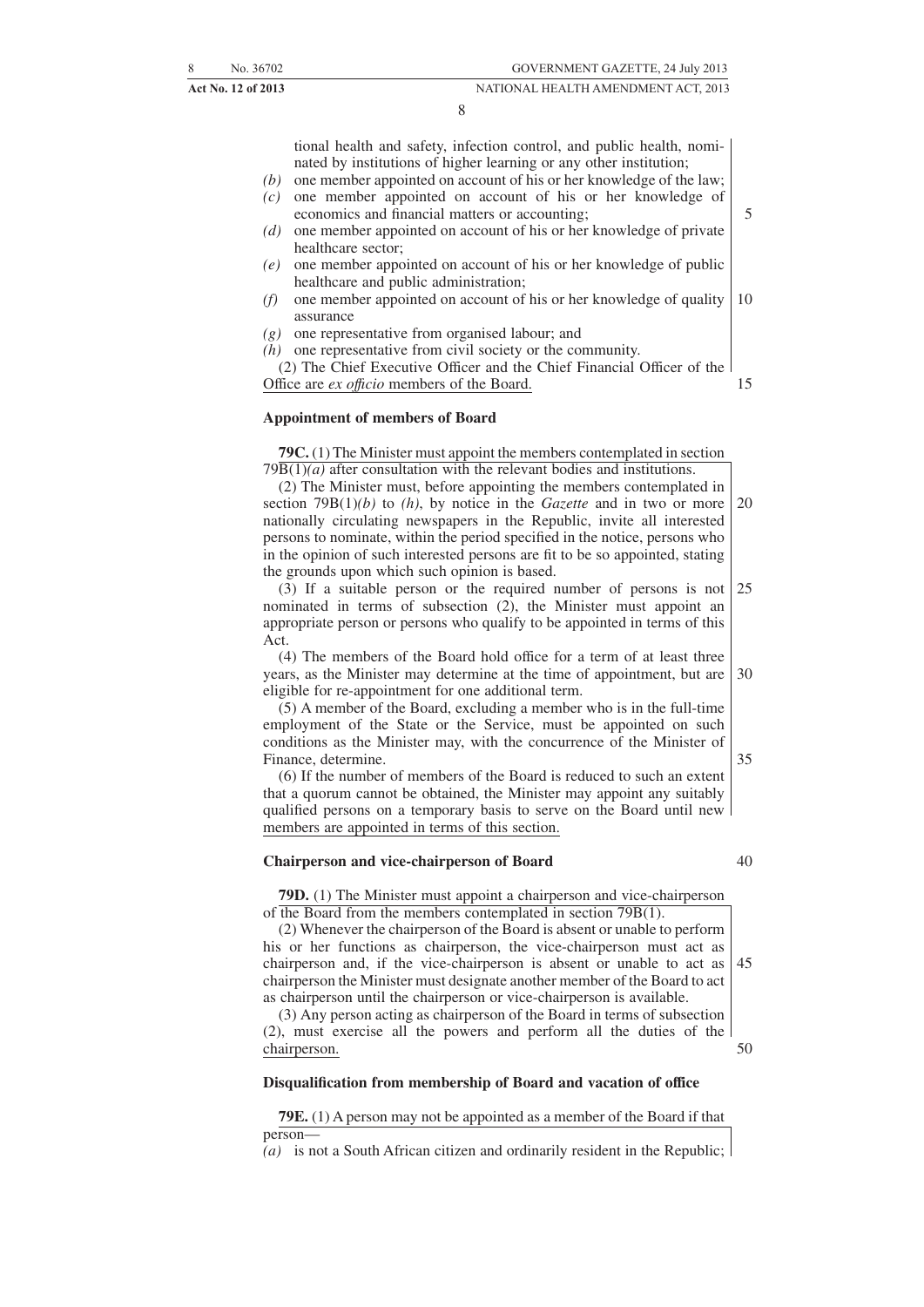MOLAOKAKANGWA PHETOLELO WA BOSETŠHABA WA **No. 12 wa 2013** BOITEKANELO WA 2013  $\overline{Q}$ 

a tsa kalafi, boitekanelo jwa ditiro le tshireletso, taolo ya malwetsi a tshelelanang, le boitekanelo jwa baagi;

- *(b)* leloko le le nosi le le tlhophilweng ka ntlha ya kitso ya lona go tsa molao;
- *(c)* leloko le le nosi le le tlhophilweng ka ntlha ya kitso ya lona ya moruo, merero ya ditšhelete kgotsa akhaonting;
- *(d)* leloko le le nosi le le tlhophilweng ka ntlha ya kitso ya lona ya merero ya tlhokomelo ya kalafi ya lekala poraefete;
- *(e)* leloko le le nosi le le tlhophilweng ka ntlha ya kitso ya lona ya merero ya tlhokomelo ya kalafi ya baagi le tsamaiso ya baagi;
- *(f)* leloko le le nosi le le tlhophilweng ka ntlha ya kitso ya lona ya netefaletso ya boleng;
- *(g)* moemedi a le nosi wa mokgatlho wa badiri; le

*(h)* moemedi a le nosi wa mokgatlho wa baagi kgotsa baagi.

(2) Motlhankedi Mogolo wa Khuduthamaga le Motlhankedi Mogolo wa 15 Matlole ba Kantoro ke maloko a *ex offıcio* a Boto.

#### **Go thapiwa ga maloko a Boto**

**79C.** (1) Tona e tshwanetse go thapa maloko a tlhalositsweng mo Karolo 79B(1)*(a)* morago ga dipuisano le mekgatlho e e maleba kgotsa ditheo.

(2) Tona e tshwanetse gore pele e thapa maloko a tlhalositsweng mo karolo 79(B)*(b)* go fitlha go *(h)* e phatlalatse kitsiso mo Lokwalodikgang la Puso le mo makwalodikgang a bosetšhaba a mabedi kgotsa go feta mo Rephaboliking go laletsa batho ba ba na leng kgatlhego go tlhopha batho mo pakeng e e tlhalositsweng ya kitsiso. Go tshwanetse go tlhophiwa batho ba go nagangwang gore ba siametse tiro le go tlhalosa mabaka a go tlhophiwa ga bona ka botlalo. 20 25

(3) Fa motho yo o batlegang kgotsa palo ya batho ba batlegang e sa tlhophiwa go ya ka karolotlaleletso (2), Tona e tshwanetse go tlhopha motho yo o siameng kgotsa batho ba ba siametseng go tlhophiwa go ya ka mabaka a Molao ô.

(4) Maloko a Boto a tshwara marapo bonnye paka ya dingwaga di le tharo, go ya ka tlhomamiso ya Tona ka nako ya go thapiwa, mme a kgonwa go tlhopiwa gape paka e nosi ya tlaleletso.

(5) Leloko la Boto, ntle leloko le le thapilweng ke Puso ka botlalo kgotsa Tirelo ya Puso, le tshwanetse go thapiwa go ya ka mabaka a tlhomisitsweng ke Tona le tumelano le Tona ya Matlole. 35

(6) Fa palo ya maloko a Boto e fokotsega moo e leng gore go tlhokega palo e letleletsweng *(khoramo)*, Tona e kgona go thapa mongwe le mongwe yo o nonofileng paka e khutshwane go direla Boto go fitlhela go thapiwa maloko a mašwa go ya ka mabaka a karolo eno.

#### **Modulasetilo le Motlatsa-modulasetilo wa Boto**

**79D.** (1) Tona e tshwanetse go thapa Modulasetilo le Motlatsa-Modulasetilo wa Boto go tswa go maloko a tlhalositsweng mo karolo 79B(1).

(2) Gangwe le gape fa Modulasetilo wa Boto a seyo kgotsa a sa kgone go dira tiro ya gagwe jaaka modulasetilo, motlatsa-modulasetilo o tshwanetse go tshwara marapo jaaka modulasetilo, mme fa motlatsa-modulasetilo a seyo, kgotsa a sa kgone go dira jaaka modulasetilo, Tona e tshwanetse go laela leloko le lengwe la Boto go tshwara marapo jaaka modulasetilo go fitlhela modulasetilo kgotsa motlatsa-modulasetilo a nna teng. 45 50

(3) Mongwe le mongwe yo o tshwereng marapo jaaka modulasetilo wa Boto go ya ka karolotlaleletso (2) o tshwanetse go diragatsa matla otlhe le go dira ditiro tsotlhe tsa modulasetilo.

#### **Go tlosiwa jaaka leloko la Boto le go tlosiwa mo kantorong**

**79E.** (1) Motho ga a tshwanelwa go thapiwa jaaka leloko la Boto, fa 55motho yoo—

*(a)* e se moagi wa Aforika Borwa, e bile a sa dule mo Rephaboliking;

10

30

40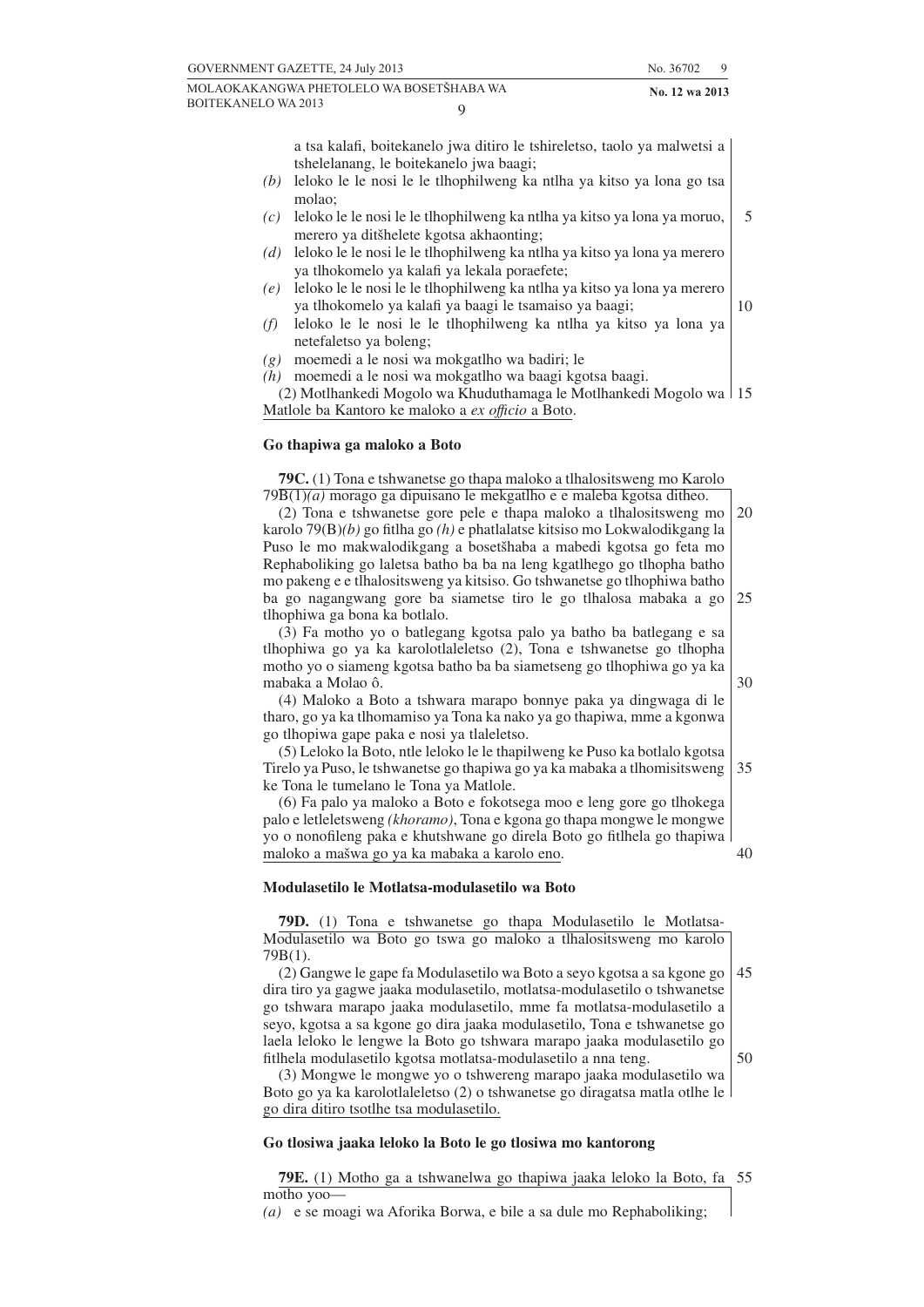5

#### **Act No. 12 of 2013** NATIONAL HEALTH AMENDMENT ACT, 2013

10

- *(b)* is an unrehabilitated insolvent;
- *(c)* has at any time been convicted of an offence involving dishonesty, whether in the Republic or elsewhere, and sentenced to imprisonment without the option of a fine; or
- *(d)* has been removed from an office of trust.
	- (2) A member of the Board must vacate his or her office if—
- *(a)* he or she becomes disqualified in terms of subsection (1) from being appointed as a member of the Board;
- *(b)* he or she submits his or her resignation to the Minister in writing;
- *(c)* he or she is declared by the High Court to be of unsound mind or mentally disordered or is detained under the Mental Health Act, 1973 (Act No. 18 of 1973); 10
- *(d)* he or she has, without the leave of the Board, been absent from more than two consecutive meetings of the Board;
- *(e)* the Minister withdraws the appointment because in the opinion of the Minister, and after consultation with the Board, the member is incompetent or unfit to fulfil his or her duties; or 15
- *(f)* he or she ceases to be ordinarily resident in the Republic.

(3) If a member of the Board dies or vacates his or her office in terms of subsection (2), the Minister may, subject to section 79C, appoint a person to fill the vacancy for the unexpired portion of the period for which that member was appointed. 20

#### **Meetings of Board**

| <b>79F.</b> (1) The meetings of the Board and the conduct of business at                         |       |
|--------------------------------------------------------------------------------------------------|-------|
| meetings must be prescribed by the rules.                                                        | 25    |
| (2) A quorum for a meeting of the Board is the majority of its members.                          |       |
| (3) A decision of the majority of the members of the Board present at any                        |       |
| meeting constitutes a decision of the Board and, in the event of an equality                     |       |
| of votes, the member presiding at the meeting has a casting vote in addition                     |       |
| to his or her deliberative vote.                                                                 | 30    |
| (4) A decision taken by the Board or an act performed under the authority                        |       |
| of the Board is not invalid by reason only of a vacancy on the Board, or that                    |       |
| a person who is not entitled to sit as a member of the Board sat as a member                     |       |
| at the time when the decision was taken or the act was authorised, if the                        |       |
| decision was taken or the act was authorised by the requisite majority of the $\vert 35 \rangle$ |       |
| members of the Board who were present at the time and entitled to sit as                         |       |
| members.                                                                                         |       |
| (5) Minutes of the proceedings of every meeting of the Board must be                             |       |
| prepared and entered in a book kept for that purpose.                                            |       |
| (6) Minutes of the proceedings of each meeting must be submitted at the                          | l 40. |
| next meeting of the Board and, if passed as correct, must be confirmed by                        |       |

next meeting of the Board and, if passed as correct, must be confirmed by the signature of the chairperson or other member presiding thereat and may, when so confirmed, be evidence in a court of law of the proceedings of the first-mentioned meeting.

(7) In the absence of the chairperson or the person acting as the 45 chairperson from a particular meeting of the Board, the members present at that meeting may elect one of their number to preside at that meeting.

#### **Committees of Board**

**79G.** (1) The Board may appoint one or more committees from among its members to assist it with the performance of its functions and exercise of its 50 powers.

(2) The Board may appoint one or more specialist advisory committees consisting of members other than members of the Board, to assist it with the performance of its functions and exercise of its powers.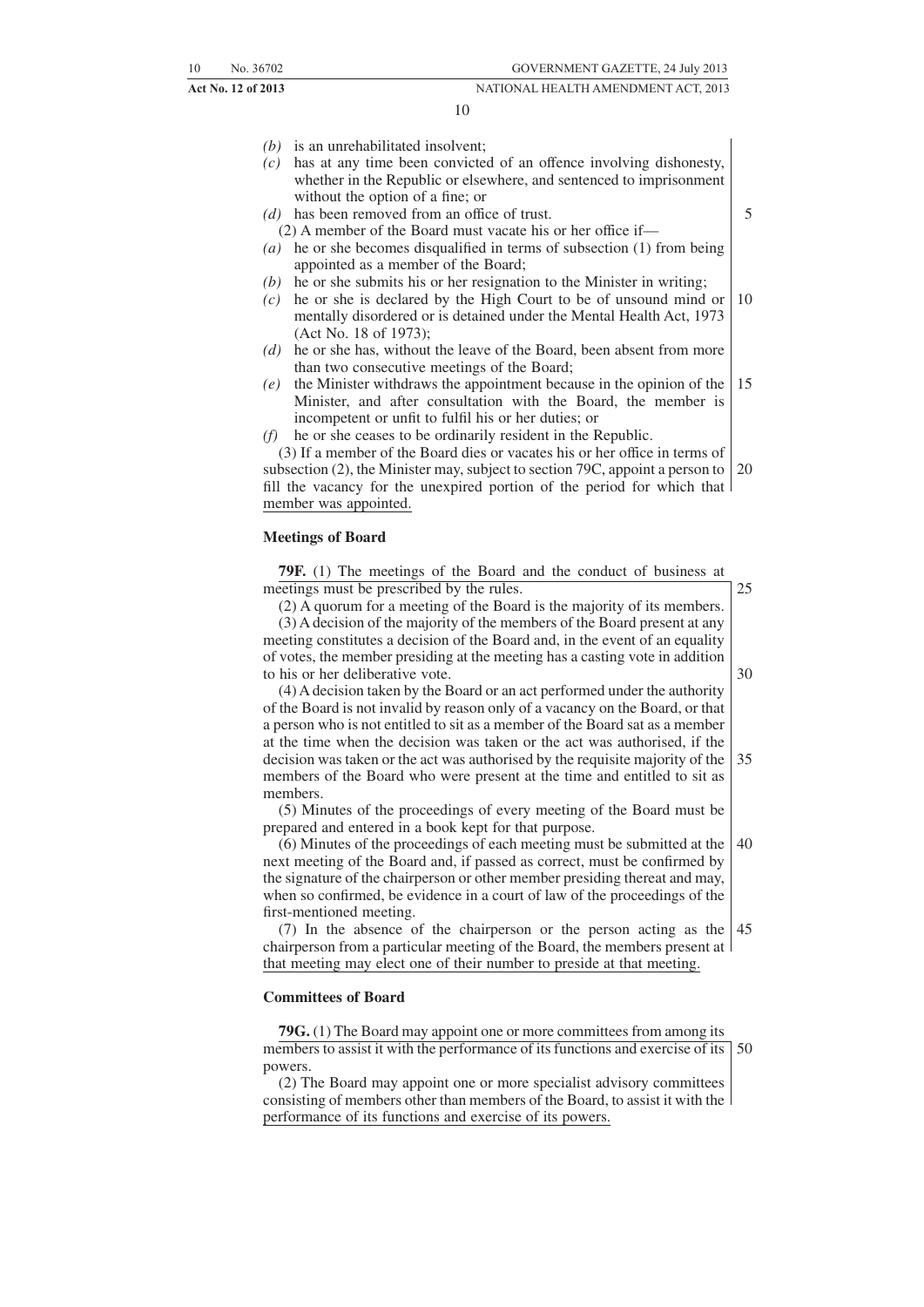*(b)* e le mokoloti yoo sa tlhabologeng; *(c)* fa a kile a bonwa a le molato ka tatofatso ya go tlhoka botshepegi, mo Rephaboliking kgotsa felo gongwe mme a filwe katlholo ya kgolegelo ntle le boikgethelo jwa kotlhao ya go duela tšhelete; kgotsa *(d)* a tlositswe mo tirong ya trasete. (2) leloko la Boto le tshwanetse go tlogela tiro fa— *(a)* fa a tlosiwa mo tirong jaaka leloko la Boto go ya ka mabaka a karolotlaleletso (1); *(b)* fa motho yoo a itsise Tona ka lekwalo gore o rola marapo jaaka leloko *(c)* fa Kgotlatshekelo e Kgolo e mo tlhomamisitse jaaka motho yo o sa itekanelang mo tlhaloganyong kgotsa tlhaloganyo e se mo maemong a siameng' kgotsa a tswaletswe go ya ka *Mental Health Act* wa 1973 (Molao No.18 wa 1973); *(d)* fa ntle le tetla ya Boto motho yoo a sa tsenela dikopano di le pedi ka tatelano kgotsa go feta tsa Boto; *(e)* fa Tona e gogela morago go thapiwa ga leloko leo ka gonne go ya ka kakanyo ya Tona le Boto leloko le tlhoka bokgoni kgotsa ga le sa itekanela go dira ditiro tsa lona; kgotsa

*(f)* Fa leloko le tlogela go nna moagi wa Rephaboliki.

(3) fa leloko la Boto le tlogela tiro go ya ka mabaka a karolotlaleletso (2), go tsamaelana le karolo 79C, Tona e ka thapa motho go tlatsa phatlatiro eo tebang le karolo ya paka e setseng boemong jwa leloko le le tlogetseng. 20

#### **Dikopano tsa Boto**

**79F.** (1) Dikopano tsa Boto le tsamaiso ya dikopano e tshwanetse go tlhalosiwa ka ditaelo.

(2) Khoramo ya kopano ya Boto ke bontsi jwa maloko a Boto.

(3) Tshwetso ya bontsi jwa maloko a Boto a a leng teng mo kopanong ngwe le ngwe ya Boto e kaya tshwetso ya Boto, mme fa go nale divhoutu tse di lekanang, leloko le le tshwereng marapo jaaka modulasetilo le nale vhoutu ya makgaolakgang godimo ga vhoutu ya gagwe ya tetlelelo.

(4) Tshwetso e e dirilweng ke Boto kgotsa tiro e e dirilweng ka fa tlase ga taelo ya Boto ga e na matla fela ka ntlha ya gore go nale phatlatiro ya Boto, kgotsa fela ka gonne motho yo o sa tshwanelang o ne a dutswe mo kopanong ya Boto jaaka leloko ka nako fa tshwetso eo e ne e diriwa, kgotsa go dirisitswe molao fa tshwetso e diriwa kgotsa go dirisitswe molao ke bontsi jwa maloko a Boto ao a ne a le teng ka nako eo, e bile a nale tshwanelo ya go dula jaaka maloko. 35

(5) Metsostso ya ditsamaiso tsa kopano ngwe le ngwe ya Boto, e tshwanetse go kwadiwa mo bukeng le go bolokiwa sentle.

(6) Metsotso ya kopano ngwe le ngwe e tshwanetse go tlhagisiwa mo kopanong e e latelang ya Boto, e bile fa e amogwelwa jaaka boammaruri e tshwanetse go atlenegisiwa ke modulasetilo ka go e saena kgotsa ke leloko lengwe le ngwe le le tshwereng marapo jaaka modulasetilo wa kopano eo, mme fa e atlenegisitswe jaalo, e kgona go amogelwa jaaka bopaki mo kgotlatshekelo jaaka metsotso e amogetsweng ya kopano ya pele.

(7) Fa modulasetilo kgotsa motho yo o tshwereng marapo jaaka modulasetilo a seyo mo kopano e rileng ya Boto, maloko a a leng teng mo kopanong eo, a ka tlhopha leloko lengwe le lengwe la maloko a lona go etelela pele kopano.

#### **Dikomiti tsa Boto**

**79G.** (1) Boto e ka tlhopha komiti e le nosi kgotsa go feta go tswa go maloko a yona go e thusa go dira tiro ya yona le go diragatsa matla a yona.

(2) Boto e ka tlhopha komiti kgakololo ya bomaitsanape e le nosi kgotsa go feta ya maloko ao e seng maloko a Boto go e thusa go dira tiro ya yona le go diragatsa matla a yona.

50

30

25

5

10

15

40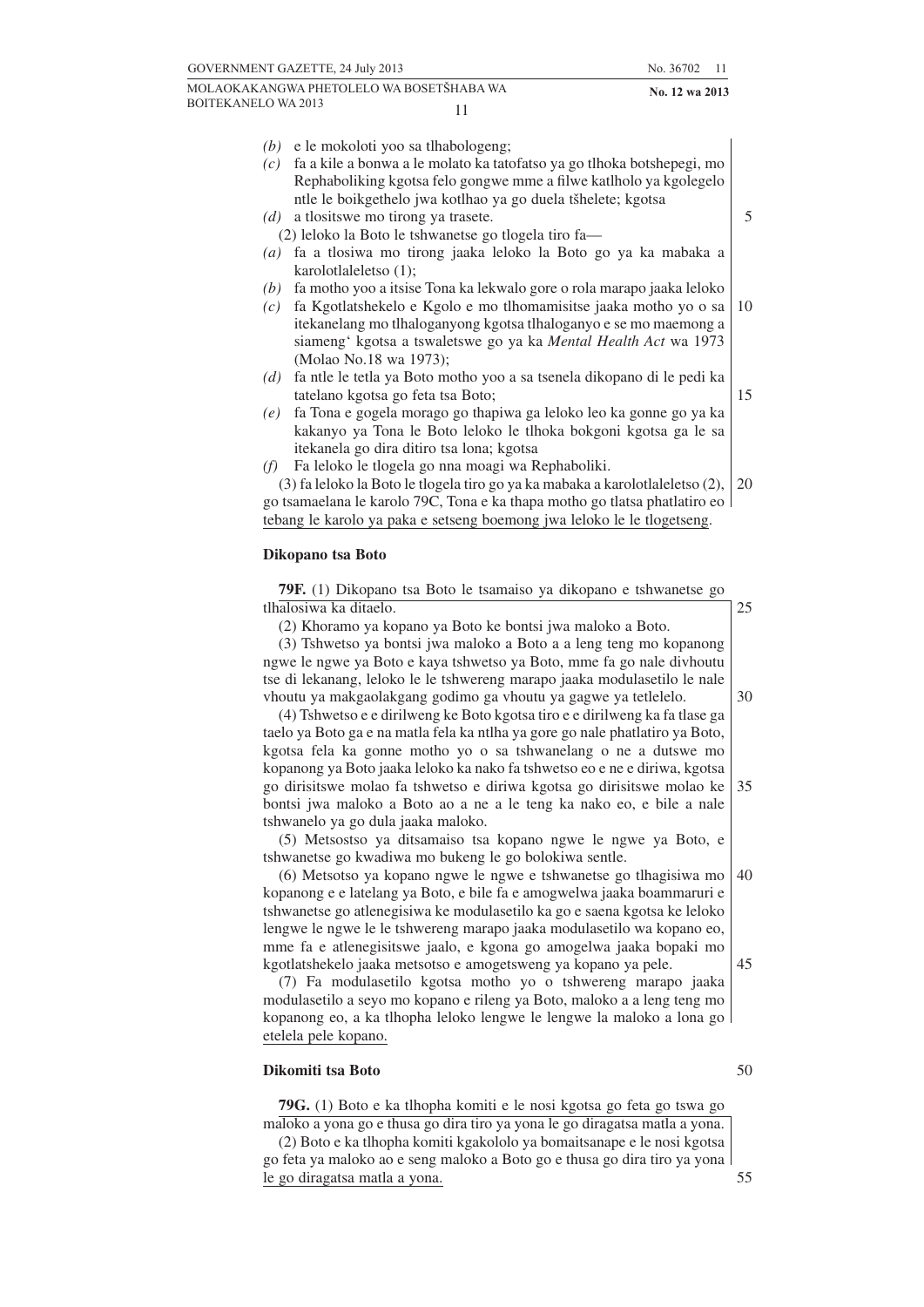12

#### **Appointment of Chief Executive Officer**

**79H.** (1) The Board must, in consultation with the Minister, subject to the laws governing the public service, appoint a fit and proper and suitably qualified South African citizen as the Chief Executive Officer of the Office.

(2) The Chief Executive Officer holds office for a term of five years and may be reappointed for one additional term of five years. 5

(3) *(a)* The appointment of a person as the Chief Executive Officer is subject to the conclusion of a written performance agreement entered into between that person and the Board, in consultation with the Minister.

*(b)* The Board, in consultation with the Minister, and the Chief Executive Officer may, in writing and by agreement, amend the performance agreement. 10

(4) The Board may, in consultation with the Minister, remove the Chief Executive Officer from office on account of serious misconduct, incapacity or incompetence, after affording him or her reasonable opportunity to be heard and subject to applicable legislation. 15

(5) If the Chief Executive Officer is unable to perform the functions of the Office, or during a vacancy in the office of Chief Executive Officer, the Board may, after consultation with the Minister, designate another employee of the Office to act as Chief Executive Officer.

(6) No person may be designated as acting Chief Executive Officer for longer than 90 days at a time.

(7) The Chief Executive Officer is entitled to the pension and retirement benefits calculated on the same basis as those of a head of a department in the public service.

#### **Functions of Chief Executive Officer**

**79I.** (1) The Chief Executive Officer—

 $(a)$  is the head of the Office;

*(b)* is responsible for the proper and diligent implementation of the Public Finance Management Act, 1999 (Act No. 1 of 1999); and *(c)* must appoint suitably qualified persons as employees of the Office in accordance with an organisational structure approved by the Board in consultation with the Minister. (2) As head of the Office, the Chief Executive Officer is responsible for— *(a)* the formation and development of an efficient administration; *(b)* the organisation and control of staff; *(c)* the maintenance of discipline; and *(d)* the effective deployment and utilisation of staff to achieve maximum operational results. (3) The Chief Executive Officer may, after consultation with the Board, enter into contracts with any person or organisation or appoint expert or technical committees to assist the Office in the performance of its functions, including the conducting of inspections. (4) The Chief Executive Officer must take appropriate action to ensure the implementation of the findings of the report and the recommendations of the Ombud referred to in section 81A(9). (5) The Chief Executive Officer may, subject to subsection (4), request 30 35 40 45

the intervention of the Minister, a member of the executive council responsible for health in the province or a member of the municipal council responsible for health if the complaint relates to a matter falling under the national department or that particular province or municipality, as the case may be. 50

20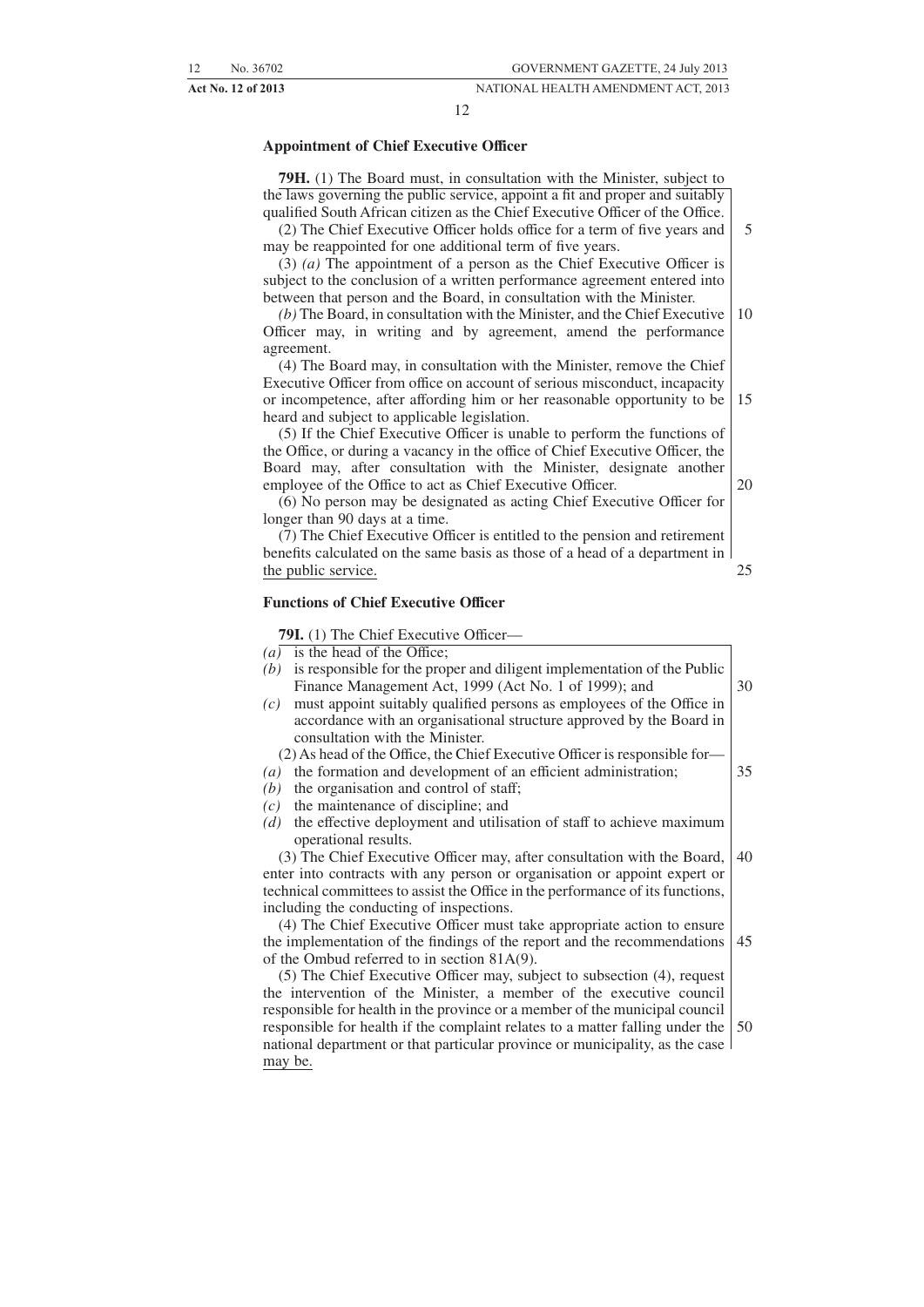**79H.** (1) Boto ka dipuisano le Tona, le go tsamaelana le melao e e laolang ditirelo tsa setšhaba, Boto e ka thapa moagi wa Aforika Borwa yo o itekanetseng le yo o na leng dirutwa tse di maleba go dira jaaka Motlhankedi Mogolo Khuduthamaga wa Kantoro.

(2) Motlhankedi Mogolo Khuduthamaga o tshwara marapo paka ya dingwaga di le tlhano mme gape a ka thapiwa paka ya tlaleletso ya dingwaga tse dingwe di le tlhano.

(3) *(a)* Go thapiwa ga motho jaaka Motlhankedi Mogolo Khuduthamaga go diriwa go tsamaelana le tumelano ya tiragatso ya tiro e e diriwang gareng ga mothapiwa le Boto, morago ga dipuisano le Tona. 10

*(b)* Go ya ka dipuisano tsa Boto le Tona, le Motlhankedi Mogolo Khuduthamaga ka lekwalo le ka tumelano go ka fetolwa tumelanano ya tiro.

(4) Go ya ka dipuisano tsa Boto leTona, Boto e ka tlosa Motlhankedi Mogolo Khuduthamaga mo Kantorong ka ntlha ya maitshwaro a makgwakgwa, go sa itekanele kgotsa go tlhoka bokgoni, morago ga go abela motho yoo tšhono e e lekaneng ya go ikarabela le go tsamaelana le molao o o maleba. 15

(5) Fa Motlhankedi Mogolo Khuduthamaga a sa kgone go dira tiro ya gagwe ya Kantoro, kgotsa fa go nale phatlatiro mo kantorong ya Motlhankedi Mogolo Khuduthamaga , Boto Morago ga go buisana le Tona e ka laela modiri yo mongwe mo Kantorong go dira jaaka Motlhankedi Mogolo Khuduthamaga 20

(6) Ga go ope yo o tshwanetseng go laelwa go dira jaaka Motlhankedi Mogolo Khuduthamaga paka e e fetang matsatsi a le 90 ka nako e nosi. 25

(7) Motlhankedi Mogolo Khuduthamaga o tshwanetse go duelwa penšhene le merokotso ya go rola marapo e e tlhakantsweng ka selekanyo se se lekanang le sa balaodi ba mafapha a ditirelo tsa setšhaba.

#### **Ditiro tsa Motlhankedi Mogolo Khuduthamaga**

**79I.** (1) Motlhankedi Mogolo Khuduthamaga—

*(a)* ke molaodi wa Kantoro;

- *(b)* o rwele maikarabelo a go diragatsa ka botlao le go golaganya tsamaiso ya Molao wa Taolo ya Matlolele a Puso wa 1999 (Molao No. 1 wa 1999); mme o
- *(c)* tshwanetse go thapa batho ba ba na leng bokgoni jwa go dira jaaka badiri ba Kantoro go tsamaelana le ditlhokego tsa setheo tse di atlenegisitsweng ke Boto, morago ga go buisana le Tona.

(2) Jaaka molaodi wa Kantoro, Motlhankedi Mogolo Khuduthamaga o rwele maikarabelo a go—

- *(a)* tlhoma le Thulagano ya tsamaiso e e manontlhotlho;
- *(b)* taolo ya setheo le badiri;
- *(c)* mametlelelo ya maitshwaro; le
- *(d)* abelwa ga badiri ditiro ka tolamo le tiriso ya badiri go fitlhelela maikaelelo a tiro ya setheo.

(3) Motlhankedi Mogolo Khuduthamaga, morago ga go buisana le Boto a ka dira ditumelano le mongwe le mongwe kgotsa setheo kgotsa a thapa moitsanape kgotsa dikomiti tsa togamano go thusa Kantoro go diragatsa ditiro tsa yona, go akarediwa le go diriwa ga ditlhatlhobo.

(4) Motlhankedi Mogolo Khuduthamaga o tshwanetse go diragatsa dikgato tse di siameng go netefatsa tiragatso ya tshwetso ya repoto le ditshitsinyo tsa Motsereganyi yo o tlhalositsweng mo karolo 81A(9). 50

(5) Go ya ka mabaka a karolotlaleletso (4) Motlhankedi Mogolo Khuduthamaga a ka kopa thuso ya Tona, leloko la khuduthamaga ya khansele e e rweleng maikarabelo a boitekanelo mo profenseng kgotsa leloko la khuduthamaga ya mmasepala le le rweleng maikarabelo a boitekanelo fa morero oo, o wela ka fa tlase ga taolo ya lefapha la bosetšhaba kgotsa porofense e e maleba kgotsa mmasepala le fa e le ka mokgwa ofe. 55

5

30

35

- 
- 45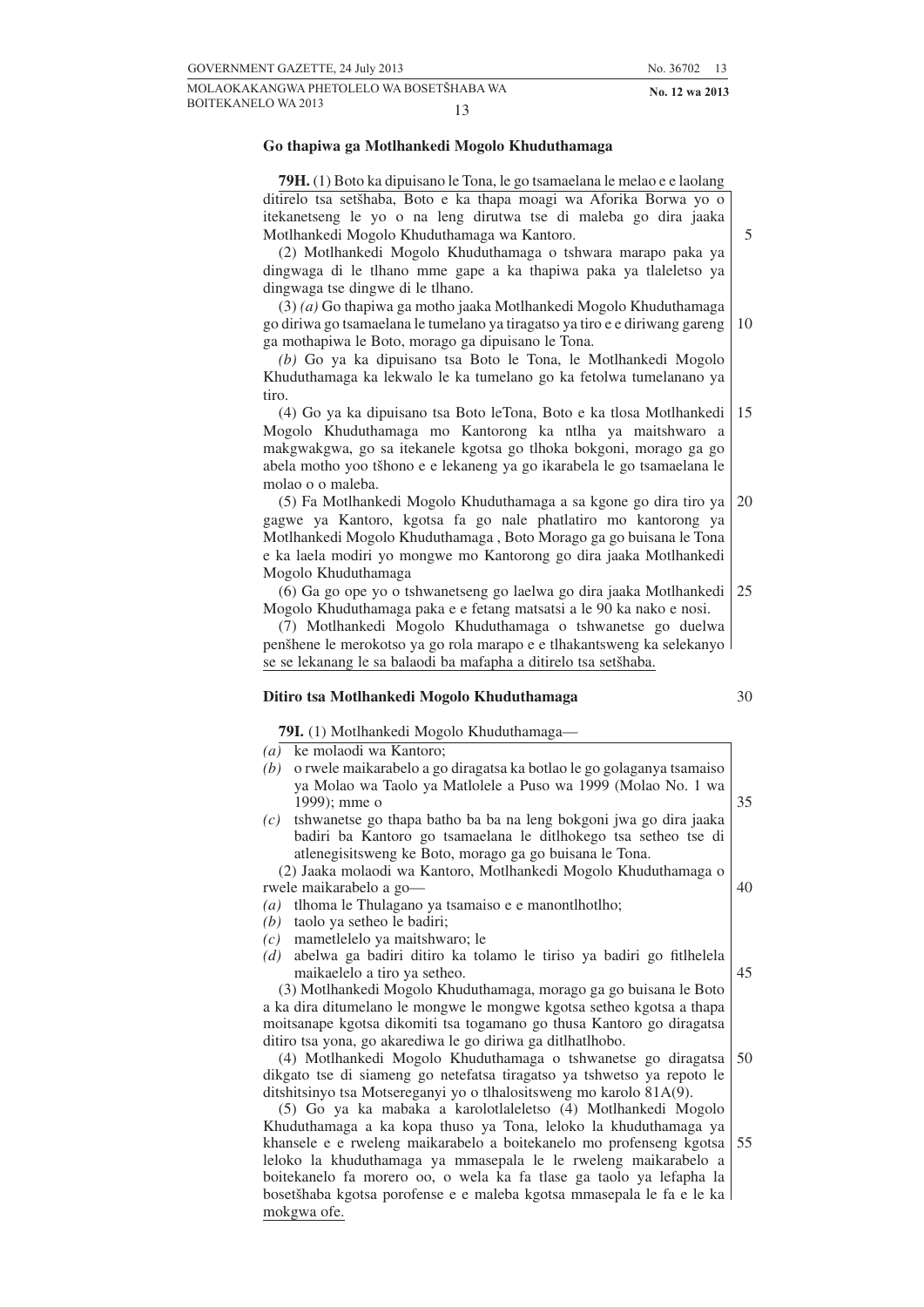#### 14

#### **Delegation of powers and assignment of duties by Chief Executive Officer**

#### **79J.** (1) The Chief Executive Officer may—

- *(a)* delegate to an employee of the Office any of his or her powers in terms of this Act; or *(b)* assign to an employee of the Office any of his or her duties in terms of this Act. 5
- (2) The delegation in terms of subsection (1)—
- *(a)* must be in writing;
- *(b)* may be subject to such terms and conditions the Chief Executive Officer may determine or impose; 10
- *(c)* may at any time be amended or revoked by the Chief Executive Officer; and
- *(d)* does not divest the Chief Executive Officer of the responsibility concerning the exercise of the power. 15

#### **Accountability of and reporting by Chief Executive Officer**

**79K.** (1) The Chief Executive Officer must, subject to the Public Finance Management Act, 1999 (Act No. 1 of 1999)— *(a)* cause the necessary accounting and other records to be kept;

- *(b)* in consultation with the Board, prepare and submit to the Minister an annual report for approval by the Minister within five months after the end of the financial year. 20
	- (2) The annual report referred to in subsection (1) must include—
- *(a)* audited annual financial statements by the Auditor-General;
- *(b)* the Auditor-General's report; and
- *(c)* a detailed report of the activities of the Office undertaken during the year to which the audit relates.

(3) The Minister must table in Parliament a copy of the annual report, financial statements and the audit report on those statements within one month after receipt thereof if Parliament is in session or, if Parliament is not in session, within one month after the commencement of its next ensuing session. 30

(4) The Chief Executive Officer must, once the annual report, financial statements and audit report have been tabled in Parliament, make the annual report, financial statements and audit report on those statements accessible to the public. 35

(5) Notwithstanding subsections (1) and (2), the Board or Chief Executive Officer, as the case may be, must, upon request by the Minister—

- *(a)* furnish the Minister with information or a report in respect of any case, matter or subject dealt with by the Office; and
- *(b)* provide the Minister with reasons for any decision taken by the Board, Chief Executive Officer, an inspector or any other employee of the Office.

#### **Appointment of health officers and inspectors**

**80.** (1) The Minister, relevant member of the Executive Council or mayor 45 of a municipal council may designate any person in the employ of the national department, province or municipality, as the case may be, as a health officer.

(2) The Chief Executive Officer must, subject to section 79I(1)*(c)*, appoint any suitably qualified person with appropriate prescribed expertise and skill as an inspector. 50

(3) A health officer designated or an inspector appointed in terms of this section must be issued with a certificate stating that he or she has been designated or appointed, as the case may be, as a health officer or as an inspector in terms of this Act.

55

25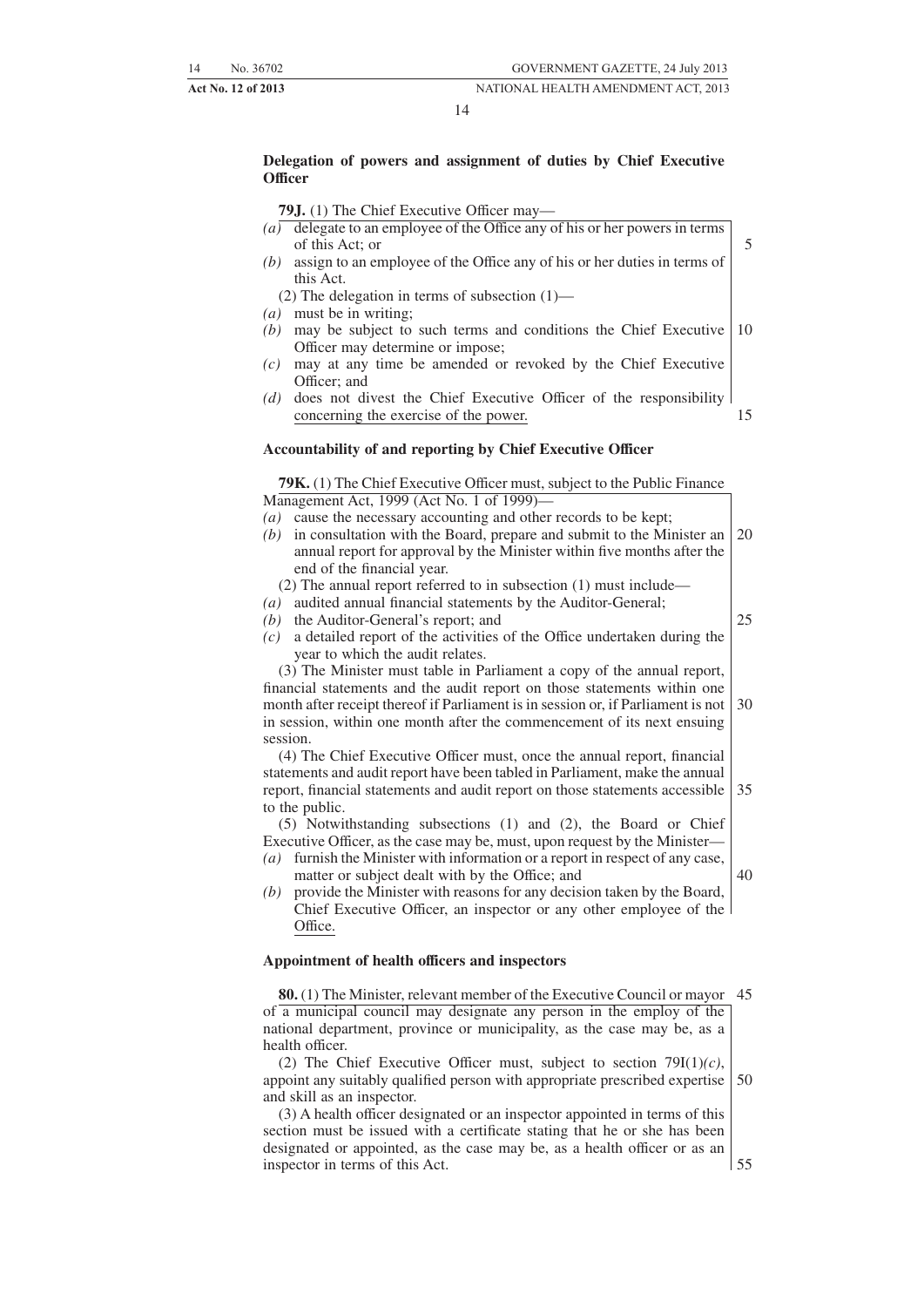5

#### **Kabelo ya dithata le taelo ya ditiro ke Motlhankedi Mogolo Khuduthamaga**

**79J.** (1) Motlhankedi Mogolo Khuduthamaga a ka—

- *(a)* laela modiri mongwe le mongwe wa Kantoro go tsamaelana le dithata tsa gagwe go ya ka Molao ô; kgotsa
- *(b)* laela modiri wa Kantoro go dira tiro ngwe le ngwe go ya ka Molao ô. (2) Kabelo ya dithata go tsamaelana le karolotlaleletso (1)—
- *(a)* e tshwanetse go kwadiwa fa fatshe;
- *(b)* e ka diriwa tsamaelana le dipeelo le mabaka a tlhomamisitsweng kgotsa gapeleditsweng ke Motlhankedi Mogolo Khuduthamaga; 10
- *(c)* nako nngwe le nngwe a ka fetolwa kgotsa fedisiwa ke Motlhankedi Mogolo Khuduthamaga; e bile
- *(d)* ga a amoge Motlhankedi Mogolo Khuduthamaga maikarabelo a go diragatsa matla a gagwe.

#### **Maikarabelo a go dira le taolo ya Motlhankedi Mogolo Khuduthamaga** 15

**79K.** (1) Motlhankedi Mogolo Khuduthamaga o tshwanetse go ya ka

| Molao wa Taolo ya Matlole a Puso wa1999 (Molao No. 1 wa 1999)-                                                                     |    |
|------------------------------------------------------------------------------------------------------------------------------------|----|
| (a) go rwela maikarabelo e bile o tshwanetse go boloka ditokomane tse                                                              |    |
| dingwe:                                                                                                                            |    |
| go ya ka dipuisano le Boto, o tshwanetse go baakanya le go romelela<br>(b)                                                         | 20 |
| Tona repoto ya ngwaga gore e atlenegisiwe ke Tona mo nakong ya<br>dikgwedi di le tlhano morago ga bofelo jwa ngwaga wa ditšhelete. |    |
| (2) Repoto ya ngwaga le ngwaga e e tlhalositsweng mo karolotlaleletso                                                              |    |
| (1) e tshwanetse go akaretsa-                                                                                                      |    |
| disetatamente tsa ngwaga tse di runtsweng ke Moruni-Kakaretso;                                                                     | 25 |
| $\left(a\right)$                                                                                                                   |    |
| Repoto ya Moruni-Kakaretso; le<br>(b)                                                                                              |    |
| repoto ka botlalo ya ditiro tsa Kantoro tse di lebaganeng le ngwaga o<br>(c)                                                       |    |
| go diriwang repoto ka wona.                                                                                                        |    |
| (3) Tona e tshwanetse go tlhagisa kgatiso ya repoto ya ngwaga mo                                                                   |    |
| Palamenteng, ditlankana tsa tiriso ya matlole le repoto ya moruni mo                                                               | 30 |
| nakong ya kgwedi morago ga go di amogela, fa e le nako ya Palamente ya                                                             |    |
| go dula, kgotsa fa Palamente e sa dula mo nakong ya kgwedi morago ga                                                               |    |
| tshimologo ga paka ya yona e e latelang.                                                                                           |    |
| (4) Fa repoto ya ngwaga, ditlankana tsa tiriso ya matlole le repoto ya                                                             |    |
| boruni di tlhagisitswe mo Palamenteng Motlhankedi Mogolo Khudutha-                                                                 | 35 |
| maga o tshwanetse go dira gore setšhaba se kgone go e fitlhelela.                                                                  |    |
| (5) Go sa nyatswe karolotlaleletso (1) le (2), Boto kgotsa Motlhankedi                                                             |    |
| Mogolo Khuduthamaga le fa e le ofe wa bona o tshwanetse gore fa a                                                                  |    |
| kopiwa ke Tona-                                                                                                                    |    |
| go tlamele Tona ka tshedimosetso kgotsa repoto ka morero mongwe le<br>$\left(a\right)$                                             | 40 |
| mongwe, kgetsi kgotsa ntlha e e neng e tshwerwe ke Kantoro; le                                                                     |    |
| go tlamela Tona ka mabaka a tshwetso nngwe le nngwe e e dirilweng<br>(b)                                                           |    |
| ke Boto, Motlhankedi Mogolo Khuduthamaga, motlhatlhobi kgotsa l                                                                    |    |
| modiri mongwe le mongwe wa Kantoro.                                                                                                |    |

#### **Go thapiwa ga batlhankedi ba boitekanelo le batlhatlhobi**

45

**80.** (1) Tona, leloko le le maleba la Khansele ya Khuduthamaga kgotsa mmeyara ya khansele ya mmasepala e kgona go thapa mongwe le mongwe wa lefapha la bosetšhaba, profense kgotsa mmasepala le fa e le ka mokgwa ofe jaaka motlhankedi wa boitekanelo.

(2) Motlhankedi Mogolo Khuduthamaga o tshwanetse go thapa motho yo o na leng dirutwa ka maitemogelo a a tlhalositsweng le bokgoni jo bo maleba jaaka motlhalthobi go tsamaelana le karolo 79I(1)*(c)*. 50

(3) Motlhankedi wa boitekanelo kgotsa motlhatlhobi yo o thapilweng go ya ka karolo ô, o tshwanetse go abelwa setifikeiti se se tlhalosang fa a thapilwe jaaka motlhankedi wa boitekanelo kgotsa motlhatlhobi go tsamaelana le Molao ô. 55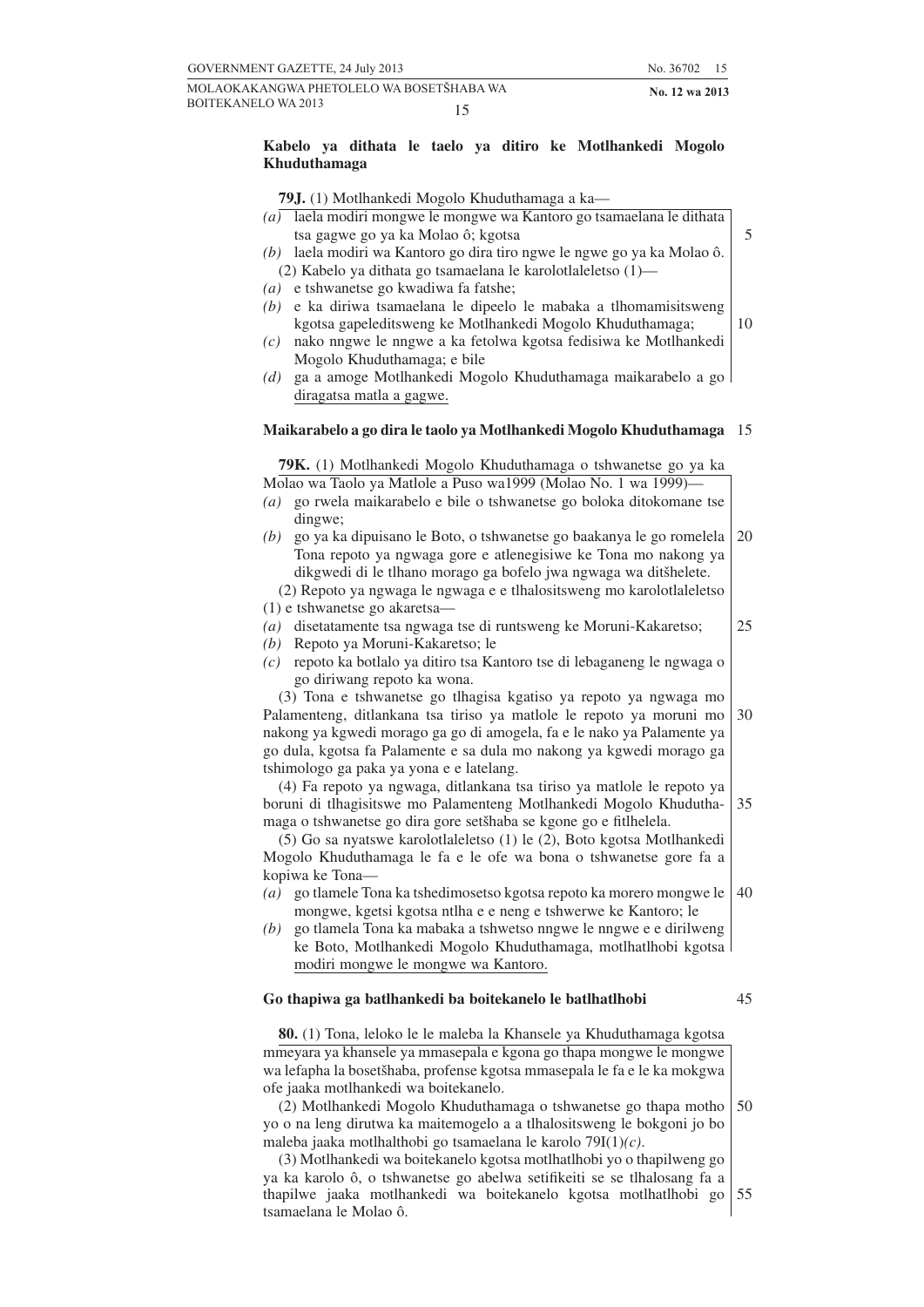16

(4) When a health officer or an inspector performs any function in terms of this Act, he or she—

- *(a)* must be in possession of a certificate of designation or certificate of appointment, as the case may be, issued in terms of subsection (3);
- *(b)* must show that certificate to any person who is affected by the action of the health officer or inspector in terms of this Act; and
- *(c)* has the powers of a peace officer, as defined in section 1 of the Criminal Procedure Act, 1977 (Act No. 51 of 1977), and may exercise any of the powers conferred on a peace officer by law.

#### **Appointment of Ombud**

**81.** (1) The Minister must, after consultation with the Board, appoint a suitably qualified and experienced South African citizen as Ombud.

(2) The Minister must, before appointing the Ombud in terms of subsection (1), by notice in the *Gazette* and in two or more nationally circulating newspapers in the Republic, invite applications from suitable persons. 15

(3) The Ombud—

- *(a)* holds office for a non-renewable term of seven years;
- *(b)* is located within the Office:
- *(c)* is assisted by persons designated and seconded by the Office with the concurrence of the Ombud; and 20
- *(d)* reports to and is accountable to the Minister.

(4) The Minister, with the concurrence of the Minister of Finance, must determine the remuneration and other terms and conditions of service of the Ombud.

(5) The Ombud may at any time resign by submitting a written notice to the Minister at least 90 days prior to the intended date of vacation of office, unless the Minister allows for a shorter period.

(6) The Minister may terminate the employment of the Ombud on account of serious misconduct, incapacity or incompetence, after affording him or her reasonable opportunity to be heard and subject to applicable legislation. 30

(7) The Minister must, during a vacancy or when the Ombud is unable to fulfil any of his or her functions, appoint a person on a temporary basis in accordance with subsection (1) to act in the position until a permanent 35 person is appointed.

#### **Functions of Ombud**

**81A.** (1) The Ombud may, on receipt of a written or verbal complaint relating to norms and standards, or on his or her own initiative, consider, investigate and dispose of the complaint in a fair, economical and expeditious manner. 40

(2) A complaint referred to in subsection (1) may involve an act or omission by a person in charge of or employed by a health establishment or any facility or place providing a health service.

(3) In conducting an investigation, the Ombud may, subject to subsection  $(8)$ 45

- (a) be assisted by any person contemplated in section  $81(2)(c)$ ;
- *(b)* (i) obtain an affidavit or a declaration from any person;
	- (ii) direct any person to appear before him or her;

10

25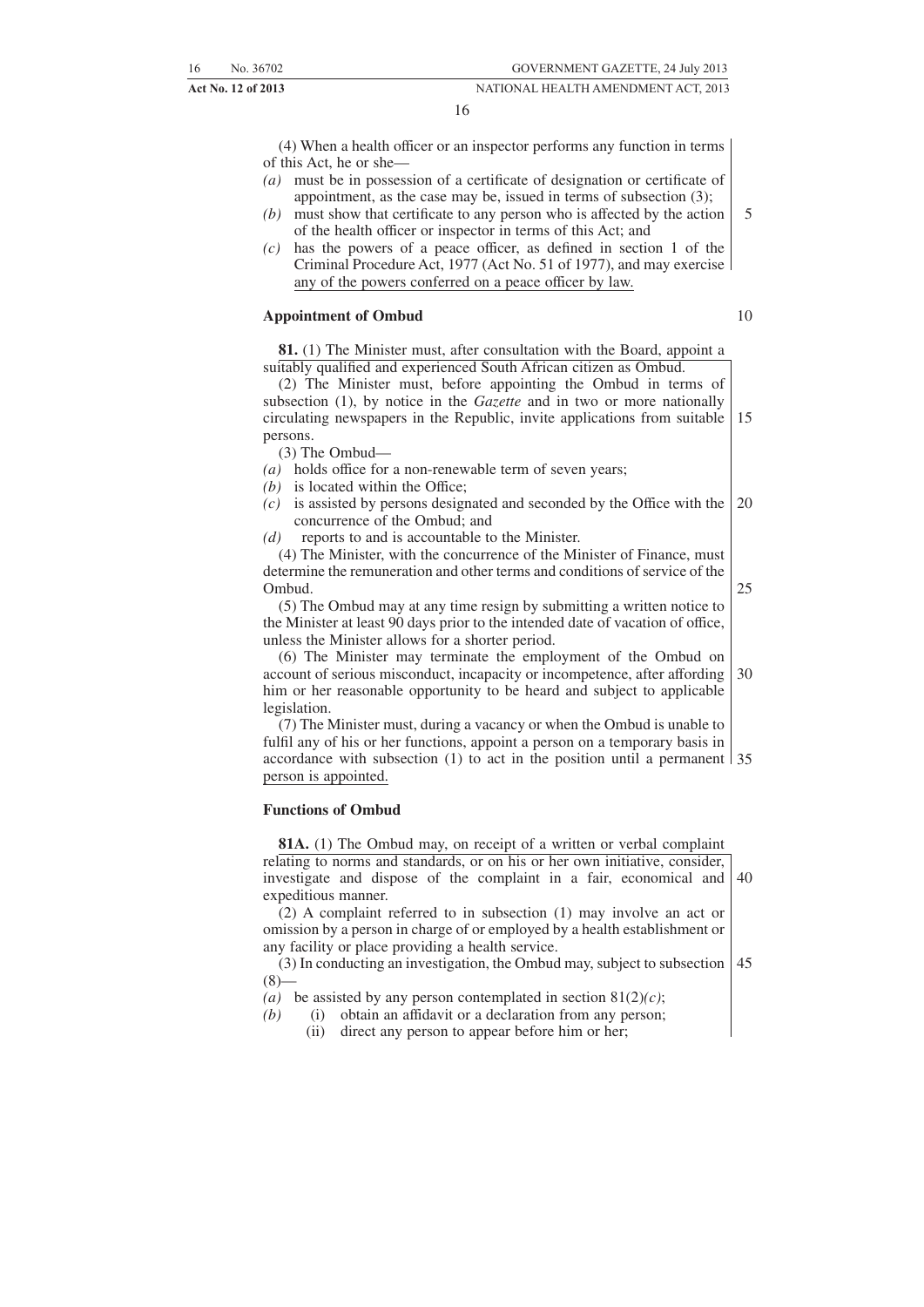(4) Fa motlhankedi wa boitekanelo kgotsa motlhatlhobi a dira tiro ngwe le ngwe go ya ka Molao ô, o tshwanetse go—

- *(a)* nna le setifikeiti sa go thapiwa se se abilweng go ya ka karolotlaleletso  $(3)$ :
- *(b)* bontsha mongwe le mongwe yo o amiwang ke tiro ya motlhankedi wa boitekanelo kgotsa motlhatlhobi go ya ka Molao ô, setifikeiti seo; e bile
- *(c)* o na le dithata tsa motlhankedi wa kagiso go ya ka tlhalo ya karolo 1 ya *Criminal Procedure Act*, 1977 (Molao No. 51 wa 1977), e bile a ka diragatsa thata ngwe le ngwe e e filweng motlhankedi wa kagiso ke 10 molao.

#### **Go thapiwa ga Mosekaseki**

**81.** (1) Tona e tshwanetse go thapa motho yo o na leng dirutwa tse di maleba le maitemogelo jaaka Mosekaseki.

(2) Tona e tshwanetse gore pele e thapa Mosekaseki go tsamaelana le karolotlaleletso (1), e tshwanetse go laletsa baagi ba ba na leng maitemogelo a maleba go dira kopo ka go ntsha kitsiso mo Lokwalodikgang la Puso le mo makwalodikgang a bosetšhaba a mabedi kgotsa go feta a Rephaboliki. 15

(3) Mosekaseki—

- 20
- (a) o tshwara marapo paka ya dingwaga di le šupa tse di sa ntshwafadiweng;
- *(b)* o tlhomilwe mo teng ga Kantoro;
- *(c)* o thusiwa ke batho ba ba laetsweng le go romelwa ke Kantoro ka tumelano ya Mosekaseki; le
	- 25

*(d)* o bega go Tona e bile o ikarabela go *Tona*.

(4) Tona ka tumelano le Tona ya Matlotlo e tshwanetse go tlhomamisa tuelo, ditekanyetso le mabaka mangwe a tiro ya Mosekaseki.

(5) Mosekaseki a ka rola marapo nako ngwe le ngwe ka go go kwalela Tona kitsiso bonnye mo nakong ya matsatsi a le 90 pele ga letlha leo a ikaeletseng go tlogela tiro ka lona, ntle le fa Tona e letlelela paka e khutshwane. 30

(6) Tona e ka fedisa tiro ya Mosekaseki ka ntlha ya maitshwaro a makgwakgwa, go sa itekanele kgotsa tlhokego ya bokgoni morago ga go mo fa tšhono e e lekaneng ya go tshwaela le go tsamaelana le ditaelo tsa molao o o maleba. 35

(7) Tona, fa go nale phatlatiro kgotsa fa mosekaseki a sa kgone go dira ngwe le ngwe ya ditiro tsa gagwe, e tshwanetse go thapa motho go dira nako e e sa tsepamang go tsamaelana le karolotlaleletso (1) go tshwara marapo go fitlhela a thapa motho wa leruri. 40

#### **Ditiro tsa Mosekaseki**

**81A.** (1) Mosekaseki o tshwanetse gore morago ga go amogela ngongorego e e kwadilweng kgotsa ka molomo tebang le diteknayetso le maemo kgotsa ka go ithaopa a batlisise kgetsi le go rarabolola ngongorego ka tolamo le ntle ga tshenyo ya matlole le ka potlako.

45

55

(2) Ngongorego e e tlhalositsweng mo karolotlaleletso (1) e ka akaretsa tiragatso kgotsa go lebala go dira sengwe ke motho yo o laolang kgotsa yo o thapilweng ke setheo sa boitekanelo kgotsa lekala lengwe le lengwe kgotsa lefelo le le tlamelang ka tirelo ya boitekanelo.

(3) Fa Mosekaseki a sekaseka kgetsi go tsamaelana le karolotlaleletso (8), a ka— 50

*(a)* thusiwa ke mongwe le mongwe yo o tlhalositsweng mo karolo 81(2)*(c)*;

- *(b)* (i) bona affidafiti kgotsa katlanegiso go tswa go mongwe le mongwe;
	- (ii) laela mongwe le mongwe go tlhagelela fa pele ga gagwe;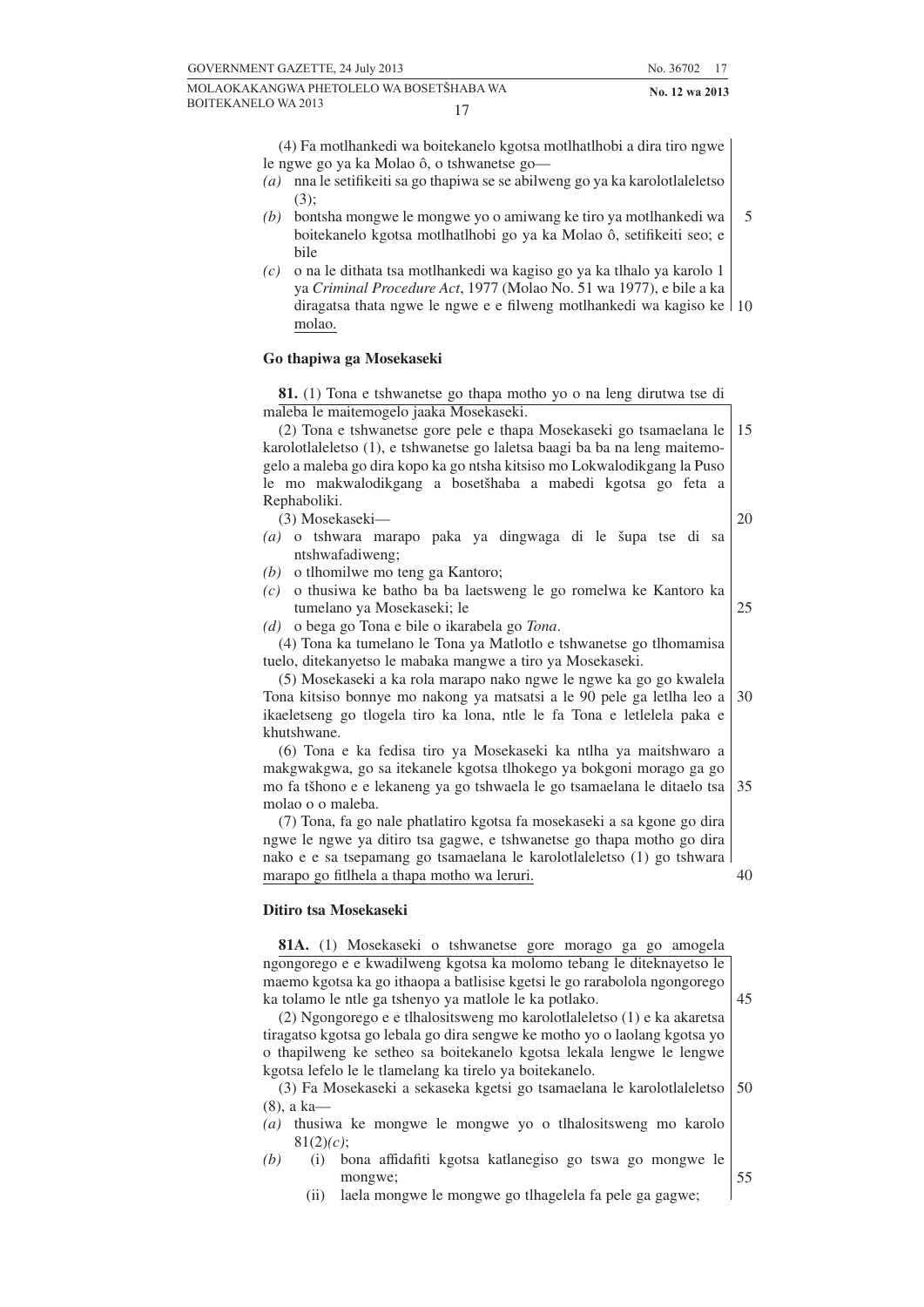- (iii) direct any person to give evidence or produce any document in his or her possession or under his or her control which has a bearing on the matter under consideration or being investigated; and
- (iv) interrogate such person;
- *(c)* request an explanation from any person whom he or she reasonably suspects of having information which has a bearing on a matter under consideration or which is being or to be investigated; and
- *(d)* require any person appearing as a witness to give evidence under oath or after having made an affirmation.

(4) A direction contemplated in subsection (3)*(b)* may be by way of a subpoena containing particulars of the matter in connection with which the person subpoenaed is required to appear before the Ombud and served on the person subpoenaed either by a registered letter sent through the post or by delivery by a person authorised thereto by the Ombud.

(5) If it appears to the Ombud that any person is being implicated in the matter being investigated, the Ombud must afford such person an opportunity to be heard in connection therewith by way of the giving of evidence, and such person is entitled, through the Ombud, to question other witnesses, determined by the Ombud, who have appeared before the Ombud in terms of this section. 20

(6) The Ombud may, when considering or investigating a complaint in terms of this section, require the assistance of or refer the complaint to any other authority established in terms of legislation or any other appropriate and suitable body or entity to investigate similar complaints.

(7) The authority, body or entity, as the case may be, contemplated in subsection (6) must provide—

- *(a)* the Ombud with the assistance required; and
- *(b)* report to the Ombud on the progress made in relation to complaints referred to it.

(8) No self-incriminating answer given or statement made by any person to the Ombud exercising powers in terms of this Act, is admissible as evidence against that person in criminal proceedings against that person instituted in any court, except in criminal proceedings for perjury or in which that person is tried for an offence contemplated in this Act, and then only to the extent that the answer or statement is relevant to prove the offence charged. 35

(9) After each investigation, the Ombud must submit a report together with his or her recommendations on appropriate action to the Chief Executive Officer.

(10) Where the Chief Executive Officer fails to act in accordance with the findings and recommendations of the Ombud, the Ombud may request the intervention of the Minister.

(11) The Ombud must, after the conclusion of an investigation, inform the complainant or the respondent or both, as the case may be, of his or her 45 findings and recommendations.

#### **Independence, impartiality and accountability of Ombud**

**81B.** (1) The expenditure connected with the appointment and functions of the Ombud is paid out of funds appropriated by Parliament for that purpose, as part of the budget of the Office. (2) When dealing with any complaint in terms of this Act, the Ombud, including any person rendering assistance and support to the Ombud— *(a)* is independent and impartial; and *(b)* must perform his or her functions in good faith and without fear, favour, bias or prejudice. 50 55

30

40

25

15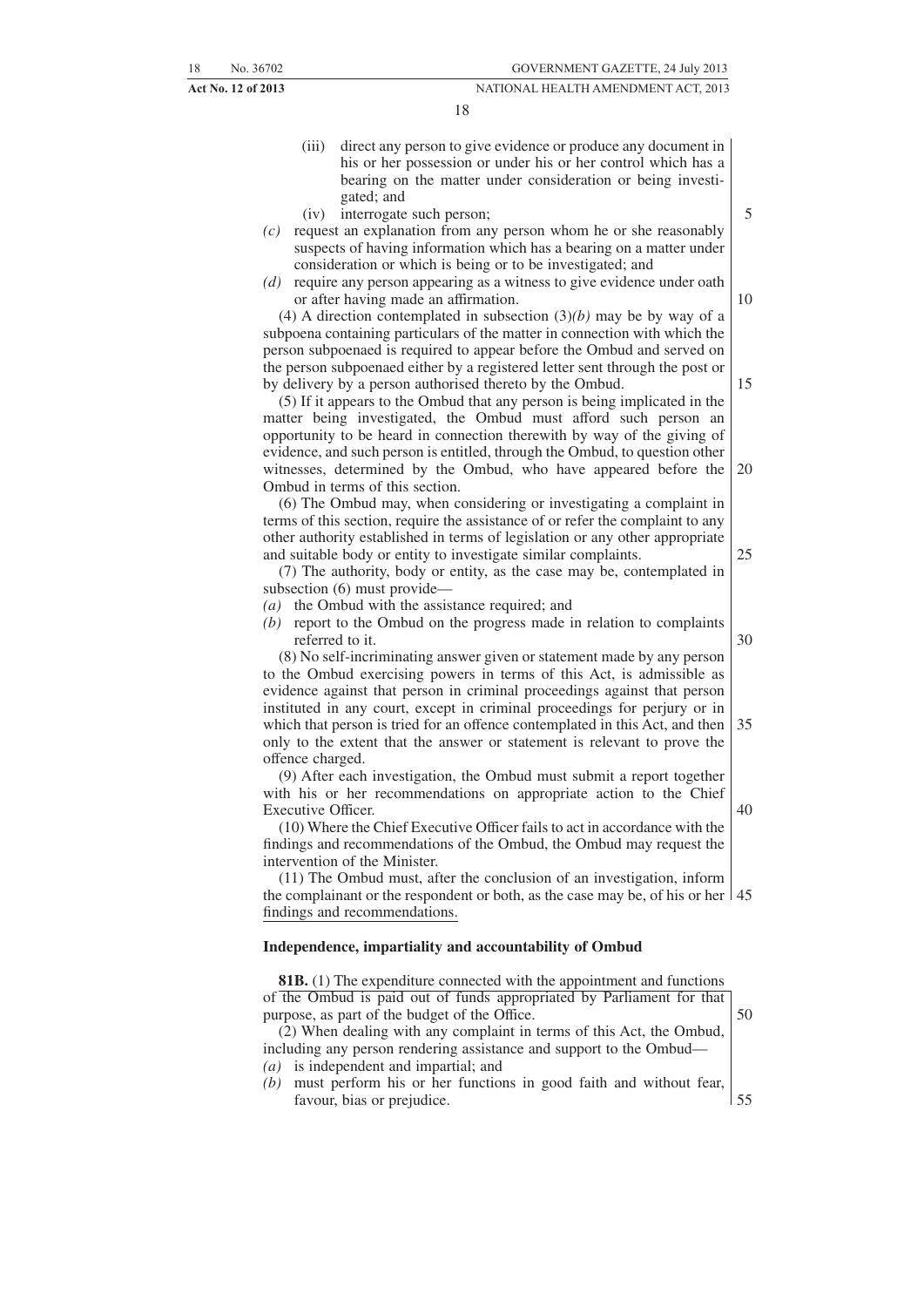19

- 
- (iii) laela mongwe le mongwe go ntsha bopaki kgotsa go tlhagisatokomane ngwe le ngwe eo a na leng yona kgotsa e ka fa tlase ga taolo ya gagwe eo e amanang le ntlha ya tatofatso kgotsa e e batlisiswang; le
- (iv) go botšolotsa motho yoo;
- *(c)* go kopa tlhaloso go mongwe le mongwe yo go belaelwang fa a na le tshedimosetso e e lebaganeng le ntlha e sekasekwang kgotsa e e tshwanetseng go batlisisiwa; le
- *(d)* go laela mongwe le mongwe yo o tlhagelelang jaaka paki go bua a ikanne kgotsa go bua morago ga go dira katlenegiso.

(4) Taelo e e umakilweng mo karolotlaleletso (3)*(b)* e tshwanetse go diriwa ka taelo ya kgotlatshekelo e e kwadilweng dintlha tsotlhe tsa kgetsi maleba le motho yo o tshwanetseng go tlhagelela fa pele ga Mosekaseki le go fiwa motho yo o latofadiwang ka lekwalo le le rejisetarilweng ka poso kgotsa le tsamaisiwe ke motho yo o laetsweng ke Mosekaseki go dira jaalo.

(5) Fa Mosekaseki a lemoga ekare go na le motho yo o belaelwang ka morero yo o batlisiwang, Mosekaseki o tshwanetseng go abela motho yo o tšhono ya go bua ka mokgwa wa go paka, e bile motho yo o na le matla a go botsa dipaki tse di biditsweng dipotso ka kopa tetla ya Mosekaseki fa ba tlhagelela fa pele ga Mosekaseki go ya ka karolo ô.

(6) Fa Mosekaseki a tlhomamisa kgotsa batlisisa ngongorego go ya ka karolo ô, Mosekaseki o kgona go kopa thuso kgotsa go romela ngongorego go setheo sengwe le sengwe se se tlhamilweng go ya ka molao kgotsa setheo sengwe le sengwe se se maleba le se se siametseng go batlisisa dingongorego tsa mofuta oo.

(7) Bolaodi kgotsa setheo, le fa e le ka mokgwa ofe, se se tlhalositsiweng mo karolotlaleletso (6) se tshwanetse go—

*(a)* tlamela Mosekaseki ka thuso e e tlhokagalang; le

*(b)* go begela Mosekaseki ka ga tswelelopele e e dirilweng malebana le dingongorego tse di amogetsweng ke yona.

(8) Dikarabo tse di builweng kgotsa disetatamente tse di dirilweng ke motho ofe kapa ofe go Mosekaseki go ya ka Molao ô, di tla letlelelwa jaaka bopaki kgatlhanong le motho yo o mo kgotlatshekelo ngwe le ngwe , ntle le le dikgetsi tsa go bua maaka o ikanne kgotsa fa motho yo o a latofadiwa ka tatofatso e e tsamaelanang le Molao ô, e bile fa fela karabo kgotsa setatamente se le botlhokwa go šupa molato wa tatofatso. 35

(9) Morago ga patlisiso ngwe le ngwe, Mosekaseki o tshwanetse go tlamela Motlhankedi Mogolo Khuduthamaga ka repoto mmogo le tshitshinyo ya gagwe ka ga kgato e tshwanetseng go tswewa.

(10) Fa Motlhankedi Mogolo Khuduthamaga a palelewa ke go dira go tsamaelana le dipholo le ditshitsinyo tsa Mosekaseki, Mosekaseki a ka kopa thuso ya Tona go namola kgetsi. 40

(11) Morago ga patlisiso ya tshekatsheko, Mosekaseki o tshwanetse go itsise mongongoregi kgotsa molatofatsi kgotsa bobedi jwa bona, le fa e le ka mokgwa ofe, ka ga ditshwaelo le ditshitsinyo. 45

#### **Go ikemela, tolamo le maikarabelo a Mosekaseki**

**81B.** (1) Ditshenyegelo tse di amanang le go thapiwa le ditiro tsa Mosekaseki di duelwa ka matlole a abilweng ke Palamente jaaka karolo ya tekanyetsokabo ya Kantoro.

(2) Fa go semagwane le ngongorego ngwe le ngwe go ya ka Molao ô, Mosekaseki go akarediwa mongwe le mongwe yo o tlamelang Mosekaseki ka thuso le kemo nokeng— 50

- *(a)* ba ikemetse, ga ba tseye letlhakore; e bile
- *(b)* ba tshwanetse go dira tiro ya bona ka boineelo le ntle ga tshabo, lonya kgotsa kgethololo. 55

10

15

20

5

25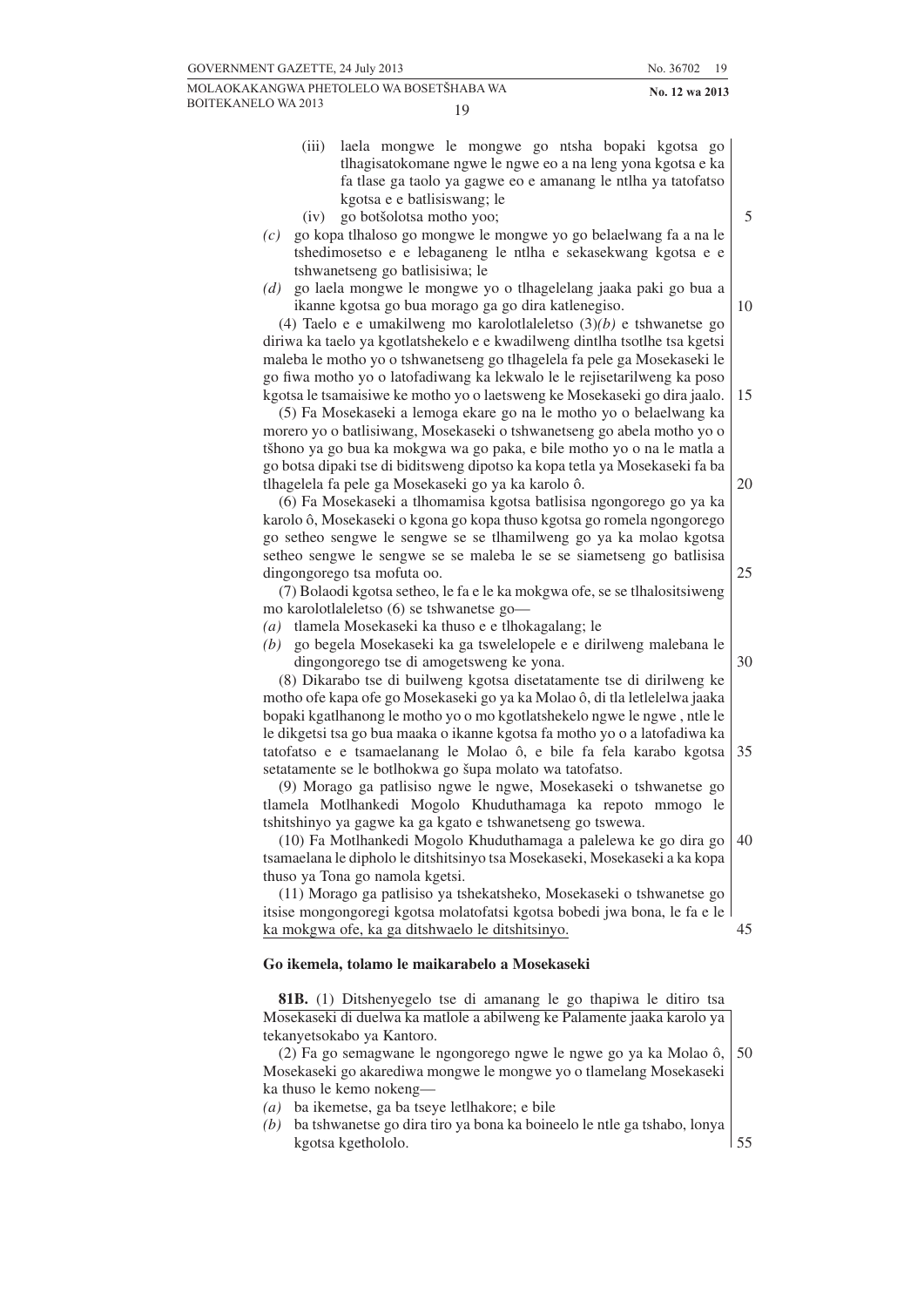20

(3) The Minister, national department and Office must afford the Ombud such assistance and support as may be reasonably necessary for the Ombud to perform his or her functions effectively and efficiently.

(4) The Ombud must, within one month after the end of the financial year, prepare a report on the affairs and functions of the Ombud during the financial year in question, and submit such report to the Minister for tabling in Parliament. 5

#### **Inspections**

**82.** (1) A health officer may enter any premises, excluding a private dwelling, whereas an inspector may enter any health establishment, at any reasonable time, and— *(a)* inspect such premises or health establishment, as the case may be, in order to ensure compliance with this Act; *(b)* question any person who he or she believes may have information relevant to the inspection; 10 15

- *(c)* require the person in charge of such premises or health establishment to produce, for inspection or for the purpose of obtaining copies or extracts thereof or therefrom, any document, including any health record contemplated in section 15, which such person is required to maintain in terms of any law; and
- *(d)* take samples of any substance or photographs relevant to the inspection.

(2) A health officer or an inspector may be accompanied by an interpreter and any other person reasonably required to assist him or her in conducting the inspection.

(3) A health officer or an inspector may issue a compliance notice to the person in charge of the premises or health establishment, as the case may be, if any norm and standard or a provision of this Act has not been complied with.

(4) A compliance notice remains in force until the relevant provision of the Act has been complied with and a compliance certificate has been issued by the relevant authority. 30

(5) A health officer or an inspector who removes any item other than that contemplated in subsection (1)*(d)* must—

- *(a)* issue a receipt for it to the person in charge of the premises or health establishment, as the case may be; and 35
- *(b)* subject to the Criminal Procedure Act, 1977 (Act No. 51 of 1977), return it as soon as practicable after achieving the purpose for which it was removed.

(6) The provisions of section 86A apply with the necessary changes required by the context to inspections conducted in terms of this section. 40

(7) A compliance certificate issued by the Office shall be valid for a period of no more than four years and must be renewed before or on the expiry date in a manner prescribed.

#### **Non-compliance with prescribed norms and standards**

45

**82A.** (1) An inspector may issue a compliance notice to a person in charge of any health establishment if such establishment does not comply with any prescribed norm and standard.

- (2) The notice contemplated in subsection (1) must set out—
- *(a)* the health establishment to which the notice applies;
- *(b)* any prescribed norm and standard that have not been complied with;
- *(c)* details of the nature and extent of non-compliance; *(d)* any steps that are required to be taken and the period over which such steps must be taken; and
- *(e)* the penalties that may be imposed in the event of continued non-compliance. 55

50

20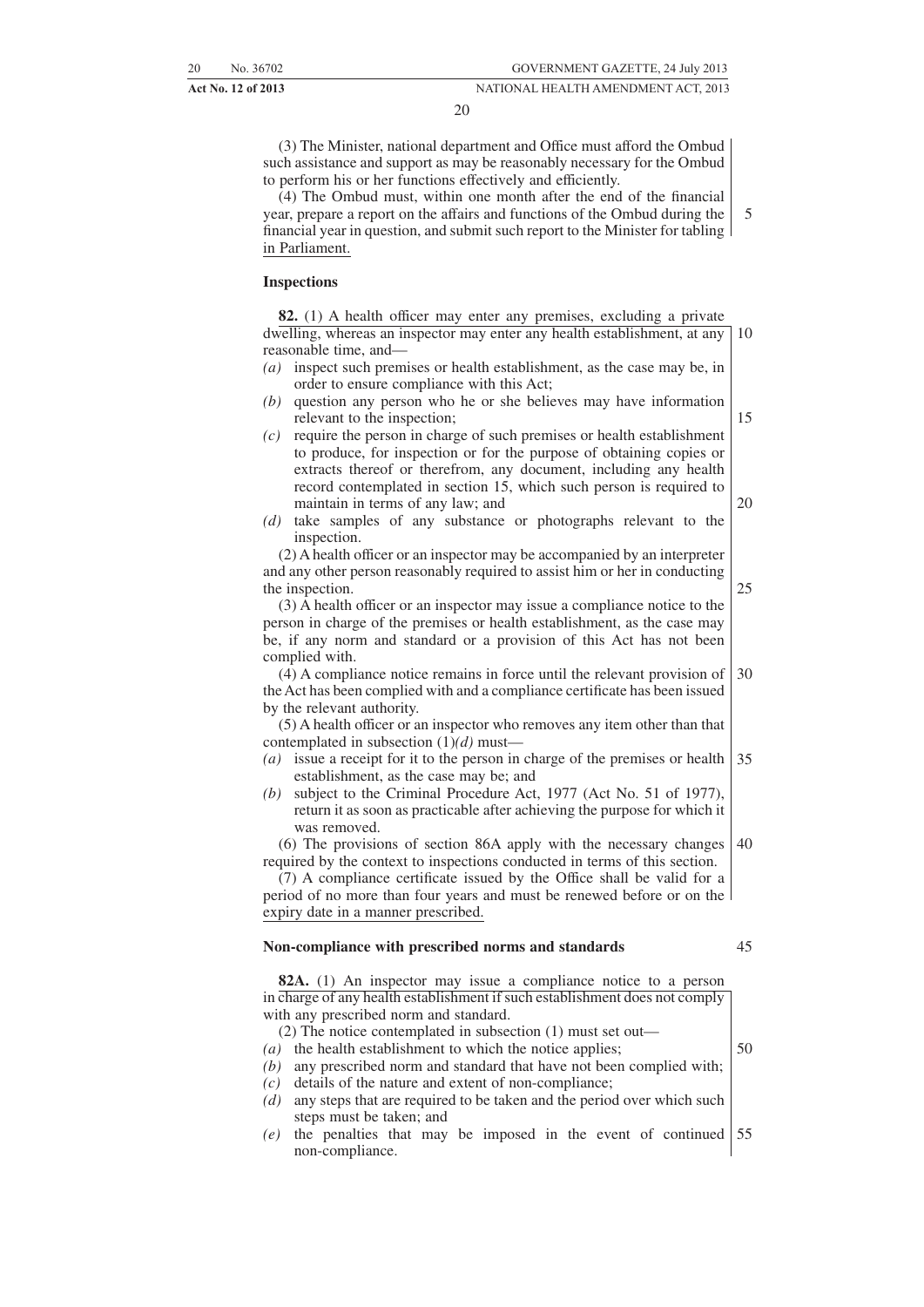(3) Tona, Lefapha le Kantoro di tshwanetse go tlamela Mosekaseki thuso le kemo nokeng e e tlhokegang go kgontsha Mosekaseki go dira tiro ya gagwe ka botswapelo le manontlhotlho.

(4) Kgwedi morago ga go fela ga ngwaga wa ditšhelete Mosekaseki o tshwanetse go tlamele Tona ka repoto ka ga merero le ditiro tsa 5 Mosekaseki, go kgontsha Tona go bega seo mo Palamenteng.

#### **Ditlhatlhobo**

| 82. (1) Motlhankedi wa boitekanelo o kgona go tsena mo gare ga lefelo                                                                                                                                                                                                                    |    |
|------------------------------------------------------------------------------------------------------------------------------------------------------------------------------------------------------------------------------------------------------------------------------------------|----|
| lengwe le lengwe, ntle le setšha sa poraefete, mo go je lengwe motlhatlhobi                                                                                                                                                                                                              |    |
| o kgona go tsena mo teng ga setheo sengwe le sengwe sa boitekanelo nako                                                                                                                                                                                                                  | 10 |
| ngwe le ngwe, le-                                                                                                                                                                                                                                                                        |    |
| tlhatlhoba mafelo ao kgotsa setheo sa boitekanelo, le fa e le ka<br>(a)<br>mokgwa ofe, go netefatsa kobamelo ya Molao ô;                                                                                                                                                                 |    |
| go botsa mongwe le mongwe yo o belaelwang go nna le tshedimosetso<br>(b)<br>ka ga tlhatlhobo;                                                                                                                                                                                            | 15 |
| go batla motho yo o laolang mafelo, kgotsa setheo sa boitekanelo go<br>(c)<br>tlhagisa boemong jwa tshekatsheko kgotsa mabapi le go bona dikhopi<br>kgotsa dikgatišo tsa yona, tokomane ngwe le ngwe, go akaretswa<br>ditokomane tsa boitekanelo tse di tlhalositsweng mo karolo 15, tse |    |
| motho yoo a tshwanetseng go nna le tsona go tsamaelana le molao<br>mongwe le mongwe; le                                                                                                                                                                                                  | 20 |
| go tsaya sampole ya mofuta mongwe le mongwe kgotsa ditshwantsho<br>(d)<br>tse di amang tlhatlhobo.                                                                                                                                                                                       |    |
| (2) Motlhankedi wa boitekanelo kgotsa motlhatlhobi a ka tsamaya le<br>toloko kgotsa motho mongwe le mongwe yo o botlhokwa go tsweletsa                                                                                                                                                   | 25 |
| tlhatlhobo.                                                                                                                                                                                                                                                                              |    |
| (3) Motlhankedi wa boitekanelo kgotsa motlhatlhobi a ka rebola kitsiso<br>ya kobamelo go motho yo o laolang mafelo kgotsa setheo sa boitekanelo, le                                                                                                                                      |    |
| fa e le ka mokgwa ofe, fa tekanyetso kgotsa maemo kgotsa taelo ngwe le                                                                                                                                                                                                                   | 30 |
| ngwe ya Molao ô, e sa diragadiwa<br>(4) Kitsiso ya kobamelo e dula e na le matla go fitlhela taelo e e maleba                                                                                                                                                                            |    |
| ya Molao e diragadiwa le go fitlhela go ntshiwa setifikeiti sa kobamelo ke<br>bolaodi jo bo maleba.                                                                                                                                                                                      |    |
| (5) Motlhankedi wa boitekanelo kgotsa motlhatlhobi yo o tlosang thoto                                                                                                                                                                                                                    |    |
| ngwe le ngwe ntle le e e kwadileng mo karolotlaleletso $(1)(d)$ o tshwanetse<br>$go-$                                                                                                                                                                                                    | 35 |
| abela motho yo o laolang lefelo setlankana sa sešupo kgotsa setheo sa<br>(a)<br>boitekanelo le fa e le ka mokgwa ofe; le                                                                                                                                                                 |    |
| go tsamaelana le Criminal Procedure Act, 1977 (Molao No. 51 wa<br>(b)<br>1977), e tshwanetse go busiwa ka bonako jo bo kgonagalang morago<br>ga go fitlhelela maikaelelo a lebaka leo e ne e le tseetswe.                                                                                | 40 |
| (6) Ditaelo tsa karolo 86A di diragadiwa le diphetogo tse di botlhokwa                                                                                                                                                                                                                   |    |
| mabapi le bokao jwa dipatlisiso tse di diriwang go tsamaelana le karolo ?.                                                                                                                                                                                                               |    |
| (7) Setifikeiti sa kobamelo se se ntshitsweng ke Kantoro se dula se na le                                                                                                                                                                                                                |    |
| matla paka ya dingwaga di le nne mme se tshwanetse go ntshwafadiwa pele   45                                                                                                                                                                                                             |    |
| kgotsa ka letlha la bofelo ka mokgwa o o tlhalositsweng.                                                                                                                                                                                                                                 |    |
|                                                                                                                                                                                                                                                                                          |    |

#### **Go tlhoka go obamela maemo le mabaka a a tlhomamisitsweng**

**82A.** (1) Motlhatlhobi a ka ntsha kitsiso ya go tlhoka go obamela taelo kgatlhanong le motho yo o laolang setheo sa boitekanelo fa setheo seo se sa itepatepanye le ditekanyetso le maemo a tlhomamisitsweng. 50

(2) Kitsiso e e tlhalositsweng mo karolotlaleletso (1) e tshwanetse go tlhalosa—

- *(a)* setheo sa boitekanelo se se amiwang ke kitsiso;
- *(b)* maemo mangwe le mangwe le mabaka a sa obamelwang;
- *(c)* dintlha ka ga mokgwa le seemo sa taelo e e sa obamelwang;
- *(d)* kgato ngwe le ngwe e tshwanetseng go tsewa le paka ya go diragatsa dikgato; le
- *(e)* dikotlhalo tse di ks tlhomamisiwang fa go tswelelapele go sa obamele ditaelo.
- 55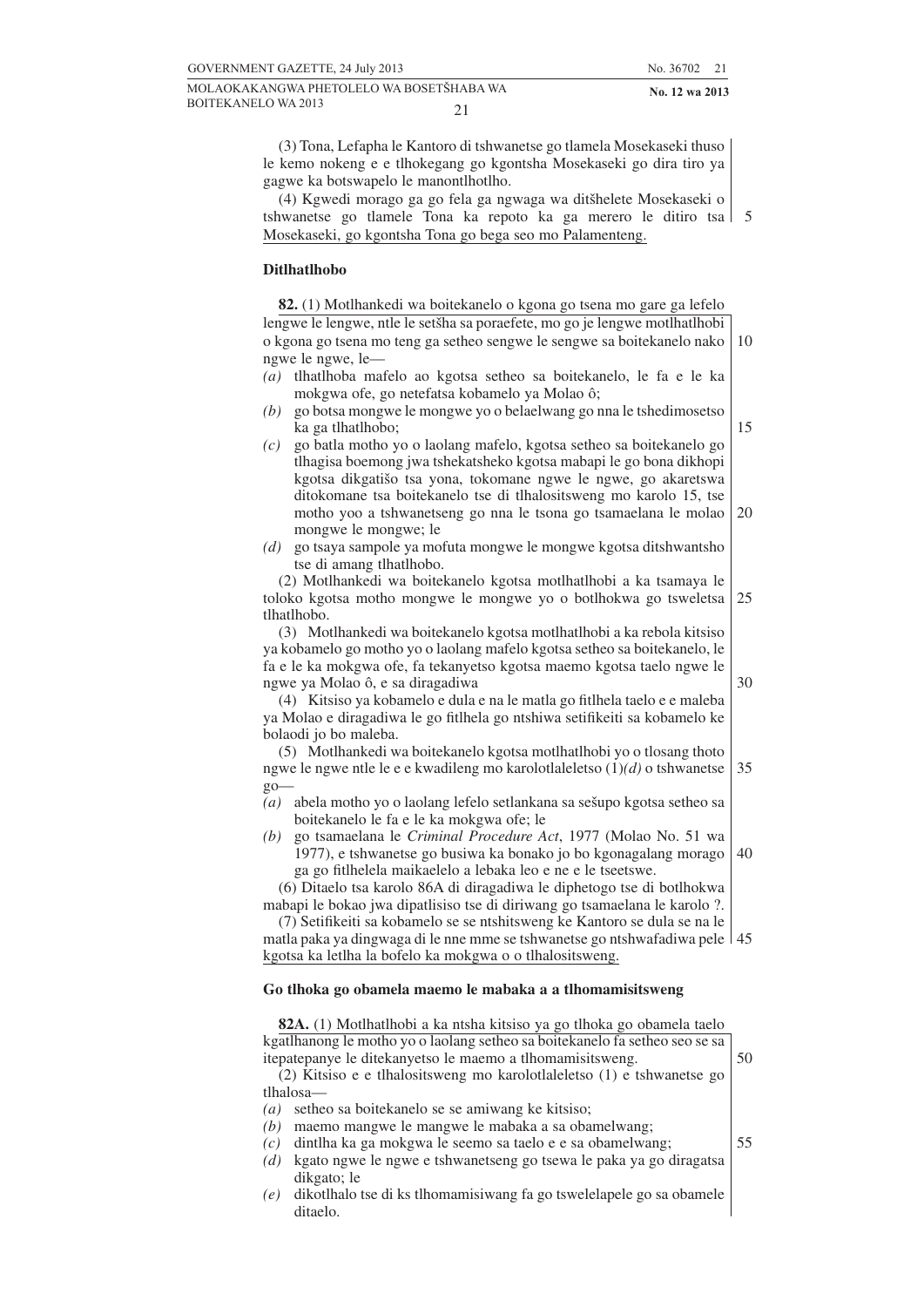22

(3) A compliance notice issued in terms of this section remains in force until the Office, on the basis of information furnished by the inspector, issues a certificate of compliance or until it is appealed against and set aside by the tribunal appointed in terms of section 88A(2)*(a)*.

(4) If a person in charge of a health establishment to whom a compliance notice has been issued, fails to comply with the notice, the Office may as appropriate and taking into account the nature, extent, gravity and severity of the contravention— 5

- *(a)* issue a written warning to achieve compliance within a set period of time in a manner prescribed;
- *(b)* require a written response from the health establishment regarding the continued non-compliance;
- *(c)* recommend to the relevant authority any appropriate and suitable action to be undertaken, including the institution of disciplinary proceedings against persons responsible for the non-compliance or continued non-compliance; 15
- *(d)* revoke the compliance certificate and recommend to the Minister the temporary or permanent closure of the health establishment or part thereof that constitutes a serious risk to public health or to health service users;
- 20

10

*(e)* impose upon that person or health establishment a fine as determined by the Minister in the *Gazette* from time to time; or

refer the matter to the National Prosecuting Authority for prosecution.

(5) The Chief Executive Officer must inform the head of a national or provincial department, the municipal manager or the head of a health 25 establishment of any persistent non-compliance.

#### **Environmental health investigations**

**83.** (1) If a health officer has reasonable grounds to believe that any condition exists which—

- *(a)* constitutes a violation of the right contained in section 24(a) of the Constitution; 30
- *(b)* constitutes pollution detrimental to health;
- *(c)* is likely to cause a health nuisance; or
- *(d)* constitutes a health nuisance,
- the health officer must investigate such condition.

(2) If the investigation reveals that a condition contemplated in subsection (1) exists, the health officer must endeavour to determine the identity of the person responsible for such condition.

(3) The health officer must issue a compliance notice to the person determined to be responsible for any condition contemplated in subsection (1) to take appropriate corrective action in order to minimise, remove or rectify such condition. 40

(4) Any person aggrieved by a determination or instruction in terms of subsection (2) or (3) may, within a period of 14 days from the date on which he or she became aware of the determination or instruction, lodge an appeal 45with the person who appointed a health officer in terms of section  $80(1)$ .

(5) Only a health officer who is registered as an environmental health practitioner in terms of the Health Professions Act, 1974 (Act No. 56 of 1974), may exercise any of the powers conferred under this section.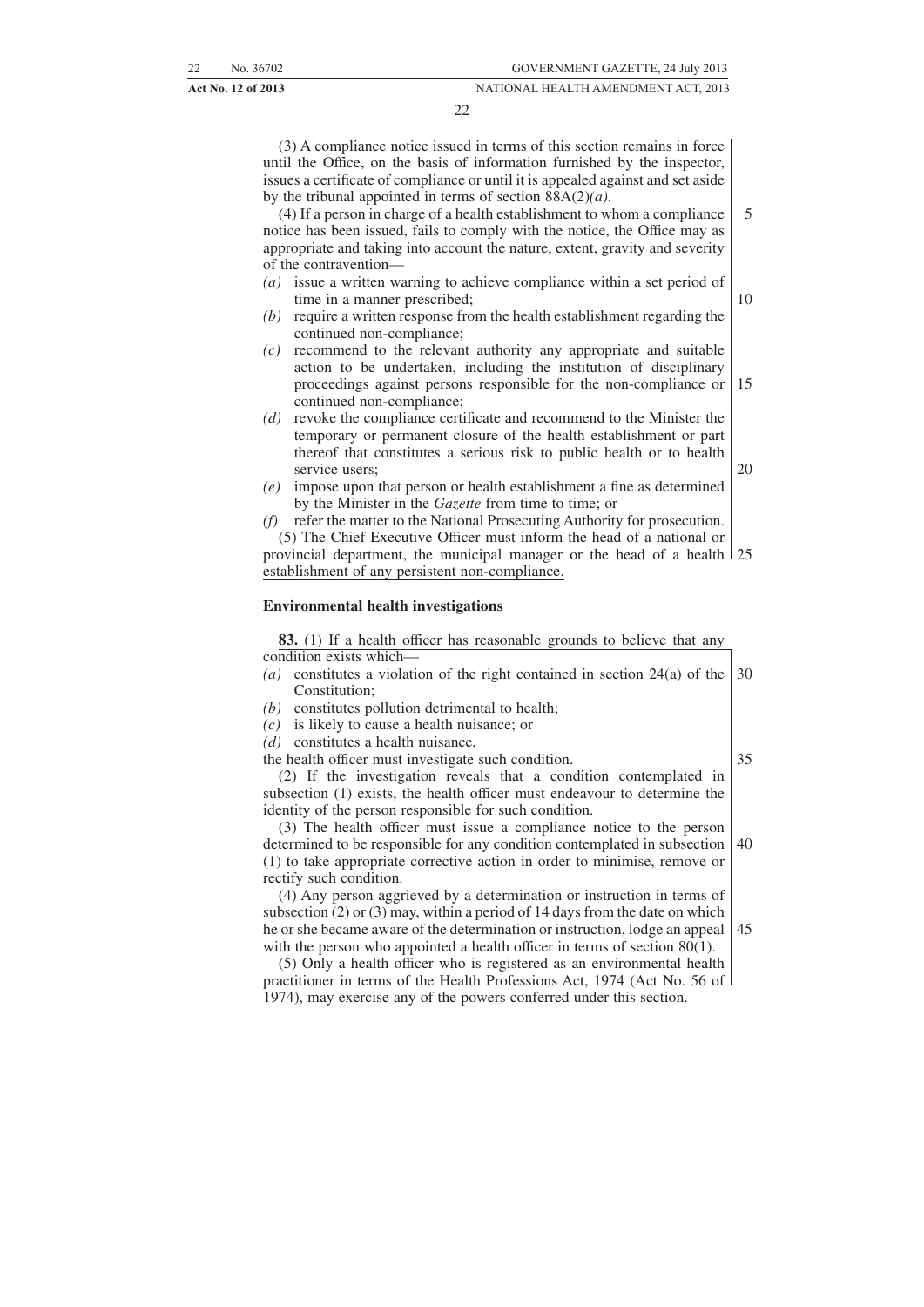(3) Kitsiso ya kobamela e ntshitsweng go tsamaelana le karolo eno, e dula e na le matla go fitlhela Kantoro e ntsha setifikeiti sa kobamelo go ya ka tshedimosetso e ntshitsweng ke motlhatlhobi kgotsa go fitlhela go diriwa boipelaeletso kgatlhanong le yona le go kgaphelwathoko ke kgotla e e tlhomilweng go ya ka karolo 88A(2)*(a)*.

(4) Fa motho yo o laolang setheo sa boitekanelo kgotsa motlhankedi wa boitekanelo yo o ntsheditsweng kitsiso a palelwa ke go obamela taelo e ntshitsweng, go etswe tlhoko mofuta, bogolo, bomasisi, jwa tatofatso Kantoro e ka—

- *(a)* ntsha temošo e e kwadilweng go netefatsa kobamelo go tsamaelana le nako e e tlhomamisitsweng; 10
- *(b)* batla karabo e e kwadilweng go tswa go setheo sa boitekanelo tebang le tswelelopelo ya go tlhoka kobamelo;
- *(c)* dira tshitsinyo go bolaodi bongwe le bongwe jo bo maleba le kgato e e tshwanetseng go tsewa, go akarediwa le tshomololo ya kgetsi ya go siamisa maitshwaro kgatlhanong le batho ba bas a obamelang kgotsa ba ba tshwelelang pele go sa obamele taelo; 15
- *(d)* fedisa setifikeiti sa kobamelo le go dira ditshitsinyo go Tona go tswala setheo sa boitekanelo nakonyana kgotsa leruri kgotsa karolo ya sona e e tlholang kotsi e masisi go boitekanelo jwa baagi kgotsa go badirisi ba ditirelo tsa boitekanelo; 20
- *(e)* otlhaya motho yo o kgotsa setheo sa boitekanelo ka katlholo e e tlhomamisitsweng ke Tona nako ngwe le ngwe mo Lokwalodikgang la Pusoa; kgotsa
- *(f)* fetisetsa ntlha eo go Bolaodi jwa Botšhutšhisi jwa Bosetšhaba go. (5) Motlhankedi Mogolo Khuduthamaga o tshwanetse go itsise puso ya bosetšhaba kgotsa ya porofense, molaodi wa mmasepala kgotsa motsamaisi wa setheo sa boitekanelo ka tswelelopele ngwe le ngwe e e tlhokang go itepanye le kobamelo. 25

#### **Ditlhatlhobo tsa boitekanelo jwa tikologo**

**83.** (1) Fa motlhankedi wa boitekanelo a belaela fa go na le mabaka a utlwagalang—

- *(a)* ao a tlholang tlolo molao ya tshwanelo e e tlhalositsweng mo karolo 24*(a)* ya Molaotheo;
- *(b)* ao a bakang kgotlhelego e e sa siamang ya boitekanelo;
- *(c)* ao go na leng kgonagala ya gore a ka baka kgotlhelego ya boitekanelo; kgotsa;

*(d)* ao a bakang kgotlhelego ya boitekanelo,

Motlhankedi wa boitekanelo o tshwanetse go batlisisa maemo ao.

(2) Fa patlisiso e bontsha ponagalo ya maemo a a tlhalositsweng mo karolotlaleletso (1), motlhankedi wa boitekanelo o tshwanetse go leka go tlhomamisa motho yo o rweleng maikarabelo a maemo ao. 40

(3) Motlhankedi wa boitekanelo o tshwanetse go ntsha kitsiso ya kobamelo mabapi le motho yo o rweleng maikarabelo a maemo mangwe le mangwe a a tlhalositsweng mo karolotlaleletso (1) le go tsaya dikgato tse di maleba go fokotsa, go tlosa kgotsa go baakanya seemo seo. 45

(4) Motho mongwe le mongwe yo o sa kgotsafatswang ke tlhomamiso kgotsa taelo go ya ka karolotlaleletso (2) kgotsa (3) a ka tsenya kgetsi ya boipilaetsa mo nakong ya matsatsi a le 14 go simolola ka letlha leo a utlwileng ka lona ka kitso ya tlhomamiso kgotsa go dira boipelaetso go motho yo o thapileng motlhankedi wa boitekanelo go tsamaelana le karolo 80(1). 50

(5) Ke motlhankedi wa boitekanelo fela, yo o rejisetarilweng jaaka motlhankedi wa boitekanelo jwa tikologo go ya ka *Health Professions Act* wa 1974 (Moalo No. 56 wa 1974), yo o ka dirisang ngwe le ngwe ya dithata 55tse di tlhalositsweng mo karolong eno.

5

30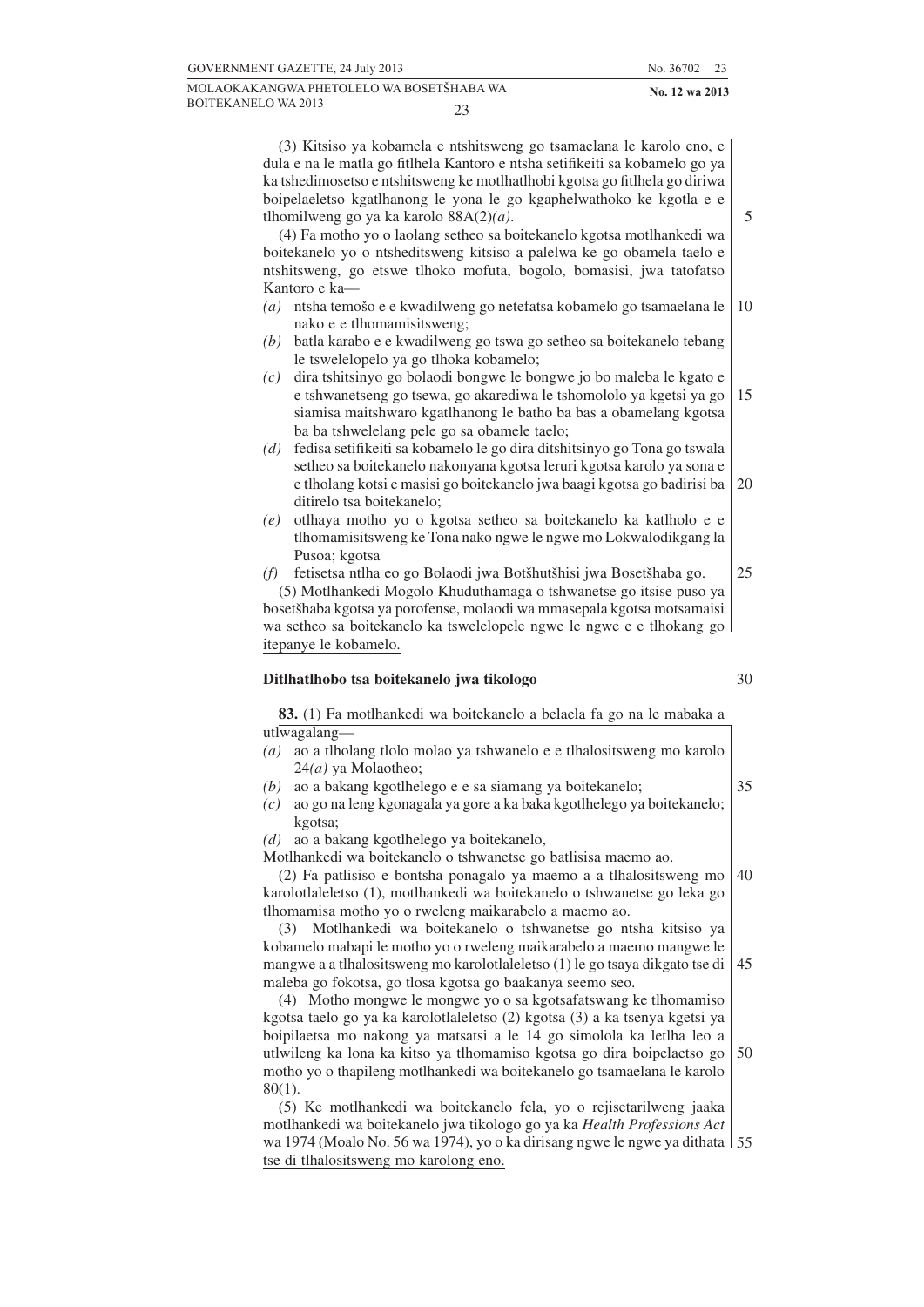#### 24

#### **Entry and search of premises or health establishment with warrant by health officer or inspector**

**84.** (1) A health officer or inspector may, where necessary, be accompanied by a police official and may, on the authority of a warrant issued in terms of subsection (5) and subject to sections 85 and 86A, enter any premises, including a private dwelling, or health establishment, as the case may be, specified in the warrant, and—

- *(a)* inspect, photograph, copy, test and examine any document, record, object or material, or cause it to be inspected, photographed, copied, tested and examined;
- *(b)* seize any document, record, object or material if he or she has reason to suspect that it might be used as evidence in a criminal trial; and
- *(c)* examine any activity, operation or process carried out on the premises or health establishment.

(2) A health officer or an inspector who removes anything from the premises or health establishment being searched, as the case may be, must— 15

- *(a)* issue a receipt for it to the owner or person in control of the premises or health establishment; and
- *(b)* unless it is an item prohibited in terms of this Act, return it as soon as practicable after achieving the purpose for which it was removed. 20

(3) Upon the request of a health officer or an inspector acting in terms of a warrant issued in terms of subsection (5), the occupant and any other person present on the premises or health establishment, as the case may be, must— 25

- *(a)* make available or accessible or deliver to the health officer or inspector any document, record, object or material which pertains to an investigation or inspection contemplated in subsection (1) and which is in the possession or under the control of the occupant or other person;
- *(b)* furnish such information as he or she has with regard to the matter under investigation or inspection; and
- *(c)* render such reasonable assistance as the health officer or inspector may require to perform his or her functions efficiently in terms of this Act.

(4) Before questioning any person at the premises or health establishment in question, the health officer, inspector or police official must advise that person of his or her right to be assisted at the time by an advocate or attorney, and allow that person to exercise that right.

(5) A warrant contemplated in subsection (1) may be issued by a judge or a magistrate— 40

- *(a)* in relation to the premises or health establishment on or from which there is reason to believe an act has been or is being committed in contravention of this Act; and
- *(b)* if it appears from information on oath or affirmation that there are reasonable grounds to believe that there is evidence available in or upon such premises or health establishment of a contravention of this Act. 45

(6) The warrant may impose restrictions on the powers of the health officer or inspector. 50

(7) A warrant issued in terms of this section—

*(a)* remains in force until—

(i) it is executed;

(ii) it is cancelled by the person who issued it or, if such person is not available, by any person with like authority; 55

10

5

35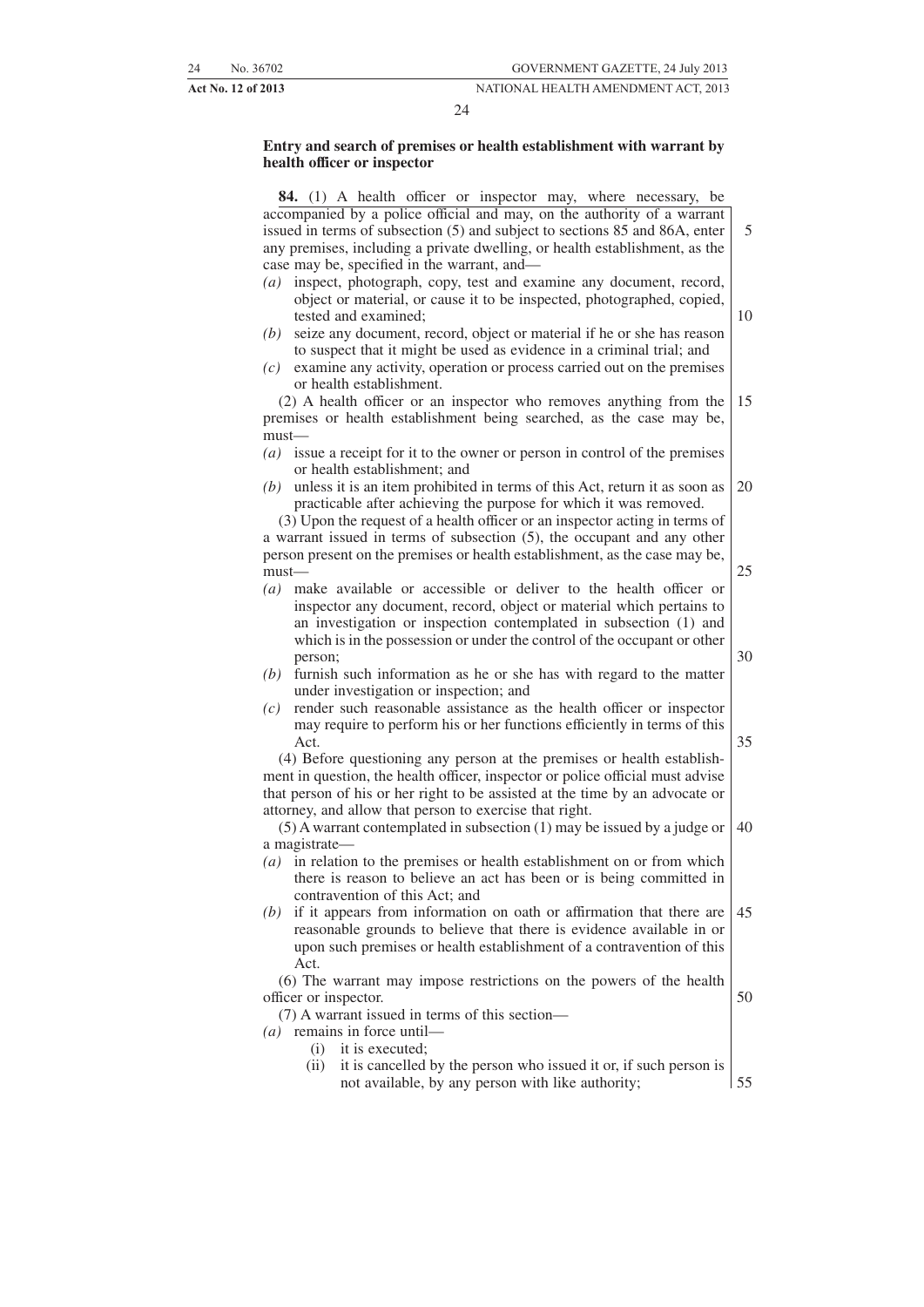#### **Go tsena le go batlisisa mafelo kgotsa setheo sa boitekanelo ka lekwalotetla ke motlhankedi wa boitekanelo kgotsa motlhatlhobi**

| 84. (1) Motlhankedi wa boitekanelo kgotsa motlhatlhobi a ka tsamaya le                                                                        |    |
|-----------------------------------------------------------------------------------------------------------------------------------------------|----|
| motlhankedi wa sepodisa fa go le botlhokwa e bile a ka tsena mo gare ga                                                                       |    |
| lefelo lengwe le lengwe go akarediwa le lefelo la poraefete kgotsa setheo sa                                                                  | 5  |
| boitekanelo fa a na le taolo ya lekwalotetla le le ntshitsweng go ya ka                                                                       |    |
| karolotlaleletso (5) le ditaelo tsa karolo 85 le 86A, le fa e le ka mokgwa ofe,                                                               |    |
| go tsamaelana le mabaka a tlhalositsweng mo lekwalotetla, le-                                                                                 |    |
| go tlhatlhoba, tsaya ditshwantsho, kgatišo, teko le tshekatsheko ya<br>(a)                                                                    |    |
| tokomane ngwe le ngwe, tshedimosetso, setlankana kgotsa selo,                                                                                 | 10 |
| kgotsa tlhotlheletsa ya tlhatlhobo, tsewa ditshwantsho, kgatiso, tekolo                                                                       |    |
| kgotsa tshekatsheko;                                                                                                                          |    |
| go gapa tokomane ngwe le ngwe, tshedimosetso, setlankana kgotsa<br>(b)                                                                        |    |
| selo fa go dumela gore se ka dirisiwa jaaka bopaki mo kgetsing ya                                                                             |    |
| bosenyi mo kgotlasthekelo; le                                                                                                                 | 15 |
| tshekatsheko ngwe le ngwe ya a tiragatso kgotsa tiro e e direlwang mo<br>(c)                                                                  |    |
| mafelong kgotsa mo setheong sa boitekanelo.                                                                                                   |    |
| (2) Motlhankedi wa boitekanelo kgotsa motlhatlhobi yo o tlosang                                                                               |    |
| sengwe le sengwe mo lefelong kgotsa mo setheong sa boitekanelo se se                                                                          |    |
| tshwanetseng go tlhatlhobiwa, le fa e le ka mokgwa ofe, o tshwanetse go-                                                                      | 20 |
| abela mongwa sona kgotsa motho yo o laolang mafelo kgotsa setheo<br>$\left( a\right)$                                                         |    |
| sa boitekanelo setlankana sa sešupo;                                                                                                          |    |
| ntle le fa e le selo se se ileditsweng go ya ka Molao ô, go se busa ka<br>(b)                                                                 |    |
| bonako jo bo kgonagalang morago ga go fitlhelela maikaelelo a sona                                                                            |    |
| a go tlosiwa.                                                                                                                                 | 25 |
| (3) Fa motlhankedi wa boitekanelo kgotsa motlhatlhobi yo o dirang tiro                                                                        |    |
| go ya ka lekwalotetla le le rebotsweng go tsamaelana le karolotlaleletso (5),                                                                 |    |
| a dira kopo go modudi le mongwe le mongwe yo o leng teng mo lefelong                                                                          |    |
| kgotsa setheo sa boitekanelo le fa e le ka mokgwa ofe, o tshwanetse-                                                                          |    |
| go tlhagisa kgotsa go bontsha kgotsa go naya motlhankedi wa<br>$\left( a\right)$                                                              | 30 |
| boitekanelo kgotsa motlhatlhobi tokomane ngwe le ngwe, tshedi-                                                                                |    |
| mosetso, setlankana sa sešupo, kgotsa selo se se tsamaelanag le                                                                               |    |
| patlisiso kgotsa tlhatlhobo e e tlhalositsweng mo karolotlaleletso (1) e                                                                      |    |
| e tshwerweng ke modudi kgotsa motho kgotsa e e leng ka fa tlase ga                                                                            |    |
| taolo ya modudi kgotsa motho mongwe le mongwe;                                                                                                | 35 |
| go tlamela ka tshedimosetso tebang le morero o o batlisisiwang kgotsa<br>(b)                                                                  |    |
| tlhatlhobiwang; le                                                                                                                            |    |
| go tlamela motlhankedi wa boitekanelo kgotsa motlhatlhobi ka thuso<br>(c)                                                                     |    |
| e e tlhokegang go dira tiro ya gagwe ka manontlhotlho go tsamaelana                                                                           |    |
| le Molao ô.                                                                                                                                   | 40 |
| (4) Pele go botsolotswa mongwe le mongwe mo mafelong kgotsa mo                                                                                |    |
| setheong sa boitekanelo, motlhankedi wa boitekanelo, motlhatlhobi kgotsa                                                                      |    |
| motlhankedi wa lepodisa o tshwanetse go itsise motho yo o ka tshwanelo ya                                                                     |    |
| gagwe ya go ka thusiwa ke moadfokata kgotsa mmueledi e bile a letlelelwe                                                                      |    |
| go dirisa tshwanelo eo.                                                                                                                       | 45 |
| (5) Lekwalotetla le le tlhalositsweng mo karolotlaleletso (1) le ka                                                                           |    |
| ntshiwa ke moatlhodi kgotsa magiseterata-                                                                                                     |    |
| mabapi le meago kgotsa setheo sa boitekanelo kgotsa malebana le<br>$\left( a\right)$                                                          |    |
| setheo seo go belaelwang fa go tlodilwe kgotsa go tlodiwa Molao mo                                                                            | 50 |
| go sona; le                                                                                                                                   |    |
| fa go bonagala ka tshedimosetso ya maikano kgotsa katlanegiso go na<br>(b)<br>le mabaka a ultwagalang go dumela fa go na le bopaki mo teng ga |    |
| meago kgotsa setheo sa boitekanelo jo bo leng kgatlhanong le Molao                                                                            |    |
| ô.                                                                                                                                            |    |
| (6) Lekwalotetla le ka thibela dingwe tsa dithata tsa motlhankedi wa                                                                          | 55 |
| boitekanelo kgotsa motlhatlhobi.                                                                                                              |    |
| (7) Lekwalotetla le le ntshitsweng go ya ka karolo ô—                                                                                         |    |
| le dula le na le matla go fitlhela-<br>$\left( a\right)$                                                                                      |    |
| le dirisiwa;<br>(i)                                                                                                                           |    |
| le gogelwa morago ke motho yo o le ntshitseng kgotsa fa<br>(ii)                                                                               | 60 |
| motho yoo a seyo, ke motho mongwe le mongwe yo o na leng                                                                                      |    |
| taolo e e tshwanang ya matla;                                                                                                                 |    |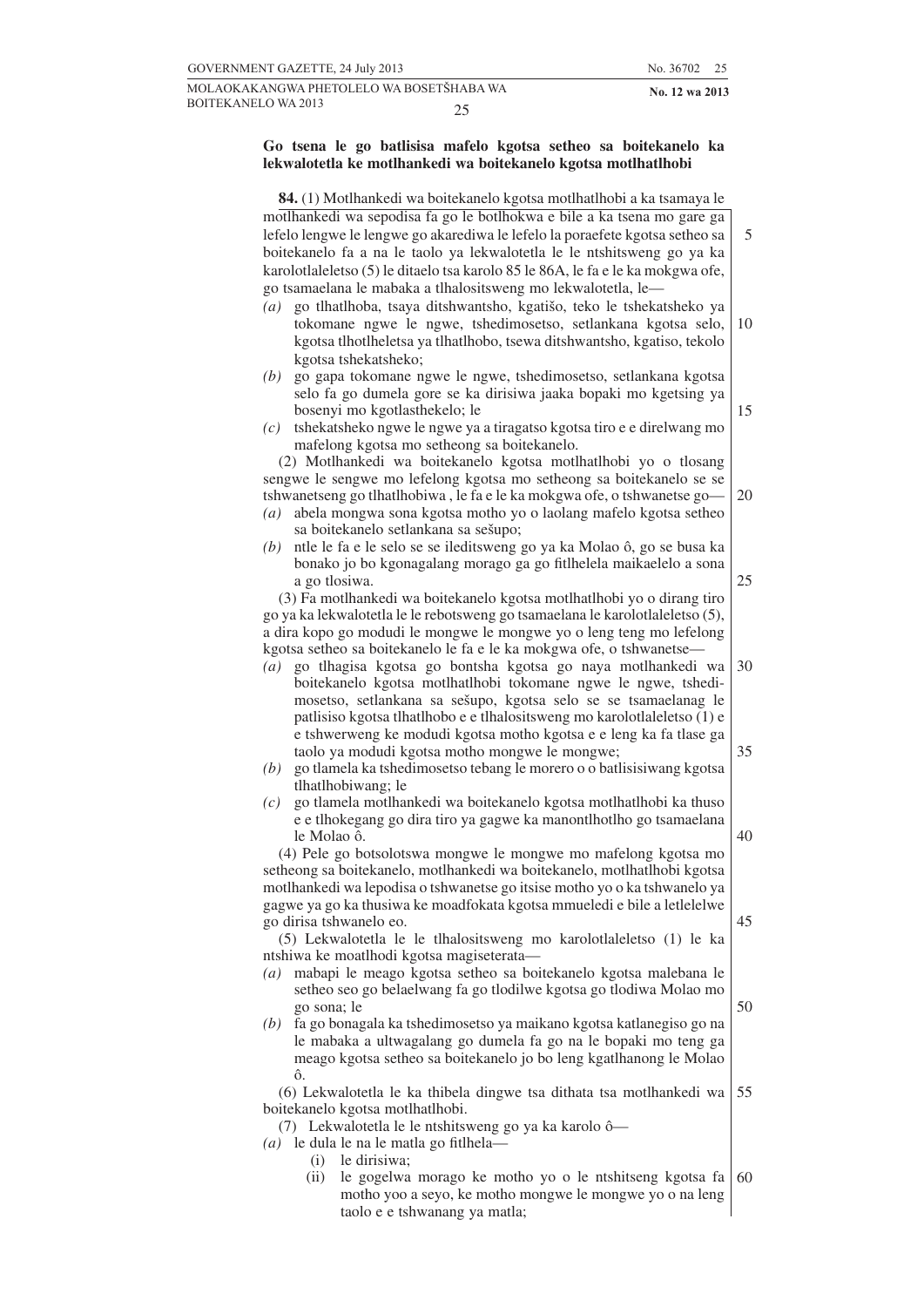#### 26

- (iii) the expiry of one month from the day of its issue; or
- (iv) the purpose for the issuing of the warrant has lapsed,
- whichever occurs first; and
- *(b)* must be executed by day unless the person who issues the warrant authorises the execution thereof by night.

(8) No person is entitled to compensation for any loss or damage arising out of any *bona fide* action by a police official, a health officer or an inspector under this section.

#### **Identification prior to entry, and resistance against entry, by health officer or inspector**

**85.** (1) A health officer or an inspector who has obtained a warrant in terms of section 84(5) or the police official accompanying him or her, must immediately before entering the premises or health establishment in question, as the case may be—

- *(a)* audibly announce that he or she is authorised to enter the premises or health establishment and demand admission to the premises or establishment; and 15
- *(b)* notify the person in control of the premises or health establishment of the purpose of the entry, unless there are reasonable grounds to believe that such announcement or notification might defeat the purpose of the search. 20
	- (2) The health officer or inspector, as the case may be, must—
- *(a)* hand to the person in control of the premises or health establishment a copy of the warrant or, if such person is not present, affix such a copy to a prominent place on the premises; and
- *(b)* on request of the person in charge of such premises or health establishment, show his or her certificate of appointment as health officer or inspector to that person.

(3) A health officer or an inspector, as the case may be, or a police official contemplated in subsection (1), may overcome resistance to the entry and search by using such force as is reasonably required, including the breaking of a door or window of the premises or health establishment. 30

(4) Before using force, the health officer or inspector, as the case may be, or police official must audibly demand admission and must announce the purpose of the entry, unless there are reasonable grounds to believe that 35 doing so might defeat the purpose of the search.

#### **Entry and search of premises or health establishment without warrant by health officer or inspector**

**86.** A health officer or an inspector may, subject to section 86A, without a warrant exercise any power referred to in section 84(1) if—

- *(a)* the person who is competent to do so consents to such exercise; or
- *(b)* there are reasonable grounds to believe that a warrant would be issued in terms of section 84(5) and that the delay in obtaining the warrant would defeat the object of the warrant.

#### **Constitutional right to privacy**

45

50

40

**86A.** Any entry upon or search of any premises or health establishment in terms of this Act must be conducted with strict regard to decency and good order, including—

- *(a)* the right of a person to dignity;
- *(b)* the right of a person to freedom and security; and
- *(c)* the right of a person to privacy.

5

10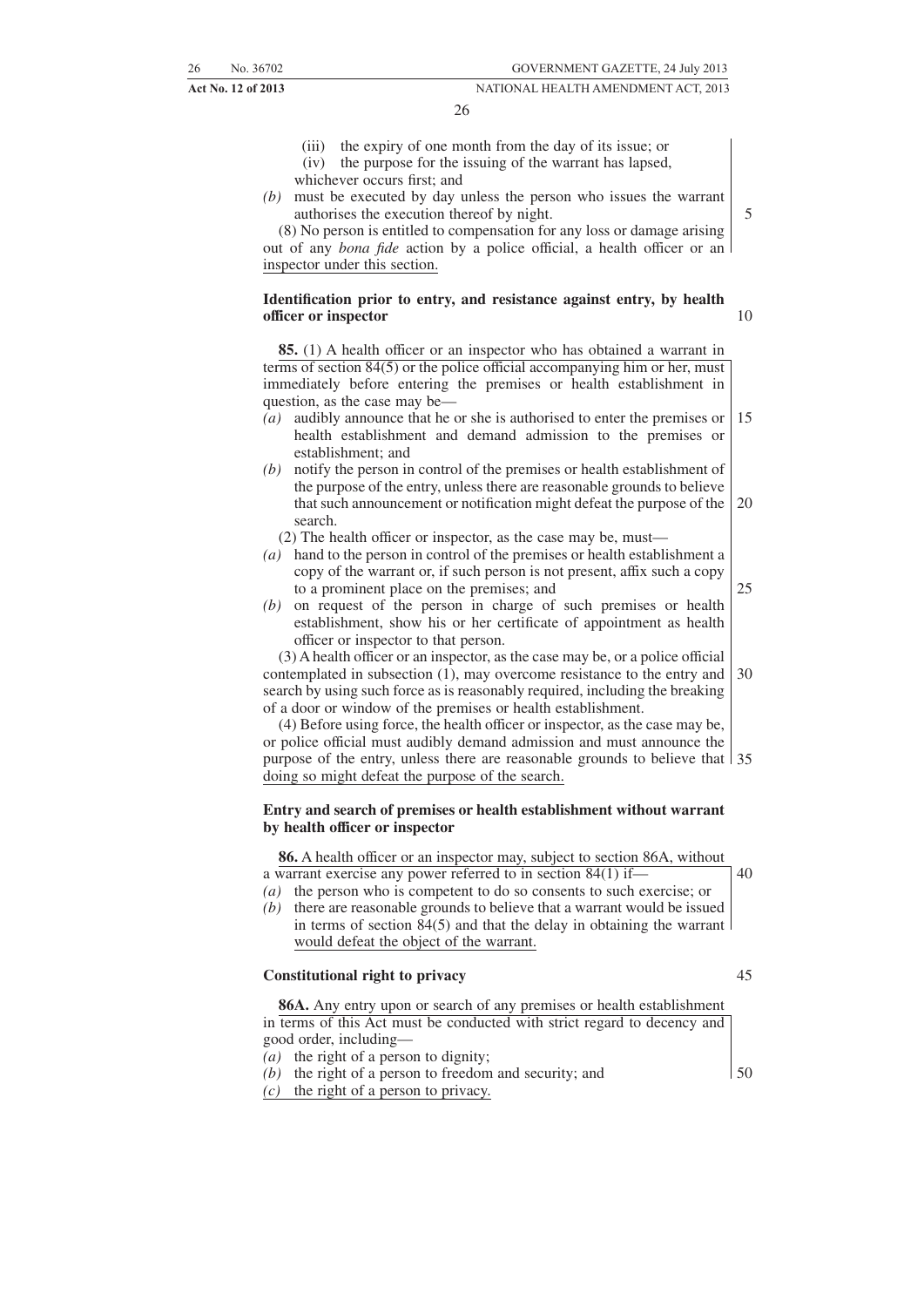27

5

10

20

40

55

- (iii) le felelwa ke boleng fa le na le nako ya kgwedi go simolola ka letsatsi la go kwadiwa; kgotsa
- (iv) fa lebaka la go ntshiwa ga lona le feletswe ke nako, lebaka lengwe le lengwe le le tlhagelelang pele; e bile
- *(b)* le tshwanetse go diragadiwa motshegare ntle le fa motho yo o ntshitseng lekwalotetla a lopa gore le diragadiwe bosigo.

(8) ga gona motho ope yo o tshwanetseng go duelelwa tatlhegelo kgotsa tshenyegelo ngwe le ngwe e e diragetseng fa motlhankedi wa sepodisa, motlhankedi wa boitekanelo kgotsa motlhatlhobi a dira tiro ya gagwe ka tolamo go tsamaelana le karolo.

#### **Go ikitsise ga motlhankedi wa boitekanelo kgotsa motlhatlhobi pele a tsena, le go thibelwa go tsena ga motlhankedi wa boitekanelo kgotsa motlhatlhobi**

**85.** (1) Motlhankedi wa boitekanelo kgotsa motlhatlhobi yo o filweng lekwalotetla go ya ka karolo 84(5) kgotsa motlhankedi wa sepodisi yo o tsamayang nae, o tshwanetse gore pele a tsena mo meagong kgotsa mo setheong sa boitekanelo, le fa go ntse jaang, go— 15

- *(a)* itsise ka molomo fa a letleletswe go tsena mo teng ga meago kgotsa setheo sa boitekanelo le go batla go amogelwa mo meagong kgotsa mo setheong sa boitekanelo; le
- *(b)* itsise motho yo o tshwereng marapo a meago kgotsa setheo sa boitekanelo lebaka la go tsena,

Ntle le fa go na le lebaka le le utlwagalang go dumela fa kitsiso eo e tla kgoreletsa maikaelelo a patlisiso.

(2) Motlhankedi wa boitekanelo kgotsa motlhatlhobi le fa e le ka mokgwa ofe, o tshwanetse go— 25

- *(a)* tlhagisetsa motho yo o laolang meago kgotsa setheo sa boitekanelo kgatišo ya lekwalotetla kgotsa, fa motho yo o a seyo, o tshwanetse go kgomaretsa kgatišo eo mo lefelong le le bonagalang la moago; le
- *(b)* go tlhagisa setifikeiti sa netefaletso jaaka motlhankedi wa boitekanelo kgotsa motlhatlhobi fa motho yo o laolang meago kgotsa setheo sa boitekanelo a kopa go se bona. 30

(3) Motlhankedi wa boitekanelo kgotsa motlhatlhobi kgotsa motlhankedi wa lepodisi yo o umakilweng mo karolotlaletso (1) a ka kgoreletsa kganelo ya go tsena le patlisiso ka go dirisa matla a batlagalang, go akarediwa go thubiwa ga kgoro kgotsa letlhabaphefo la moago kgotsa setheo sa boitekanelo. 35

(4) Pele go dirisiwa matla, motlhankedi wa boitekanelo kgotsa motlhatlhobi kgotsa motlhankedi wa lepodisi, o tshwanetse go kopa go tsena le go itsise lebaka la go tsena, ntle le fa go na le mabaka la go dumela fa seo se tla kgoreletsa maikaelelo a patlisiso.

#### **Go tsena le go phuruphutshiwa ga moago kgotsa setheo sa boitekanelo ke motlhankedi wa boitekanelo kgotsa motlhatlhobi ntle le lekwalotetla**

**86.** Motlhankedi wa boitekanelo kgotsa motlhatlhobi go tsamaelana le karolo 86A, a ka diragatsa thata ngwe le ngwe e e tlhalositsweng mo karolo 84(1) ntle le lekwalotetla fa— 45

- *(a)* Motho yo o na leng bokgoni a dumela go diragatsa taelo eo; kgotsa
- *(b)* go na le mabaka a utlwagalang go dumela fa lekwalotetla le tla atlenegisiwa go ya ka karolo 84(5), e bile fa nako ya go batla lekwalotetla e tla kgoreletsa maikaelelo a lekwalotetla. 50

#### **Tshwanelo ya sephiri ya Molaotheo**

**86A.** go tsena mo gare ga moago kgotsa go phuruphutshwa ga moago kgotsa setheo sengwe le sengwe sa boitekanelo go ya ka Molao ô, se tshwanetse go diriwa ka seriti le tolamo, go akarediwa—

*(a)* tshwanelo ya botho ya seriti;

*(b)* tshwanelo ya botho ya kgololosego le tshireletso; le

*<sup>(</sup>c)* tshwanelo ya botho ya sephiri.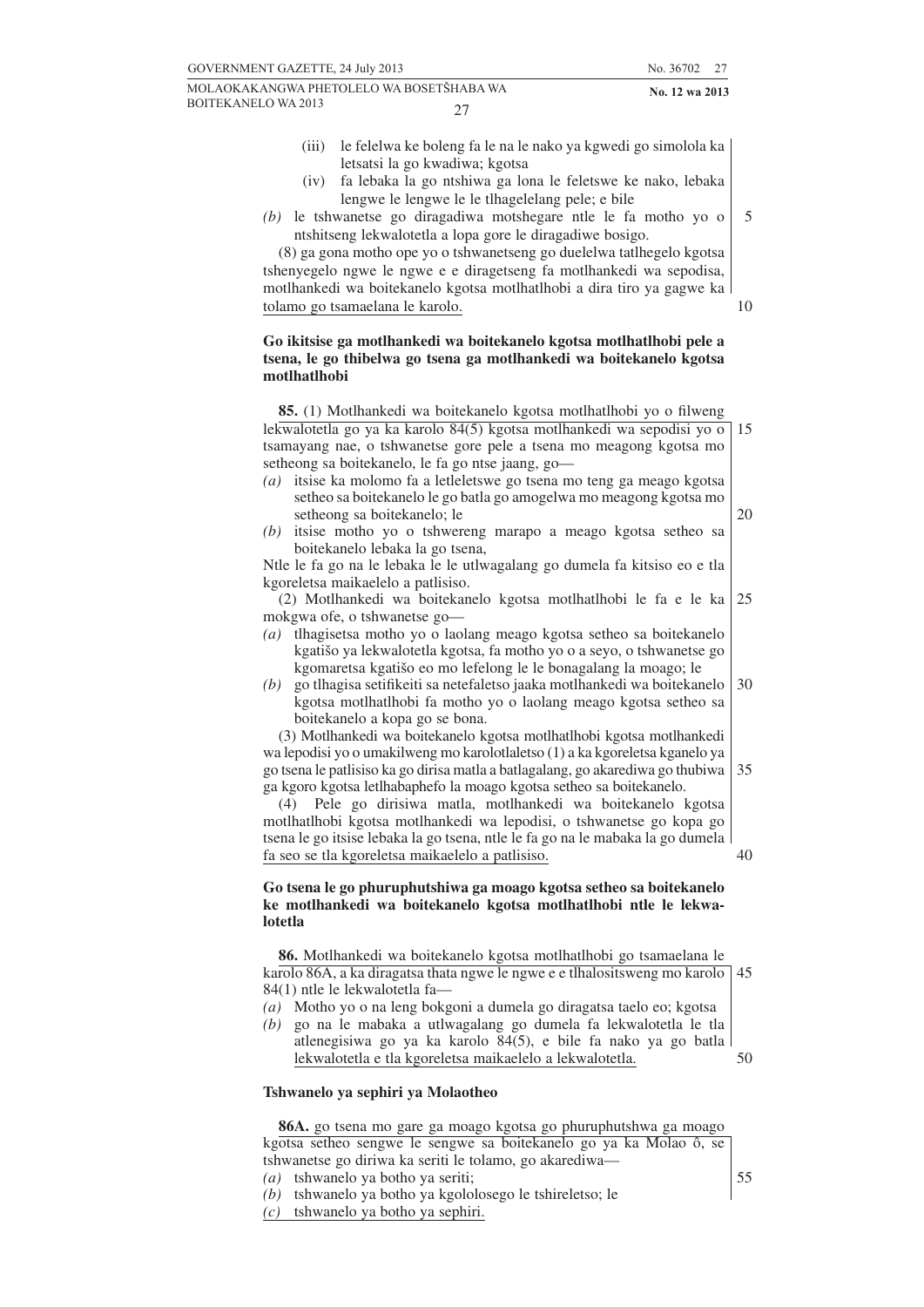#### 28

#### **Disposal of items seized by health officer or inspector**

**87.** A health officer or an inspector may dispose of anything seized in terms of section 84 or 86 in the manner provided for in Chapter 2 of the Criminal Procedure Act, 1977 (Act No. 51 of 1977).

#### **Miscellaneous provisions relating to health officers, inspectors and compliance procedures** 5

**88.** For the purposes of this Act, the head of a national or provincial department, the municipal manager or the head of a health establishment must be regarded as being—

- *(a)* the owner and occupier of any premises or health establishment that the national or provincial department or the municipality occupies or uses; and 10
- *(b)* the employer of persons in the service of that national or provincial department or municipality if, as an employer, the national or provincial department or municipality—
	- (i) performs any duty imposed upon an employer by or under this Act; or
	- (ii) exercises any power conferred upon an employer by or under this Act.

#### **Appeals against decisions of Office or Ombud**

**88A.** (1) Any person aggrieved by any decision of the Office or any finding and recommendation of the Ombud in relation to a matter regulated by this Act, or a person acting on his or her behalf, may within 30 days of him or her gaining knowledge of that decision, lodge a written appeal with the Minister.

(2) The Minister must, upon receipt of the appellant's written appeal contemplated in subsection (1)—

- *(a)* appoint an independent *ad hoc* tribunal in terms of subsection (3);
- *(b)* submit the appeal to the tribunal for adjudication in the prescribed manner.

(3) A tribunal contemplated in subsection (2) must consist of not more than three persons, of whom—

- *(a)* one must be a person who is a retired judge of a High Court or a retired magistrate, who must be the chairperson; and
- *(b)* two must be persons appointed on account of their knowledge of the health care industry. 35
	- (4) A tribunal contemplated in subsection (2)—
- *(a)* may confirm, set aside or vary the decision of the Office or Ombud; and

*(b)* must notify the parties of its decision.

#### **Offences and penalties**

**89.** (1) A person is guilty of an offence if he or she—

- *(a)* obstructs or hinders a health officer or an inspector who is performing a function or any other person rendering assistance or support to a health officer or an inspector under this Act; 45
- *(b)* refuses to provide a health officer or an inspector with such information as that person is required to provide under this Act;
- *(c)* knowingly gives false or misleading information to a health officer or an inspector;
- *(d)* unlawfully prevents the owner of any premises or health establishment, or a person working for the owner, from entering the premises or 50

20

25

30

15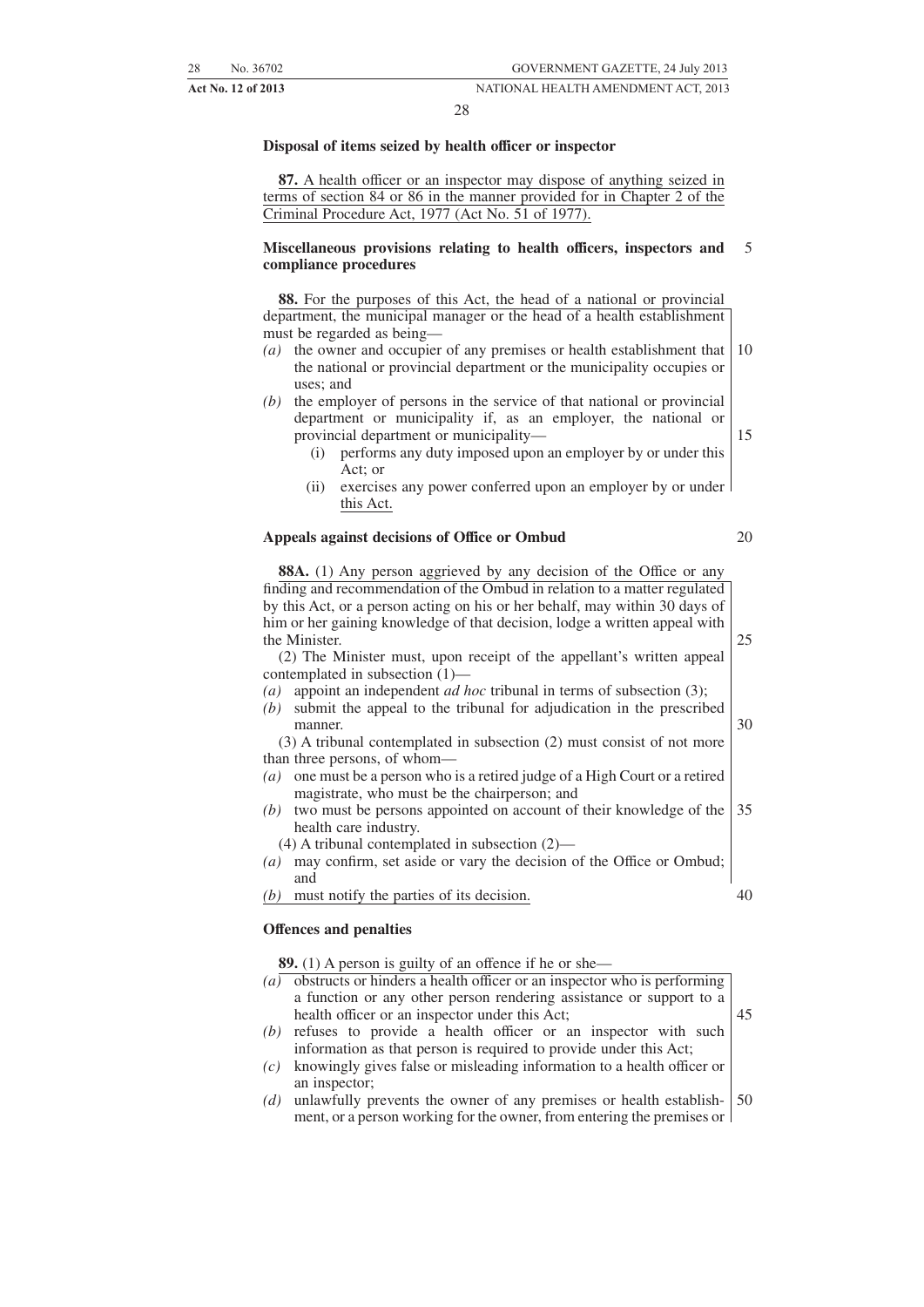5

#### **Nyeletso ya dilo tse di gapilweng ke motlhankedi wa boitekanelo kgotsa motlhatlhobi**

**87.** Motlhankedi wa boitekanelo kgotsa motlhatlhobi a ka nyeletsa sengwe le sengwe se se gapilweng go ya ka karolo 84 kgotsa 86 ka mokgwa yo o tlhalositsweng mo Karolo 2 ya *Criminal Procedure Act*, 1977 (Molao No. 51 wa 1977).

#### **Ditlamelo dingwe tse di amang batlhankedi ba boitekanelo, batlhatlhobi le tsamaiso ya kobamelo**

**88.** Mabapi le maikaelelo a Molao ô, molaodi wa lefapha la bosetšhaba kgotsa la diprofense, molaodi wa mmasepala kgotsa molaodi wa lefapha la boitekanelo ba tshwanetse go tsewa e le— 10

- *(a)* mongwa lefelo le modudi wa lefelo lengwe le lengwe kgotsa setheo sengwe le sengwe sa boitekanelo se se dirisiwang; le
- *(b)* mothapi wa batho mo ditirelong tsa lefapha la bosetšhaba kgotsa profense kgotsa mmasepala fa jaaka mothapi, lefapha la bosetšhaba kgotsa profense kgotsa mmasepala a— 15
	- (i) dira tiro ngwe le ngwe e e filweng mothapi go tsamaelana le Molao ô; kgotsa
	- (ii) diragatsa thata ngwe le ngwe e e filweng mothapi go ya ka Molao ô. 20

#### **Boipelaetso kgatlhanong le ditshwetso tsa Kantoro kgotsa Mosekaseki**

**88A.** (1) Motho mongwe le mongwe yo o sa itumedisiwang ke tshwetso ngwe le ngwe ya Kantoro kgotsa tshitsinyo ngwe le ngwe ya Mosekaseki mabapi le morero yo o laolawang ke Molao ô, kgotsa motho yo o dirang boemong jwa gagwe, o tshwanetse go kwalela Tona kitsiso ya boipelaetso mo nakong ya matsatsi a le 30 morago ga kamogelo ya tshwetso. (2) Morago ga kamogelo ya kopo ya boipelaetso e e kwadilweng go ya ka karolotlaleletso (1)Tona e tshwanetse go— *(a)* tlhopha lekgotla la nakwana le le ikemetseng go ya ka karolotlaleletso (3); *(b)* romela boikuelo jwa moipelaetsi go lekgotla go tshwara tsheko ka mokgwa o o tlhomamisitsweng. (3) Lekgotla le le tlhalositsweng mo karolotlaleletso (2) ga le a tshwanela go nna le batho ba ba fetang tharo, mme— *(a)* mongwe wa bona o tshwanetse go nna moatlhodi yo o rotseng marapo wa Kgotlatshekelo e Kgolo, yo o tshwanetseng go nna modulasetilo; mme *(b)* ba babedi ba tshwanetse go nna batho ba ba thapilweng ka ntlha ya kitso ya bona ya merero ya induseteri ya tlhokomelo ya boitekanelo. 25 30 35 40

- (4) Lekgotla le le tlhalositsweng mo karolotlaleletso (2)— *(a)* le ka atlenegisa, kgaphelathoko kgotsa la fetola tshwetso ya Kantoro
- kgotsa ya Mosekaseki; e bile
- *(b)* le tshwanetse go itsise makoko a amegang ka tshwetso ya lona.

#### **Ditatofatso le dikatlholo**

**89.** (1) Motho o molato ka tatofatso fa a— *(a)* kgoreletsa kgotsa thibela motlhankedi wa boitekanelo kgotsa motlhatlhobi go dira tiro kgotsa motho mongwe le mongwe yo o thusang motlhankedi wa boitekanelo kgotsa motlhatlhobi ka fa tlase ga Molao ô; *(b)* gana go tlamela motlhankedi wa boitekanelo kgotsa motlhatlhobi ka tshedimosetso e tshwanetseng go senolwa go tsamaelana le ditaelo tsa Molao ô; 45 50

- *(c)* ka bomo a bolelela motlhankedi wa boitekanelo kgotsa motlhatlhobi tshedimosetso ya maaka kgotsa ya bofora;
- *(d)* ntle le molao a kgoreletsa mongwa lefelo lengwe lengwe kgotsa setheo sa boitekanelo, kgotsa motho yo o direlang mongwa-lefelo go 55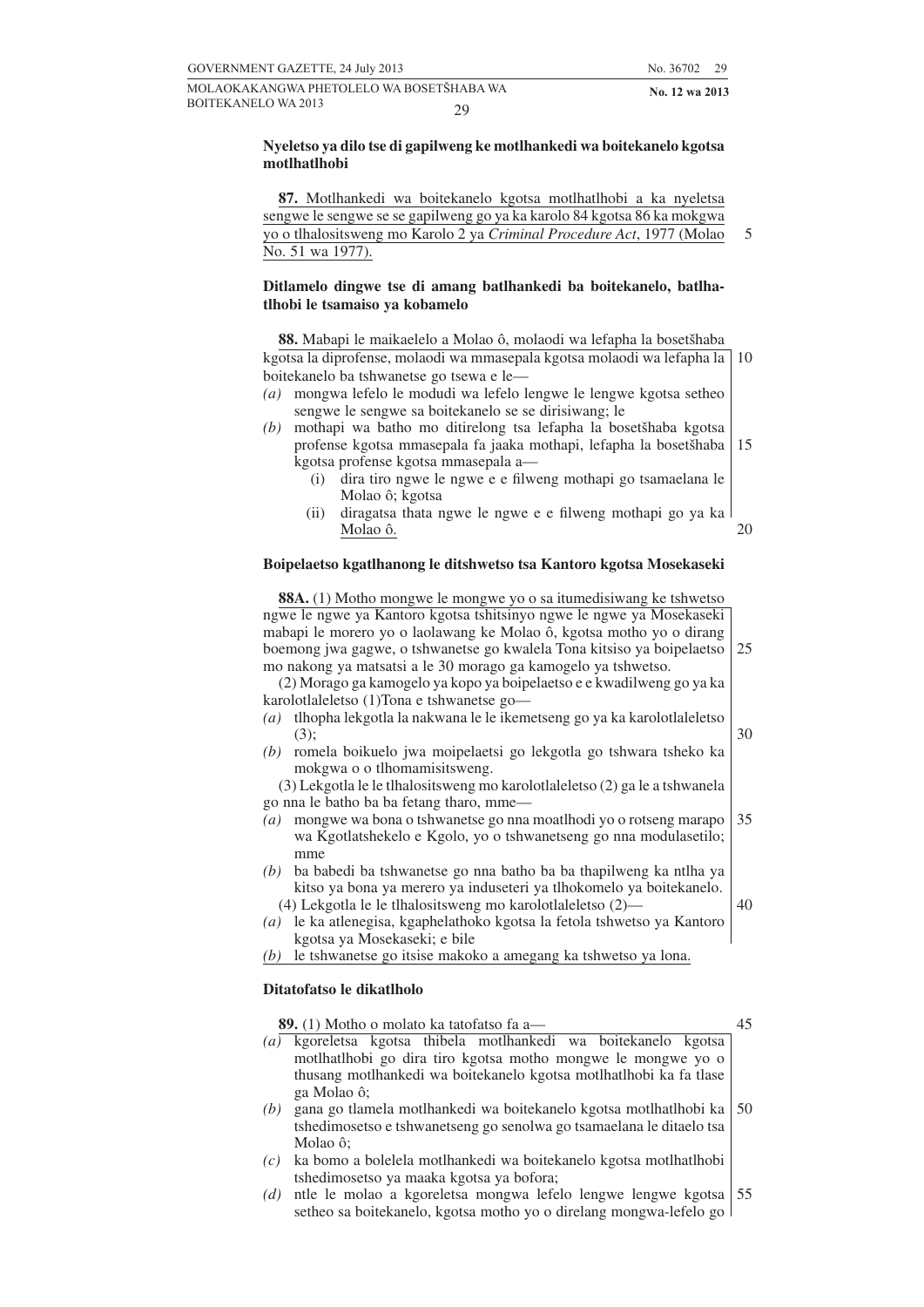30

health establishment in order to comply with a requirement of this Act;

- *(e)* impersonates a health officer or an inspector;
- *(f)* fails to comply with a compliance notice issued to him or her by a health officer or an inspector in terms of this Act;
- *(g)* discloses any information acquired in the performance of any function in terms of this Act which relates to the financial or business affairs of any person, to any other person, except if— 5
	- (i) such other person requires that information in order to perform any function in terms of this Act;
	- (ii) the disclosure is ordered by a court of law; or
	- (iii) the disclosure is in compliance with the provisions of any law; or
- *(h)* interferes with, hinders or obstructs the Ombud or any other person rendering assistance or support to the Ombud when he or she is performing or exercising a function or power under this Act.

(2) Any person convicted of an offence in terms of subsection (1) is liable on conviction to a fine or to imprisonment for a period not exceeding 10 years or to both a fine and such imprisonment.''.

#### **Amendment of section 90 of Act 61 of 2003**

**6.** Section 90 of the principal Act is hereby amended—

- *(a)* by the substitution in subsection (1) for the words preceding paragraph *(a)* of the following words:
	- ''The Minister, after consultation with the National Health Council or the Office, as the case may be, may make regulations regarding—'';
	- (b) by the substitution in subsection (1) for paragraphs (b) and (c) of the following 25 paragraphs, respectively:
		- $''(b)$  (i) the fees to be paid to public health establishments for health services rendered; or
			- (ii) the fees to be paid to the Office for services rendered;
		- *(c)* the norms and standards for—
			- (i) the national health systems; or
			- (ii) specified types of protective clothing and the use, cleaning and disposal of such clothing;''.
	- *(c)* by the insertion in subsection (1) after paragraph *(c)* of the following paragraph: 35

### *(c*A*)* ''the performance of the functions of the Board and the Office;''; and

*(d)* by the substitution in subsection (1) for paragraph *(n)* of the following paragraph:

*(n)* environmental health, including health nuisances and medical 40 waste;"; and

*(e)* by the insertion after subsection (1) of the following subsection: "(1A) The Minister may, after consultation with relevant regulatory authorities, prescribe different norms and standards for different types of health establishments.''. 45

#### **Amendment of Arrangement of Sections of Act 61 of 2003**

- **7.** The Arrangement of Sections of the principal Act is hereby amended—
	- *(a)* by the substitution for the heading of Chapter 10 of the following heading:

''**[HEALTH OFFICERS AND COMPLIANCE PROCEDURES] OFFICE OF HEALTH STANDARDS COMPLIANCE, BOARD, INSPECTIONS AND ENVIRONMENTAL HEALTH INVESTIGA-**50

10

15

20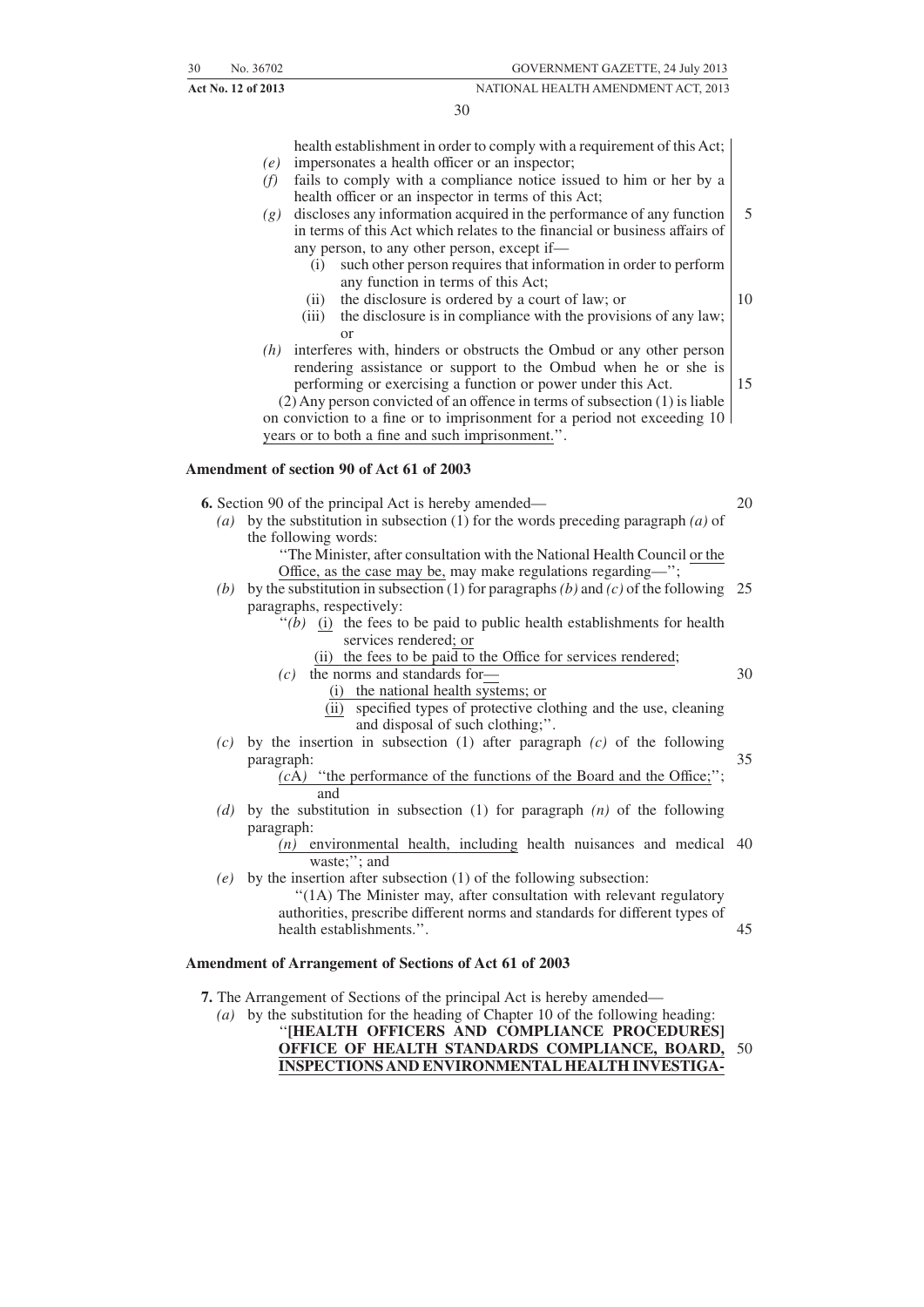tsena mo teng ga lefelo kgotsa setheo go itepatepanya le ditlhokego tsa Molao ô;

- *(e)* itira motlhankedi wa boitekanelo kgotsa motlhatlhobi;
- *(f)* palelwa go diragatsa taelo ya kitsiso e e atlenegisitsweng ke motlhankedi wa boitekanelo kgotsa motlhatlhobi go ya ka Molao ô;
- *(g)* senolela motho mongwe tshedimosetso ngwe le ngwe e e bonweng fa go ne go diriwa tiro ngwe le ngwe go tsamaelana le Molao ô, e e amang matlole kgotsa merero ya kgwebo ya motho yo mongwe, ntle le fa—
	- (i) motho yoo a tlhoka tshedimosetso eo go dira tiro ngwe le ngwe go ya ka Molao ô; 10
	- (ii) tshenolo ya tshedimosetso e gapeleditswe ke kgotlatshekelo ya molao; kgotsa
	- (iii) fa tshenolo ya tshedimosetso eo e tsamaelana le ditaelo tsa molao mongwe le mongwe; kgotsa
- *(h)* e kgoreletsa kgotsa thibela tiro ya Mosekaseki kgotsa motho mongwe le mongwe yo o thusang Mosekaseki go dira tiro go tsamaelana le Molao ô.

(2) Mongwe le mongwe yo o bonweng a le molato ka tatofatso go ya ka karolotlaleletso (1) a ka fiwa kotlhao ya tuelo kgotsa ya kgolegelo ya paka e e sa feteng dingwaga di le 10 kgotsa a ka otlhaiwa ka dikotlhao tsoopedi, tuelo le kgolegelo.''. 20

## **Go fetolwa ga karolo 90 ya Molao 61 wa 2003**

**6.** Karolo 90 ya Molao wa Ntlha ya fetolwa—

*(a)* ka go kwala mo karolotlaleletso (1) mafoko fa pele ga temana *(a)* mafoko a a 25 latelang:

"Tona, morago ga puisano le Khansele ya Bosetšhaba ya Boitekanelo kgotsa Kantoro, le fa e le ka mokgwa ofe, a ka dira melawana mabapi  $le$  $\cdots$ :

- *(b)* ka go kwala mo temana *(b)* ya karolotlaleletso (1) temana e e latelang:
	- "(b) (i) dituelo tse di tshwanetseng go duelwa ditheo tsa setšhaba tsa boitekanelo, boemong jwa ditirelo tsa boitekanelo tse di dirilweng; kgotsa
		- (ii) dituelo tse di tshwanetseng go duelwa Kantoro boemong jwa ditirelo tse di dirilweng; 35
	- *(c)* dipeelo le mabaka tebang le—
		- (i) Manaaneo a bosetšhaba a boitekanelo; kgotsa
		- (ii) mefuta ya diaparo tsa tshireletso tse di tlhomamisitsweng le tiriso, go phepafatswa le go fedisiwa ga diaparo tsa mofuta oo;'';
- *(c)* ka go kwala mo karolotlaleletso (1) morago ga temana *(c)* ya temana e e latelang:

''*(c*A*)* tiragatso ya ditiro tsa Boto le Kantoro;'';

- *(d)* ka go kwala mo karolotlaleletso (1) morago ga temana *(n)* ya temana e e latelang: 45
	- ''*(n)* boitekanelo jwa tikologo, go akaretsa le matlakala a boitekanelo le lešwe la kalafo;"; le
- *(e)* ka go kwala morago ga karolotlaleletso (1) temana e e latelang:

''(1A) Morago ga dipuisano le bolaodi taolo jo bo maleba Tona e ka, tlhomamisa ditekanyetso le maemo a mefuta e e farologaneng ya ditheo 50 tsa boitekanelo.''.

#### **Go fetolwa ga Dithulaganyo tsa Dikarolo tsa Molao 61 wa 2003**

- **7.** Thulaganyo ya dikarolo tsa Molao wa setlogo di fetolwa jaana—
	- *(a)* Ka go akaretsa mo setlhogo sa Kgaolo 10 setlhogo se se latelang:

''**[BATLHANKEDI BA BOITEKANELO LE TSAMAISO YA** 55**KOBAMELO] KANTORO YA KOBAMELO YA MAEMO A BOITEKANEL, BOTO, DITLHATLHOBO LE DIPATLISISO TSA BOITEKANELO JWA TIKOLOGO, BATLHANKEDI BA BOITE-**

5

15

 $30$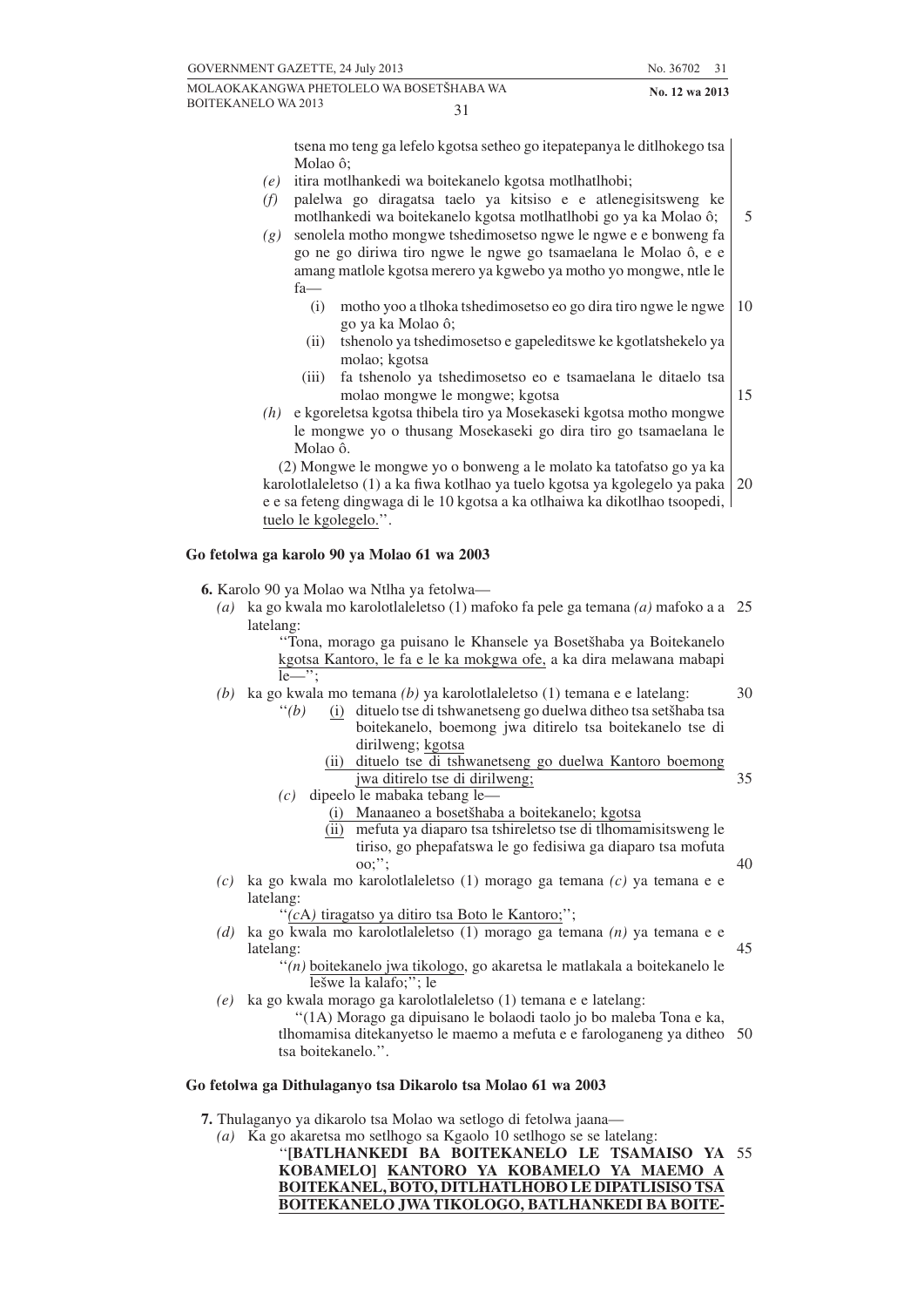#### 32

|                    | TIONS, HEALTH OFFICERS AND INSPECTORS, COM-<br>PLAINTS AND APPEAL PROCEDURES";                                                    |    |
|--------------------|-----------------------------------------------------------------------------------------------------------------------------------|----|
| (b)                | by the substitution for item 77 of the following item:<br>"Establishment of [Inspectorate for Health Establishments] Office       |    |
|                    | of Health Standards Compliance";                                                                                                  | 5  |
| (c)                | by the substitution for item 78 of the following item:                                                                            |    |
|                    | "[Office of Standards Compliance] Objects of Office";                                                                             |    |
| (d)                | by the substitution for item 79 of the following item:                                                                            |    |
|                    | "[Inspections by Office of Standards Compliance] Functions of                                                                     |    |
|                    | Office";                                                                                                                          | 10 |
| (e)                | by the insertion after item 79 of the following items:                                                                            |    |
|                    | "79A. Establishment of Office                                                                                                     |    |
|                    | <b>79B. Composition of Board</b>                                                                                                  |    |
|                    | 79C. Appointment of members of Board                                                                                              |    |
|                    | 79D. Chairperson and vice-chairperson of Board                                                                                    | 15 |
|                    | 79E. Disqualification from membership of Board and vacancy of                                                                     |    |
|                    | office                                                                                                                            |    |
|                    | <b>79F. Meetings of Board</b>                                                                                                     |    |
|                    | <b>79G. Committees of Board</b>                                                                                                   |    |
|                    | 79H. Appointment of Chief Executive Office<br><b>79I. Functions of Chief Executive Officer</b>                                    | 20 |
|                    | 79J. Delegation of powers and assignment of duties by Chief                                                                       |    |
|                    | <b>Executive Officer</b>                                                                                                          |    |
|                    | 79K. Accountability and reporting by Chief Executive Officer"                                                                     |    |
| (f)                | by the substitution for item 80 of the following item:                                                                            | 25 |
|                    | "Appointment of health officers and inspectors";                                                                                  |    |
| (g)                | by the substitution for item 81 of the following item:                                                                            |    |
|                    | "[Duty of health officers] Appointment of Ombud";                                                                                 |    |
| (h)                | by the insertion after item 81 of the following items:                                                                            |    |
|                    | "81A. Functions of Ombud                                                                                                          | 30 |
|                    | 81B. Independence, impartiality and accountability of Ombud";                                                                     |    |
| (i)                | by the substitution for item 82 of the following item:                                                                            |    |
|                    | "[Routine inspection] Inspections";                                                                                               |    |
| (j)                | by the insertion after item 82 of the following item:                                                                             |    |
|                    | "82A. Non-compliance with prescribed norms and standards";                                                                        | 35 |
| (k)                | by the substitution for item 84 of the following item:                                                                            |    |
|                    | "Entry and search of premises or health establishment with warrant                                                                |    |
|                    | by health officer or inspector";                                                                                                  |    |
| (l)                | by the substitution for item 85 of the following item:<br>"Identification prior to entry, and resistance against entry, by health | 40 |
|                    | officer or inspector";                                                                                                            |    |
|                    | $(m)$ by the substitution for item 86 of the following item:                                                                      |    |
|                    | "Entry and search of premises or health establishment without                                                                     |    |
|                    | warrant by health officer or inspector";                                                                                          |    |
| (n)                | by the insertion after item 86 of the following item:                                                                             | 45 |
|                    | "86A. Constitutional right to privacy";                                                                                           |    |
| $\left( o \right)$ | by the substitution for item 87 of the following item:                                                                            |    |
|                    | "Disposal of items seized by health officer or inspector";                                                                        |    |
| (p)                | by the insertion after item 88 of the following item:                                                                             |    |
|                    | "88A. Appeal procedures"; and                                                                                                     | 50 |
| (q)                | by the substitution for item 89 of the following item:                                                                            |    |
|                    | "Offences and penalties".                                                                                                         |    |
|                    |                                                                                                                                   |    |

#### **Amendment of laws**

**8.** With effect from the coming into operation of the provisions relating to the Office of Health Standards Compliance, the Public Finance Management Act, 1999 (Act No. 1 55of 1999), is hereby amended by the insertion in Part A of Schedule 3 after the expression ''Nelson Mandela Museum, Umtata'' of the expression ''Office of Health Standards Compliance''.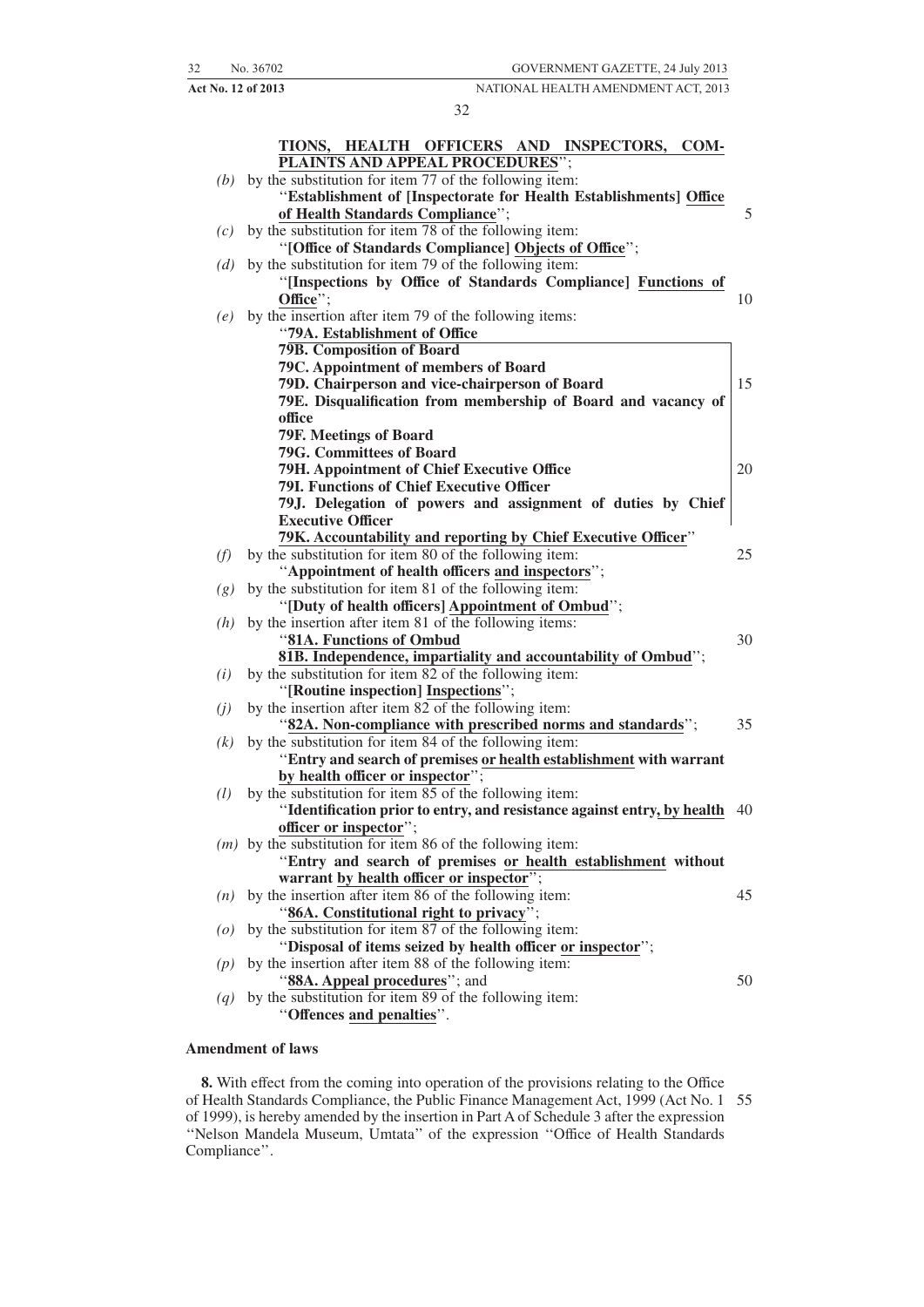|                   | GOVERNMENT GAZETTE, 24 July 2013                                                                                        | No. 36702<br>33 |    |
|-------------------|-------------------------------------------------------------------------------------------------------------------------|-----------------|----|
|                   | MOLAOKAKANGWA PHETOLELO WA BOSETŠHABA WA                                                                                | No. 12 wa 2013  |    |
|                   | <b>BOITEKANELO WA 2013</b><br>33                                                                                        |                 |    |
|                   |                                                                                                                         |                 |    |
|                   | KANELO LE BATLHATLHOBI, TSAMAISO YA DINGONGO-                                                                           |                 |    |
|                   | REGO LE BOIPELAETSO";                                                                                                   |                 |    |
|                   | $(b)$ ka go akaretsa mo ntlha 77 ntlha e e latelang:<br>"Go tlhamiwa ga [Bolaodi jwa ditheo tsa Boitekanelo] Kantoro ya |                 |    |
|                   | Kobamelo ya Maemo a Boitekanelo";                                                                                       |                 | 5  |
| (c)               | ka go akaretsa ntlha 78 ya ntlha e e latelang:                                                                          |                 |    |
|                   | "[Kantoro ya Kobamelo ya Maemo] Maikaelelo a Kantoro";                                                                  |                 |    |
| (d)               | ka go akaretsa mo ntlha 79 ntlha e e latelang:                                                                          |                 |    |
|                   | "[Ditlhatlhobo ka Kantoro ya Kobamelo ya Maemo] Ditiro tsa                                                              |                 |    |
|                   | Kantoro":                                                                                                               |                 | 10 |
| (e)               | ka go kwala morago ga ntlha 79 dintlha tse di latelang ka go farologana:                                                |                 |    |
|                   | "79A. Go tlhamiwa ga Kantoro                                                                                            |                 |    |
|                   | 79B. Sebopego sa Kantoro                                                                                                |                 |    |
|                   | 79C. Go thapiwa ga maloko a Boto<br>79D. Modulasetilo le motlatsa-modulasetilo wa Boto                                  |                 | 15 |
|                   | 79E. Go tlosiwa ga maloko a Boto le diphatlatiro tsa kantoro                                                            |                 |    |
|                   | 79F. Dikopano tsa Boto                                                                                                  |                 |    |
|                   | 79G. Dikomiti tsa Boto                                                                                                  |                 |    |
|                   | 79H. Go thapiwa ga Motlhankedi Mogolo Khuduthamaga                                                                      |                 |    |
|                   | 79I. Ditiro tsa Motlhankedi Mogolo Khuduthamaga                                                                         |                 | 20 |
|                   | 79J. Kaabelo ya dithata le taelo ya ditiro ke Motlhankedi Mogolo                                                        |                 |    |
|                   | Khuduthamaga                                                                                                            |                 |    |
|                   | 79K. Maikarabelo le taolo ya Motlhankedi Mogolo Khudu-                                                                  |                 |    |
|                   | thamaga";                                                                                                               |                 |    |
| (f)               | ka go akaretsa mo ntlha 80 ntlha e e latelang:<br>"Go thapiwa ga batlhankedi ba boitekanelo le batlhatlhobi";           |                 | 25 |
| (g)               | ka go akaretsa mo ntlha 81 ntlha e e latelang:                                                                          |                 |    |
|                   | "[Tiro ya batlhankedi ba boitekanelo] Go thapiwa ga Mosekaseki";                                                        |                 |    |
| (h)               | ka go kwala morago ga ntlha 81 dintlha tse di latelang:                                                                 |                 |    |
|                   | "81A. Ditiro tsa Mosekaseki                                                                                             |                 | 30 |
|                   | 81B. Go ikemela, tolamo le maikarabelo ga Mosekaseki";                                                                  |                 |    |
| (i)               | ka go kwala mo ntlha 82 ntlha e e latelang:                                                                             |                 |    |
|                   | "[Tlhatlhobo ya gangwe le gape] Ditlhatlhobo";                                                                          |                 |    |
| (j)               | ka go kwala morago ga ntlha 82 ntlha e e latelang:                                                                      |                 |    |
|                   | "82A. Go tlhoka go obamela dipeelo le maemo a tlhomamisi-                                                               |                 | 35 |
| (k)               | tsweng";<br>ka go kwala mo ntlha 84 ntlha e e latelang:                                                                 |                 |    |
|                   | "Go tsena le go phuruphutshwa ga mafelo kgotsa setheo sa                                                                |                 |    |
|                   | boitekanelo ke motlhankedi wa boitekanelo kgotsa motlhatlhobi ka                                                        |                 |    |
|                   | lekwalotetla";                                                                                                          |                 | 40 |
| (l)               | Ka go kwala mo ntlha 85 ntlha e e latelang :                                                                            |                 |    |
|                   | "Go ikitsise pele ga go tsena le go thibela go tsena ga motlhankedi wa                                                  |                 |    |
|                   | boitekanelo kgotsa motlhatlhobi";                                                                                       |                 |    |
|                   | $(m)$ ka go kwala mo ntlha 86 ntlha e e latelang:                                                                       |                 |    |
|                   | "Go tsena le go phuruphutshwa ga mafelo kgotsa setheo sa 45                                                             |                 |    |
|                   | boitekanelo ke Motlhankedi wa boitekanelo kgotsa motlhatlhobi";<br>ka go kwala morago ga ntlha 86 ntlha e e latelang:   |                 |    |
| (n)               | "86A. Tshwanelo ya sephiri ya Molaotheo";                                                                               |                 |    |
| $\left( 0\right)$ | ka go kwala mo ntlha 87 ntlha e e latelang:                                                                             |                 |    |
|                   | "Go nyelediwa ga dilo tse di gapilweng ke motlhankedi wa 50                                                             |                 |    |
|                   | boitekanelo kgotsa motlhatlhobi";                                                                                       |                 |    |
|                   | $(p)$ ka go kwala morago ga ntlha 88 ntlha e e latelang:                                                                |                 |    |
|                   | "88A. Tsamaiso ya boipelaetso"; le                                                                                      |                 |    |
| (q)               | ka go kwala mo ntlha 89 ntlha e e latelang:                                                                             |                 |    |
|                   | "Ditatofatso le dikotlhao".                                                                                             |                 | 55 |
|                   |                                                                                                                         |                 |    |

### **Go fetolwa ga melao**

**8.** Go simolola ka letlha la go tsengwa tirisong ga ditaelo tse di lebaganeng le Kantoro ya Boitekanelo jwa Maemo a Kobamelo, molao wa *Public Finance Management Act* wa 1999 (Molao No. 1 wa 1999), o fetolwa ka go kwala mo Karolo A ya Sekhejule 3 morago ga lefoko la ''Museamo ya Nelson Mandela, Umtata'' lefoko ''Kantoro ya Boitekanelo ya Maemo a Kobamelo''. 60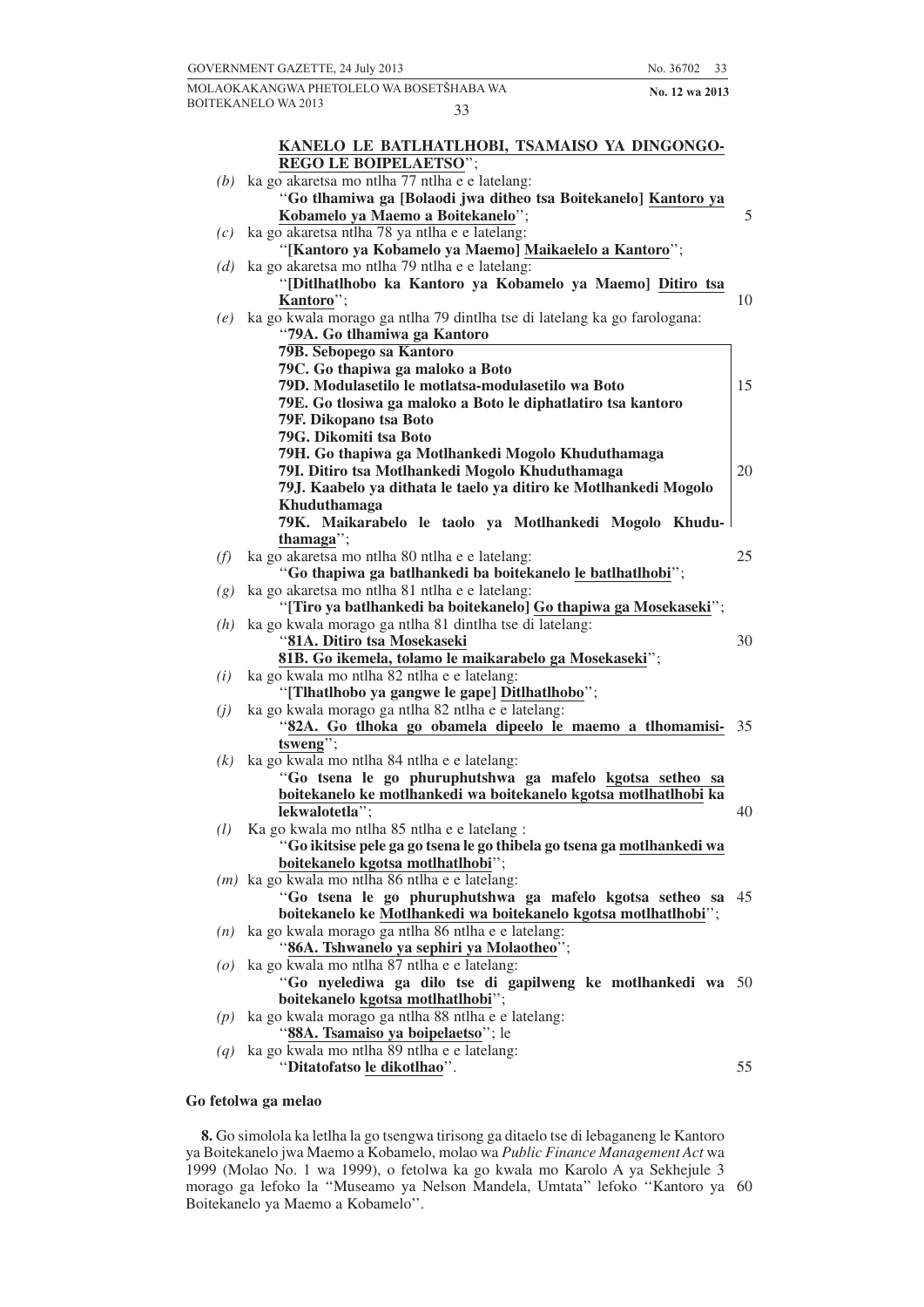34

## **Short title and commencement**

**9.** This Act is called the National Health Amendment Act, 2013, and takes effect on a date fixed by the President by proclamation in the *Gazette*.